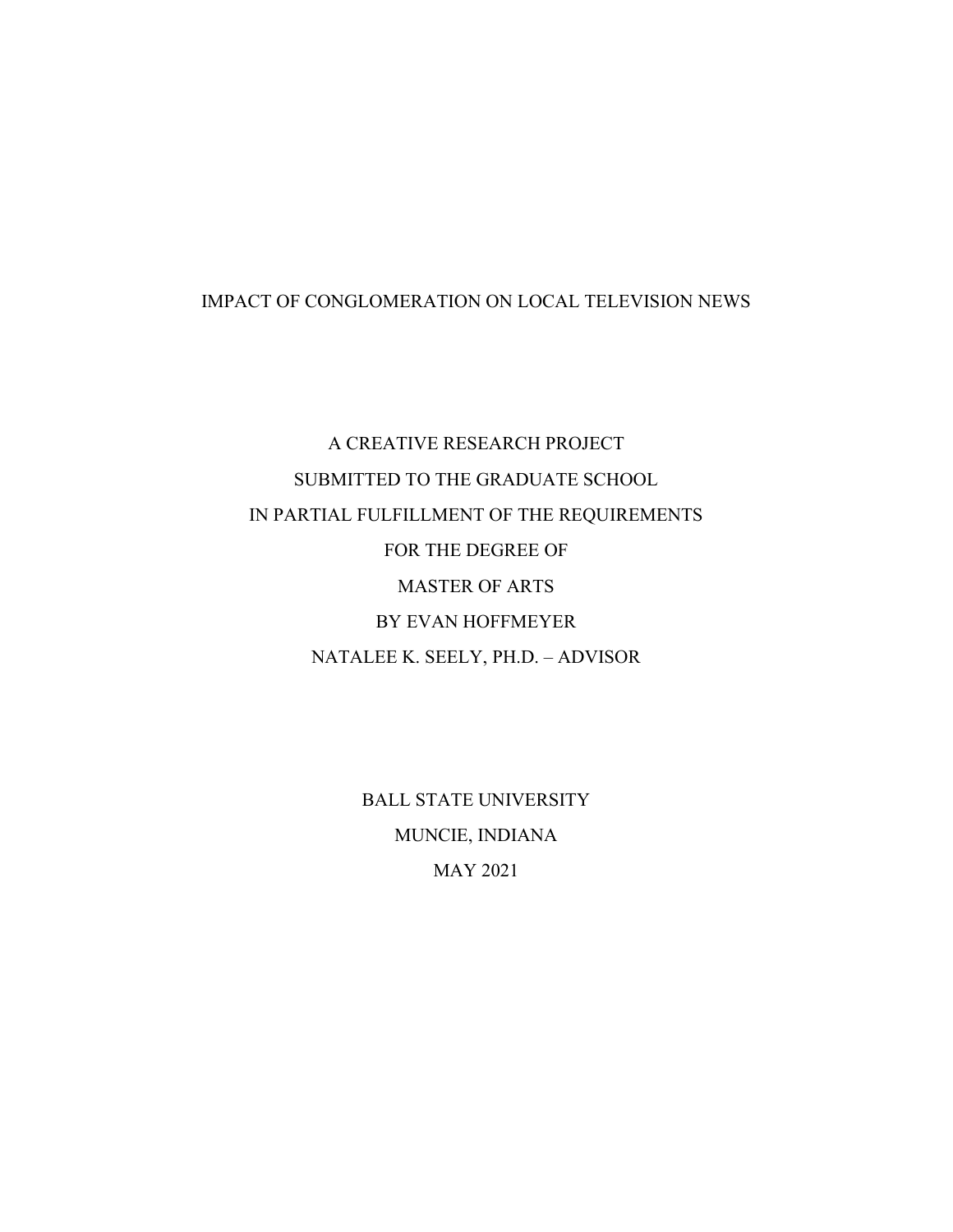"*Freedom of the press is guaranteed only to those who own one." --A. J. Liebling, 1960*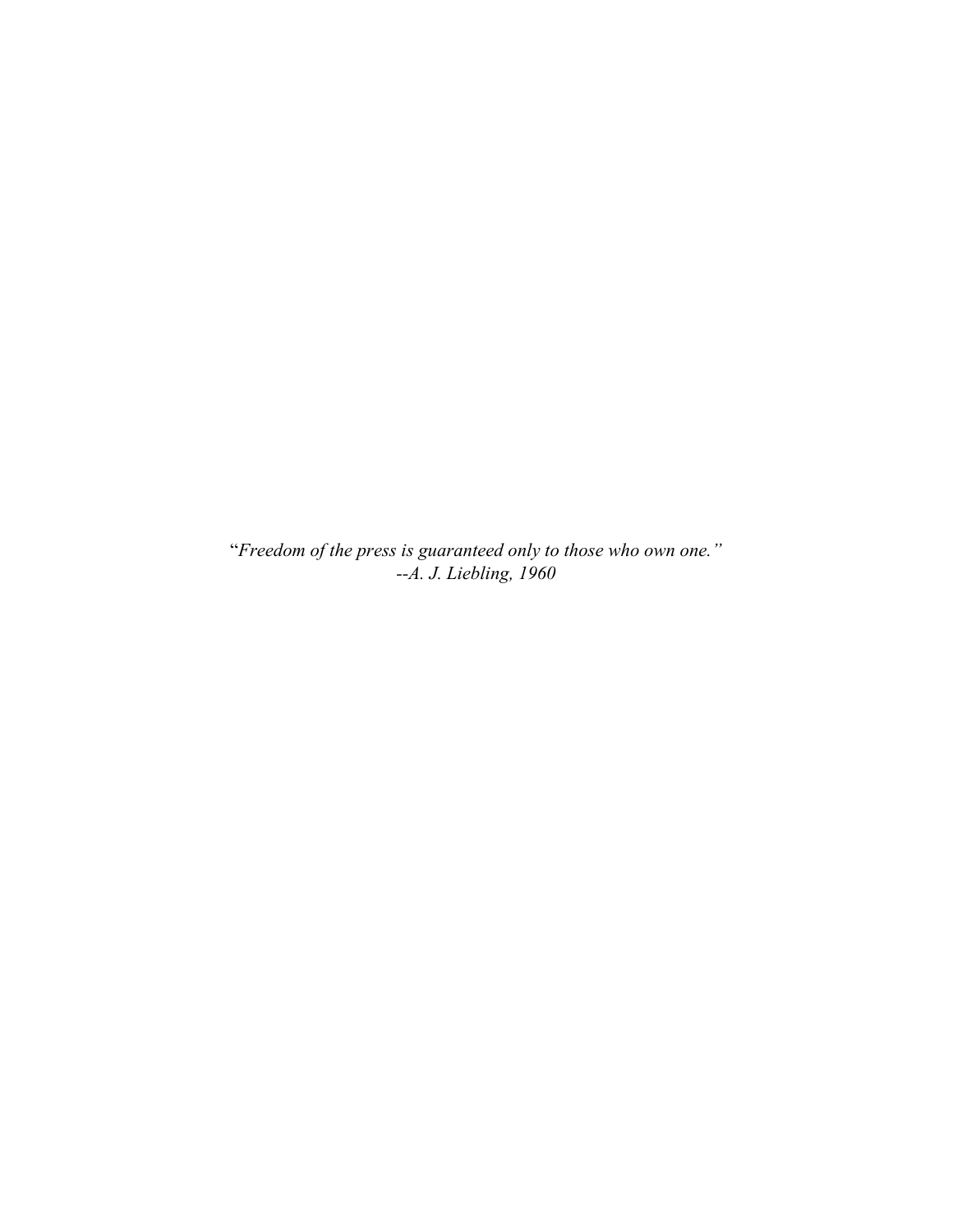# **TABLE OF CONTENTS**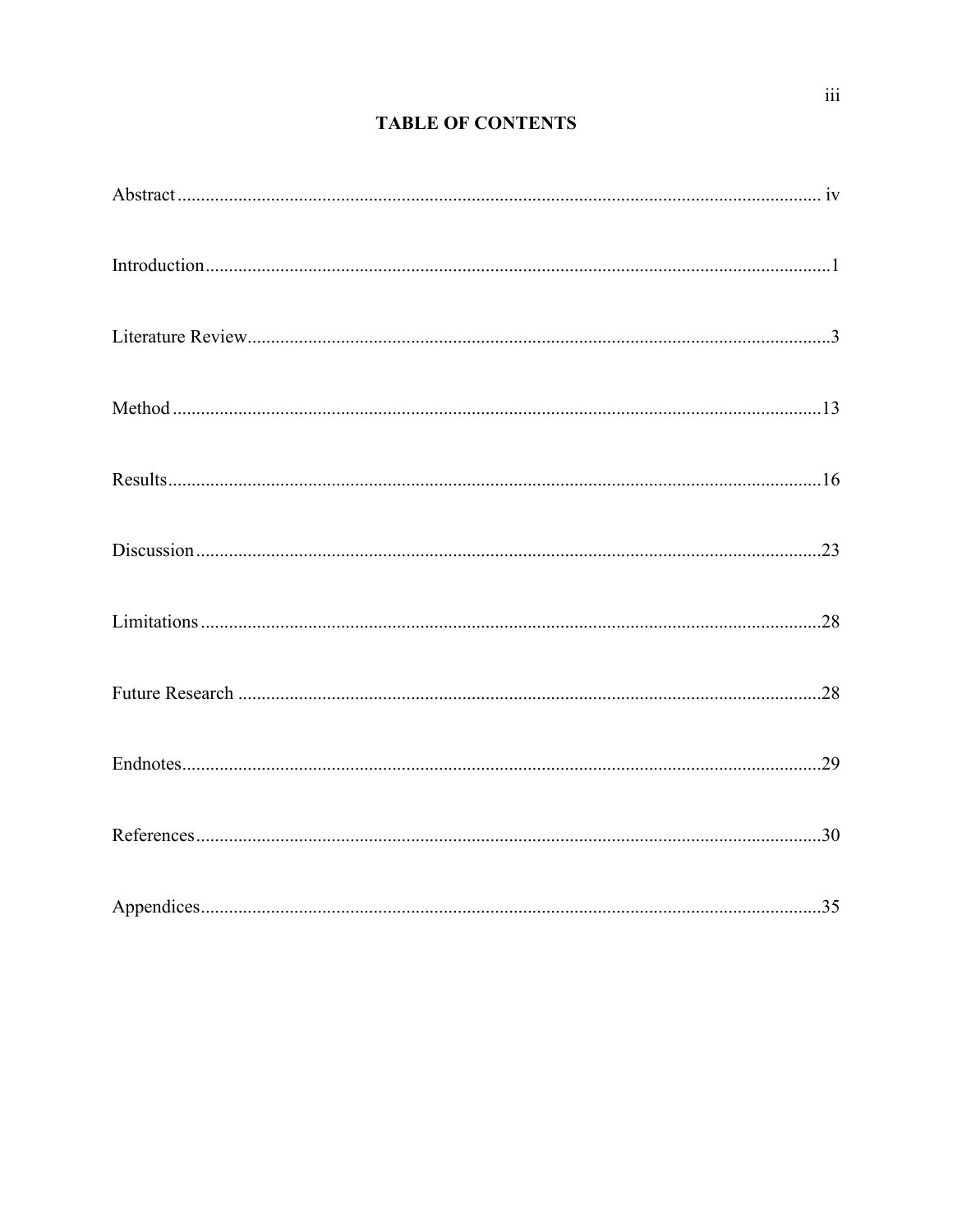## **ABSTRACT**

# **CREATIVE PROJECT:** The Impact of Conglomeration on Local Television News

**STUDENT:** Evan Hoffmeyer

**DEGREE:** Master of Arts

**COLLEGE:** Communication, Information, and Media

**DATE:** May 2021

# **PAGES:** 47

This research project studied the relationship between mergers  $\&$  acquisitions among the corporate ownership of news-producing local television stations in the United States and the quality of the journalism those stations produce as measured by the resources they are left to operate with. This was measured with quantitative data from a national survey of news directors paired with qualitative data from five semi-structured interviews with news directors representing a cross-section of parent companies and market sizes.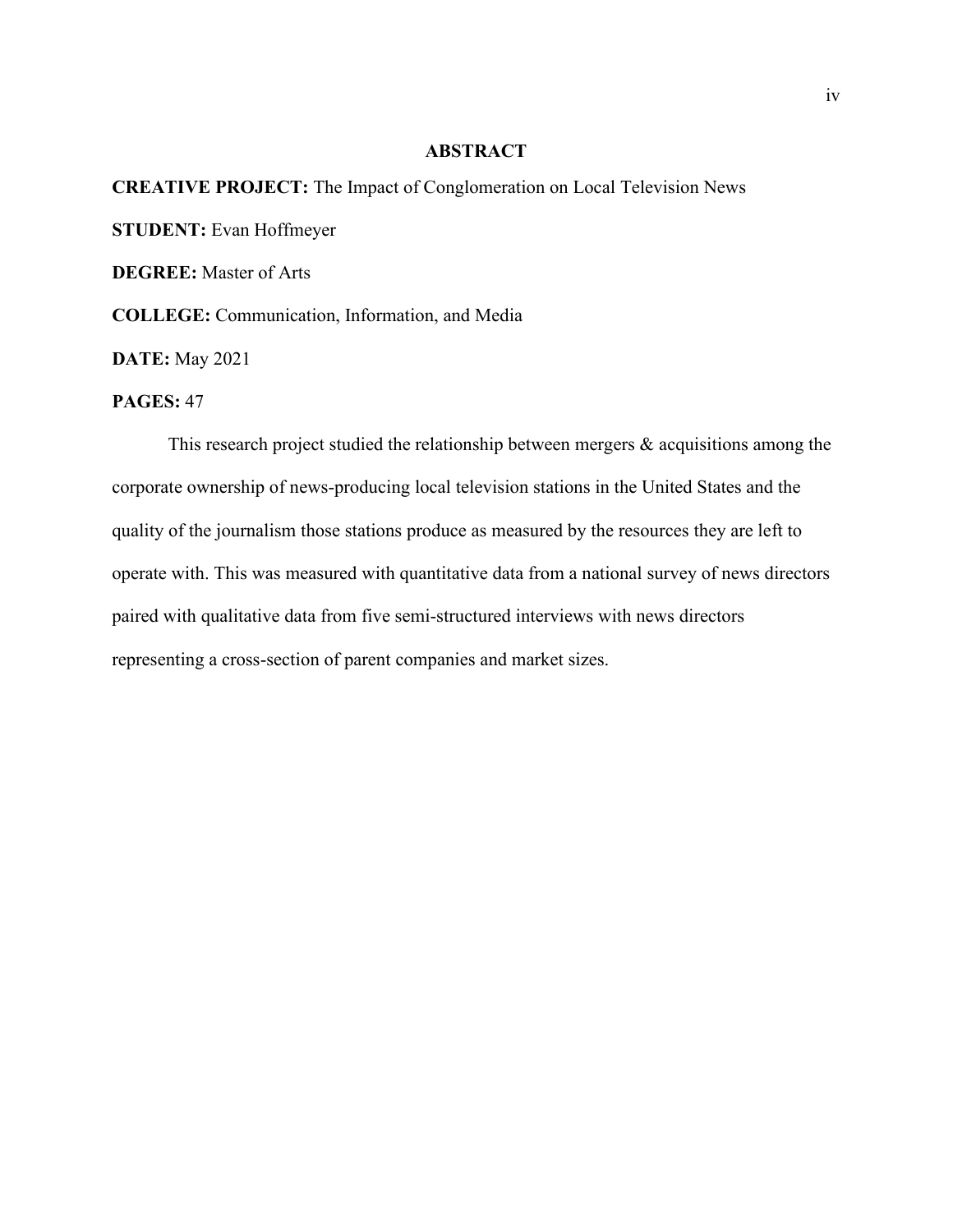# **INTRODUCTION**

American journalist A.J. Liebling said in 1960 that "Freedom of the press is guaranteed only to those who own one" (p. 109). For his purposes, it was a simple parenthetical side note in one installment of a years-long monthly feature for the *New Yorker* magazine focusing on the newspaper industry of 60 years ago. But do those words hold true when shifting focus to the modern local television news industry?

While the viewing public may think of their local stations according to their network affiliations, the networks themselves only own and operate a handful of stations across the largest markets. The vast majority of stations are owned by independent companies that contract with the networks for the right to carry their programming. Historically, these companies were relatively small, owning fewer than 10 stations each (Macker, 2020). One of those small companies that owned just three stations in 1991 was Sinclair Broadcast Group (Sinclair Broadcast Group, 2019). Today, it has grown to become the second largest owner of stations in the United States with 191 stations (Miller & Jessell, 2020). The largest owner, Nexstar Media Group, did not even exist 30 years ago (Nexstar Media Group, 2019). Today, it owns 197 stations across 115 of the nation's 210 media markets.

Cable news brands tend to dominate specific subject areas like elections, but local TV journalists draw more viewers than their cable or network counterparts (Matsa, 2017). Studies also show that civic engagement is strongly tied to local news habits (Barthel, Mahone & Mitchell, 2016), but the competitive displacement presented by the internet to traditional media – both broadcast and print (Dimmick, Chen & Li, 2009) – has led some outlets to resort to demand-driven, biased coverage (Agirdas, 2015), impacting journalism's intended function in a free society.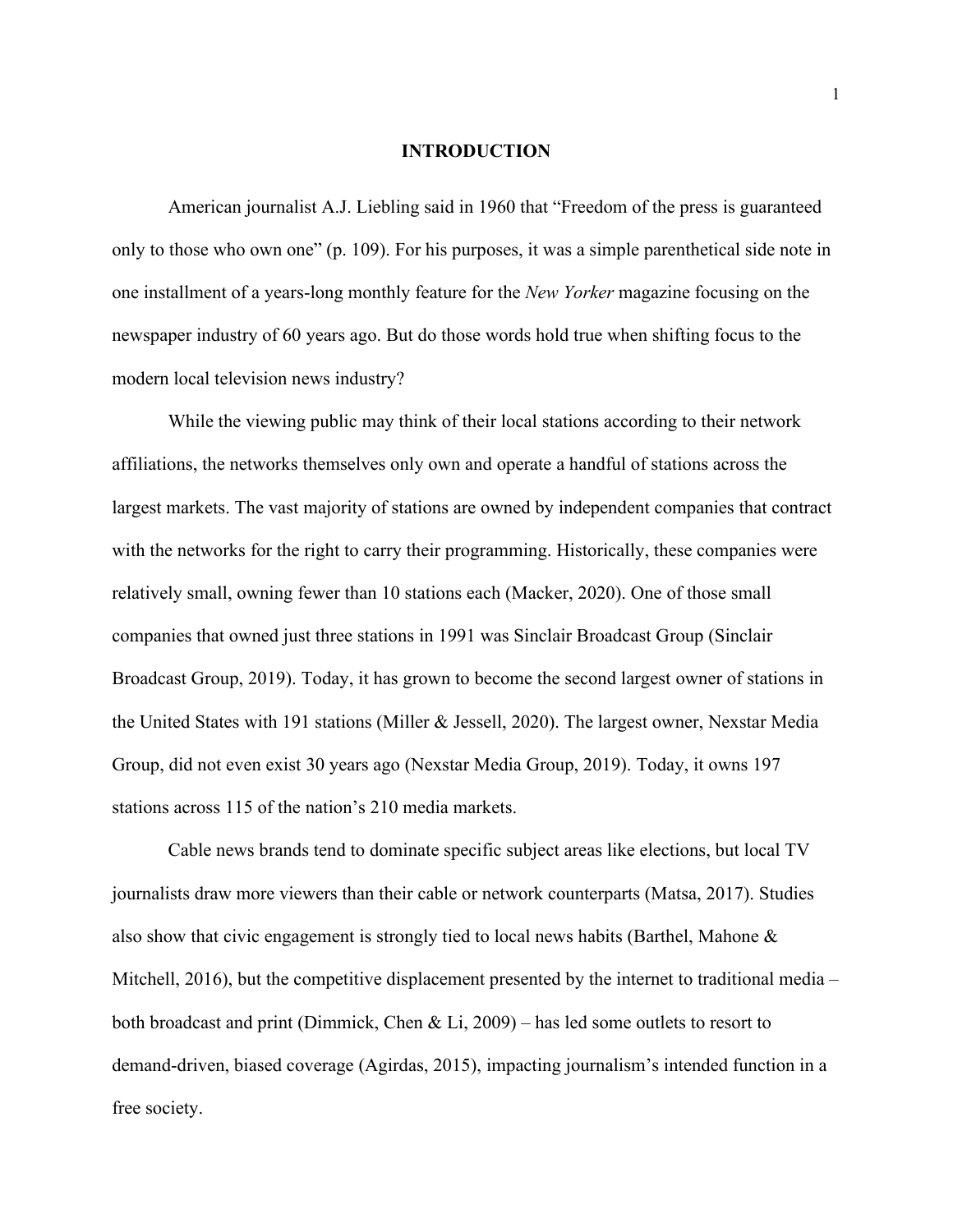Tuchman called journalism "a window on the world" (1978, pg. 1). More importantly, she said that it is through that frame that "Americans learn of themselves and others, of their own institutions, leaders and life styles, and those of other nations and their peoples….[T]he news aims to tell us what we want to know, need to know, and should know." McCombs & Shaw found that the news media play an important role in setting their audience's political agenda, saying that "for most, mass media provide the best – and only – easily available approximation of ever-changing political realities" (1972, p. 185).

When looking specifically at local news, content consumption is directly related to how attached American citizens feel toward their local community (Barthel, Holcomb, Mahone & Mitchell, 2016). Roughly four in five who feel highly attached to their communities either demonstrate much stronger ties to local news or follow local news very closely. Similarly, those who always vote in local elections "display strikingly stronger local news habits than those who do not regularly vote in local elections" (p. 1).

All these implications are crucial to keep in mind when considering the impact ownership may have over the quality – and even quantity – of journalism produced by local television stations. At the time of this research project, local news was experiencing a surge in audience as communities across the nation tuned in to get the latest information on the COVID-19 pandemic (Shearer, 2020). Overall, though, local news has been on a downward trend in viewership (Matsa, 2018). This decline, combined with increased competition from non-traditional online outlets, is often cited by corporate owners as justification for conglomeration – scale is the only way for local TV journalism to stay profitable in a digital era.

The flip side of that coin is that mergers and acquisitions lead to layoffs, leaving fewer journalists to keep their communities informed. A representative for the National Association of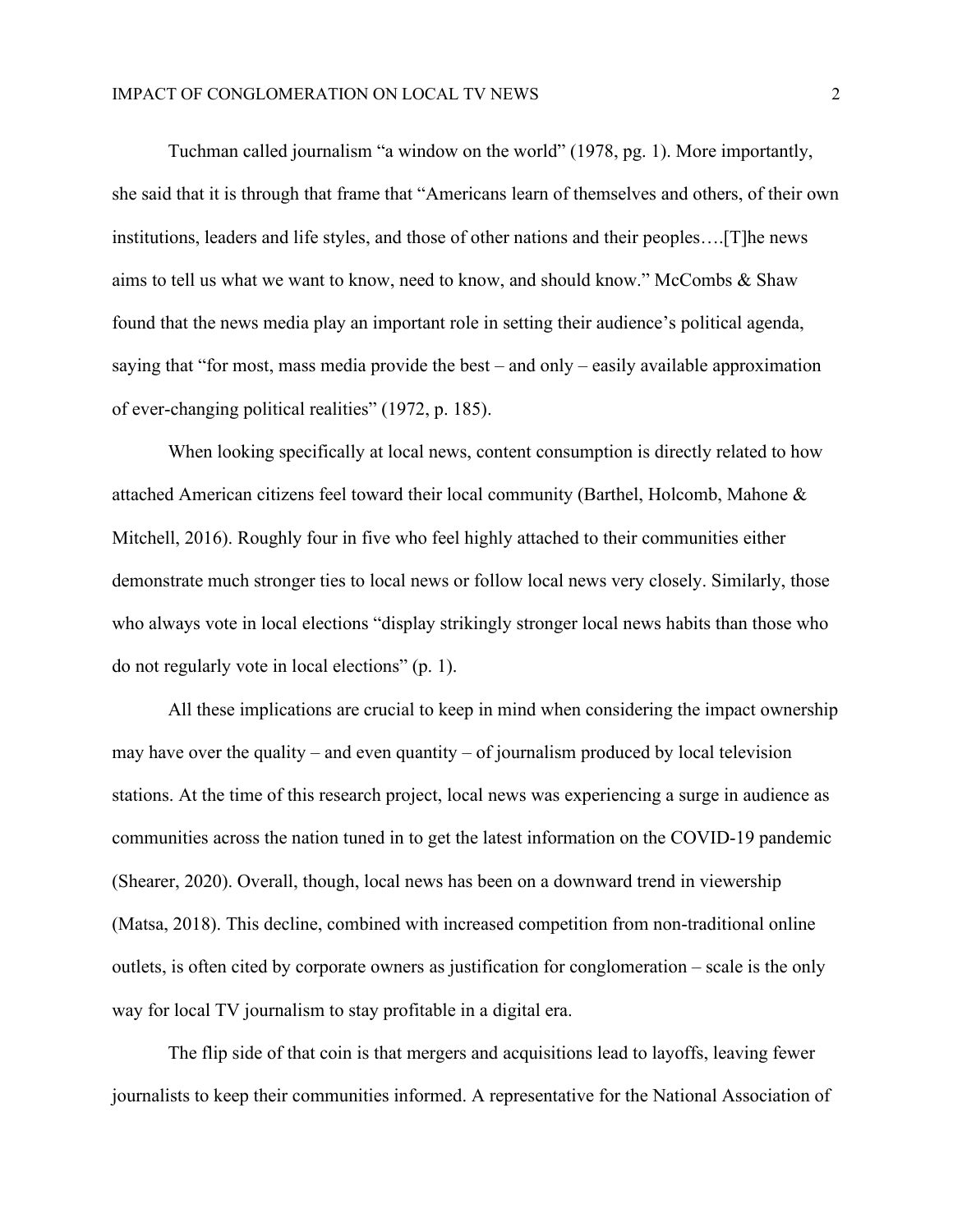Broadcast Employees and Technicians, a union for television station employees, said in 2018 that when buyouts lead to the same company owning multiple stations in the same market, the merger results in roughly 20% of the news staff being laid off in the first year (Farhi, Gillum & Alcantara). If the services being provided by local news outlets are not sufficiently invested-in to properly inform citizens of what is happening in their local governments, it may not only impact public discourse but have a direct impact on the quality of local governance.

Using quantitative data from a national survey of local commercial television news leadership, this study examines the relationship between mergers  $\&$  acquisitions among the corporate ownership of news-producing local TV stations in the United States and the quality of the journalism they produce as measured by the resources they are given to operate with. This quantitative data is supplemented by qualitative data obtained through one-one-one interviews with five survey respondents.

#### **LITERATURE REVIEW**

# **The Business of News**

There has been much criticism of "the media" in recent years, but the complaints levied are hardly new. In the same feature for the *New Yorker* in which Liebling mentioned freedom of the press and its relationship to ownership, he quoted Richard Strout of the *Christian Science Monitor* criticizing the political coverage of the day as "a one-party press in a two-party country" (p. 106).

The circulation battles between Joseph Pulitzer and William Randolph Hearst led to the rise of "yellow journalism" to extents only associated with pure "fake news" outlets today. When an artist Hearst sent to Cuba to cover building tensions in the late 19th century wrote a letter saying he could not find the problems he had been asked to illustrate, "Hearst responded by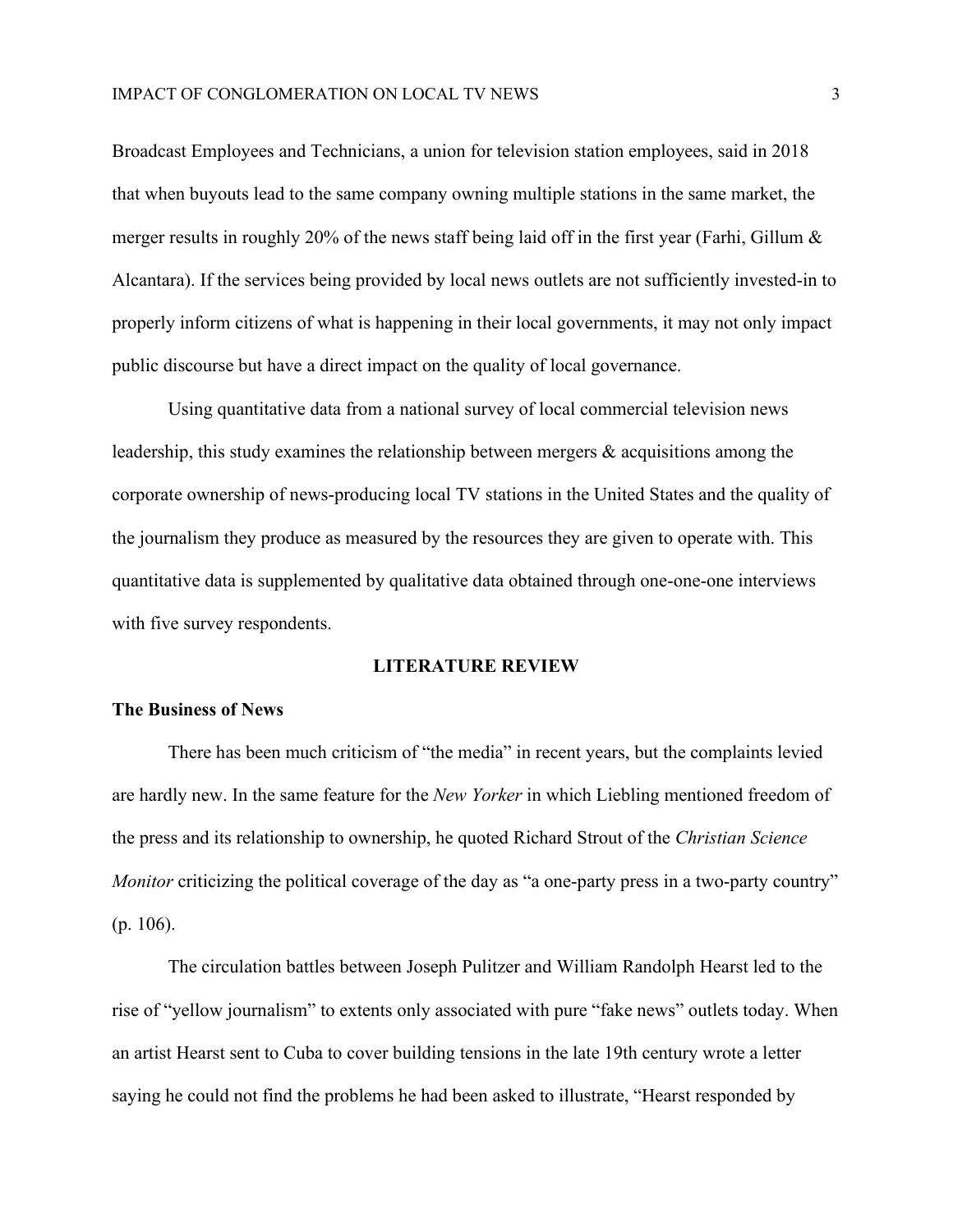telling him, 'You furnish the pictures and I'll furnish the war'" (Mahoney, 2009).

Both Pulitzer and Hearst allowed a desire for success and increased circulation to damage the quality of their product. In more recent history, corporate owners of media agencies have looked to short-term gains over long-term success, especially when the parent company is publicly traded. Cranberg, Bezanson, and Soloski put forth a long list of potential effects of public ownership on newspapers because, "[f]or public companies (with but few exceptions), the business of news is business, not news. Their papers are managed and controlled for financial performance, not news quality" (2001, p. 9). This trend arose despite research into community newspapers finding a positive relationship between newsroom investment and circulation (St. Cyr, Lacy & Guzman-Ortega, 2005), plus circulation revenue per copy, advertising revenue per copy, total revenue per copy, and gross profit per copy (Chen, Thorson & Lacy, 2005).

As news companies consolidate, there is inherently less competition in the marketplace, and by extension less newsroom investment. Lacy found in 1992 that local television news competition, intracity newspaper competition, and intercity newspaper competition all led to greater spending in the newsroom. Lacy & Blanchard found in 2003 – before the "Great Recession" and resulting bloodletting seen in news organizations large and small across the country – that the presence of competition was positively correlated with newsroom size and starting salary at mid-sized daily newspapers.

Blankenburg and Ozanich looked at the influence of outside control that stock in newspaper corporations exerted and found higher levels of outside ownership affected financial performance including higher profit margins (1993). Lacy, Shaver, and St. Cyr replicated the study and had similar results in 1996. They further found that public ownership correlated with lower newsroom budgets but competition was a countervailing force.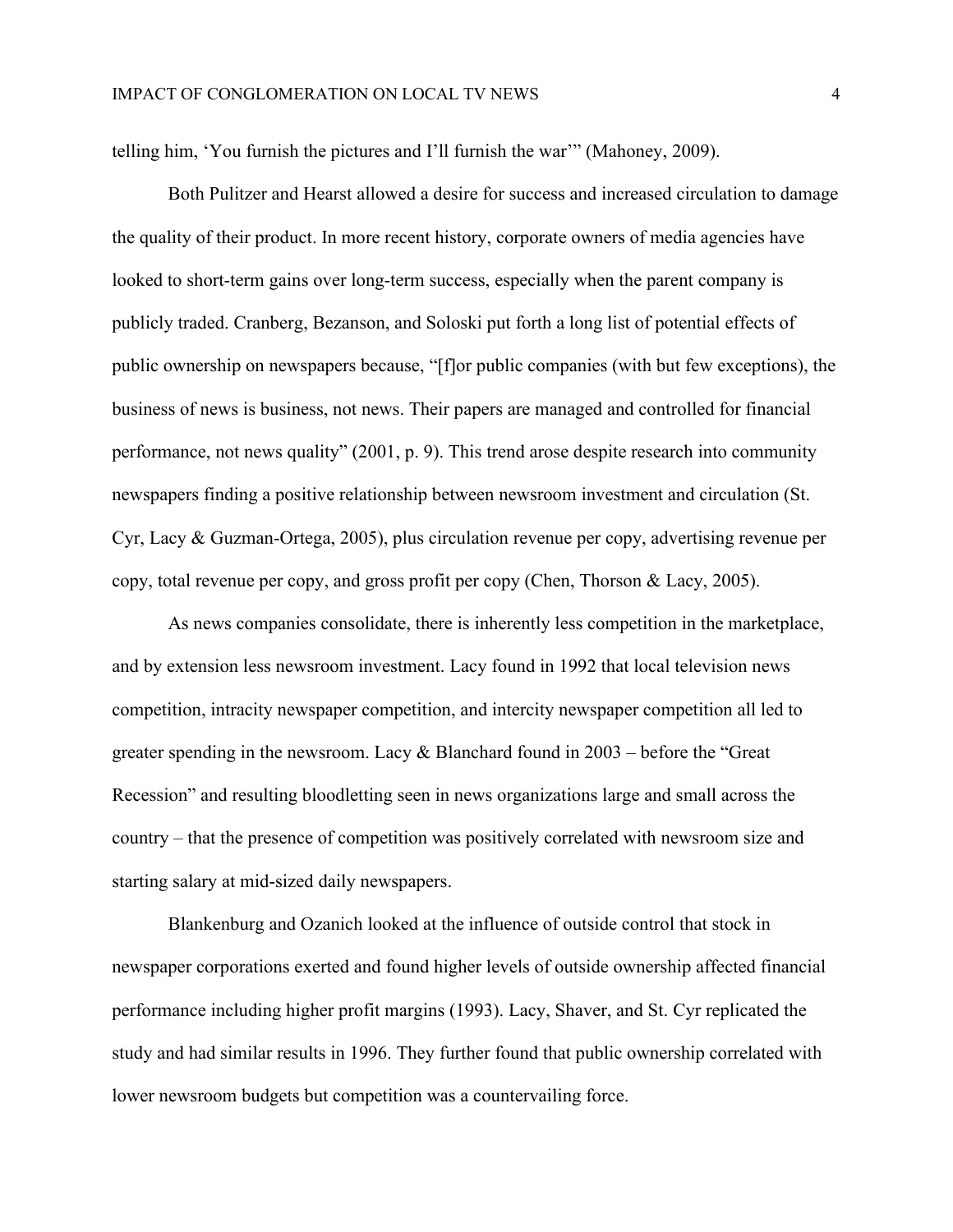While competition among local broadcast outlets diminishes, competition among journalism outlets overall has increased with a boom in online-only companies. Local TV used to earn far more viewers than their online competitors, but that gap in the United States was down to a 7-point difference as of 2017, with 50% looking to broadcast television news and 43% primarily getting their news online (Gottfried & Shearer, 2017). By 2018, more than two-thirds of Americans said they at least occasionally got their news from social media even though more than half of Americans in the same survey said they expect news on social media to be largely inaccurate (Matsa & Shearer).

Basic economics teaches us that an increase in competition leads to lower profit margins, but businesses still need to make their profits. Corporations often cite the need to mitigate these unavoidable economic truths as their reason for undergoing this series of mergers and acquisitions, arguing conglomeration helps cut costs and increase scale. The claim is backed up, at least in part, by Myllylahti's 2017 study of New Zealand media convergence. Consolidation can compensate for decreased revenue generated by digital media compared to revenue generated by the same content in print or broadcast forms. It can also defend against the everincreasing power of online and digital giants such as Facebook and Google that hold unprecedented control – or at least influence – over what content is found by their users.

Consolidation comes with a price; one that necessitates massive debt loads that can still lead to layoffs and other cutbacks in newsroom investment. In some cases, consolidations also lead to seeking new forms of revenue that break the wall between journalism and sales, such as native advertising. In 2014, Sinclair Broadcast Group was the largest owner of local stations. Shortly after the company bought Allbritton Communications, Allbritton's flagship station, WJLA-TV in Washington, D.C., began promoting Myrtle Beach, South Carolina, as a tourist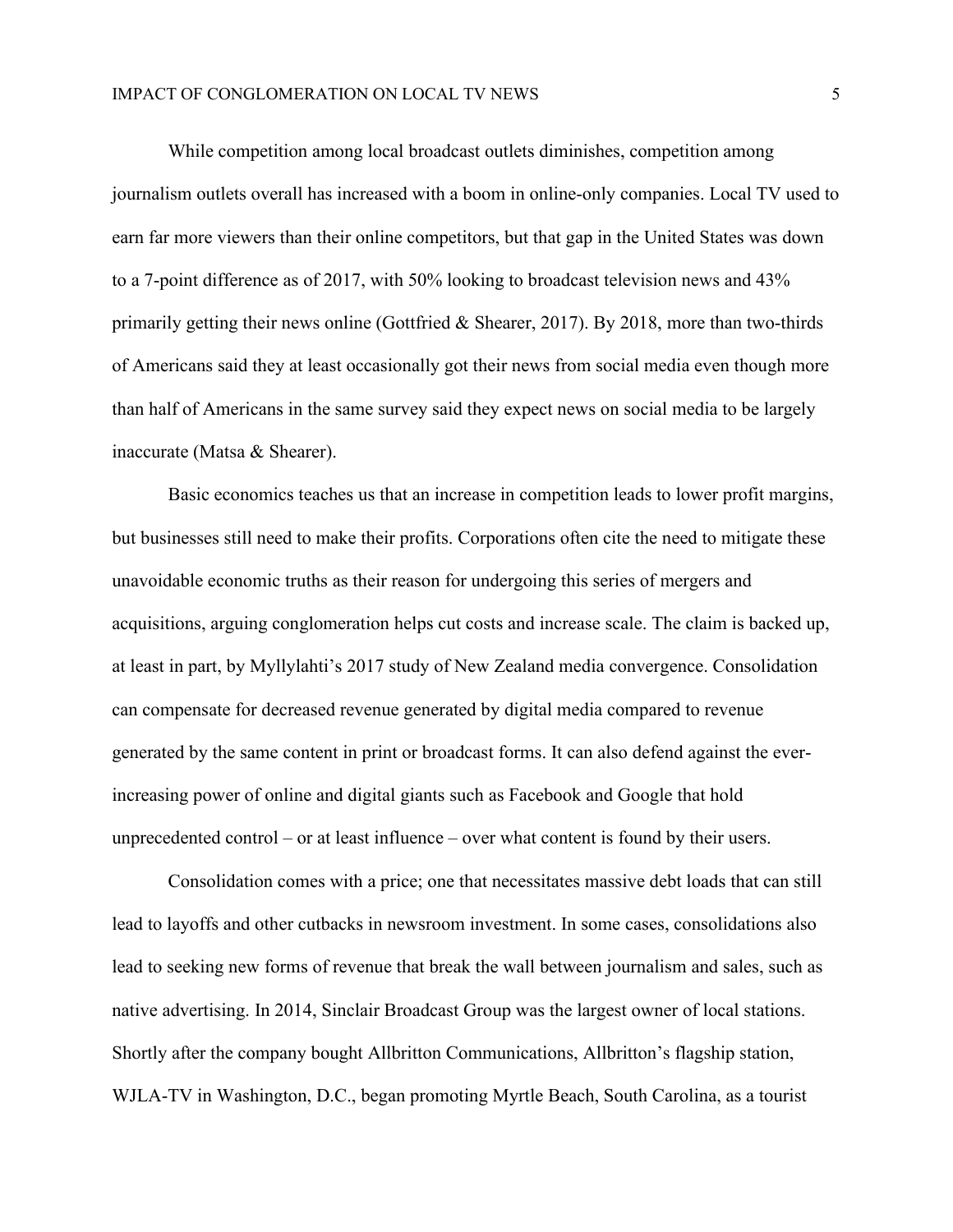destination during its morning news show as part of a company-wide tourism-promotion deal (Farhi, 2014). In 2016, 1,723 broadcast segments about Huntsman Cancer Institute ran across 64 of Sinclair's stations ranging from 60- and 90 second packages to 30-minute infomercials (Goldman, 2017). All were designed to look like independently produced journalism but they were actually paid for by Huntsman – and the stations never disclosed that fact. The FCC levied a record \$13.3 million fine against Sinclair for the Huntsman infraction.

This is not meant to argue that these effects of consolidation are somehow intentional. Such an argument would be well outside the scope of this research. However, intentional or not, both the increased business interests and lowered quality of journalism affect the community at large. A 2018 study out of Emory University found that after Sinclair Broadcast Group bought stations, those stations' coverage of national politics – provided by a corporate bureau in Washington and shared to all of its stations – went up by 3%, but coverage of local politics that used to be produced by in-house reporters dropped to nearly 4 percentage points less weight in their newscasts compared to the local political coverage in non-Sinclair station newscasts (Martin & McCrain). The same study found that the newly purchased stations' ratings went down after the change in ownership as local audiences preferred watching local stations that focused more on local news. The economies of scale achieved through the merger were significant enough to outweigh the loss in ratings, though, and so the conglomeration continues.

James Squires, former editor of the Chicago Tribune, saw conglomeration as such a problem for the news industry that he said as early as 1998 that the modern press is "no longer an institution dedicated to the public interest, but rather a business run solely in the interest of the highest possible level of profitability" (Miller, p. 21). Celeste Headlee is an American radio journalist, author, public speaker, and co-host of the weekly series Retro Report on PBS. During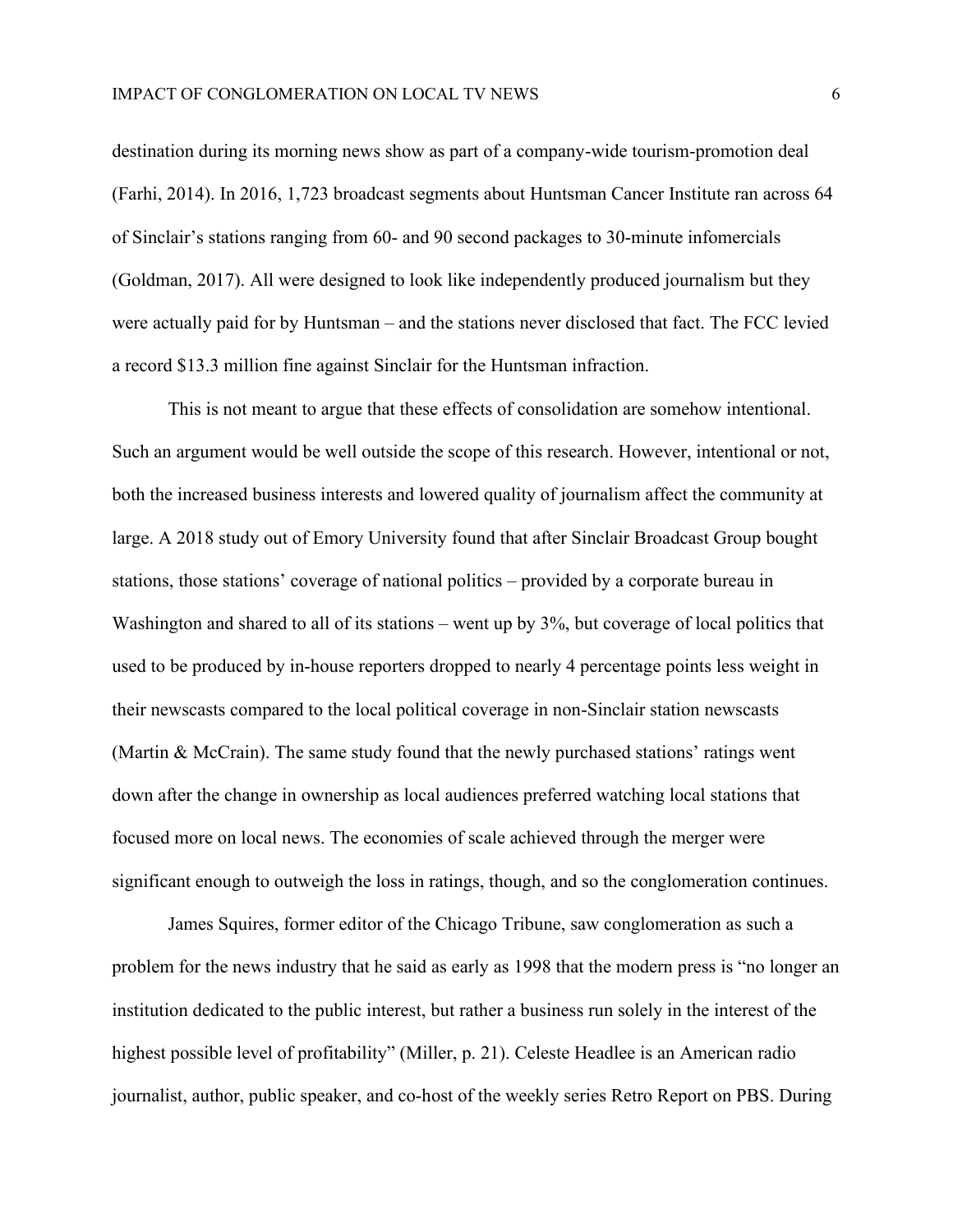a 2019 speech delivered at Mercer University's Center for Collaborative Journalism, she encapsulated practicing journalists' frustrations with business interests within their own industry – and external perception about the health of American journalism – when she said, "The news business isn't dying. We aren't losing our audience. What should die is this destructive idea that the news industry can generate dividend checks to rival Amazon's" (para. 18).

#### **Journalism Resources**

The resources a newsroom is allowed to work with, whether internal in the form of direct employees, freelancers, equipment, etc.; or external in the form of shared corporate resources like statehouse bureaus or national content desks; inherently impacts the quality of journalism that a media organization is able to produce and is tied to the amount of consolidation it has undergone. One of the most visible examples of this comes in the form of layoffs. Because these mergers among owners involve stations spread across the country, each with different personnel levels, there are rarely, if ever, stories tracking the total number of layoffs – or increases in staffing – that come after such a merger.

Harder data is easier to find with national outlets, though. When Verizon bought AOL in June 2017, some 1,000 layoffs were announced, including 39 at news outlet HuffPost (Bowden, 2017). One of those 39 was a military reporter who won the outlet its first Pulitzer Prize in 2012. Less than a week after taking over Time Inc. in 2018, Meredith announced plans to cut 700 Time employees (Kelly, 2018). Fewer employees means lower costs, which can help corporate ownership make debt service payments on massively leveraged buyout deals, but fewer journalists asking questions also leaves the public less informed. This can be traced back to Fink's 1988 book sourcing labor as the largest single expense at a newspaper, and more recently to local newsrooms cutting their collective staffs by 23% between 2008 and 2019 (Grieco, 2020).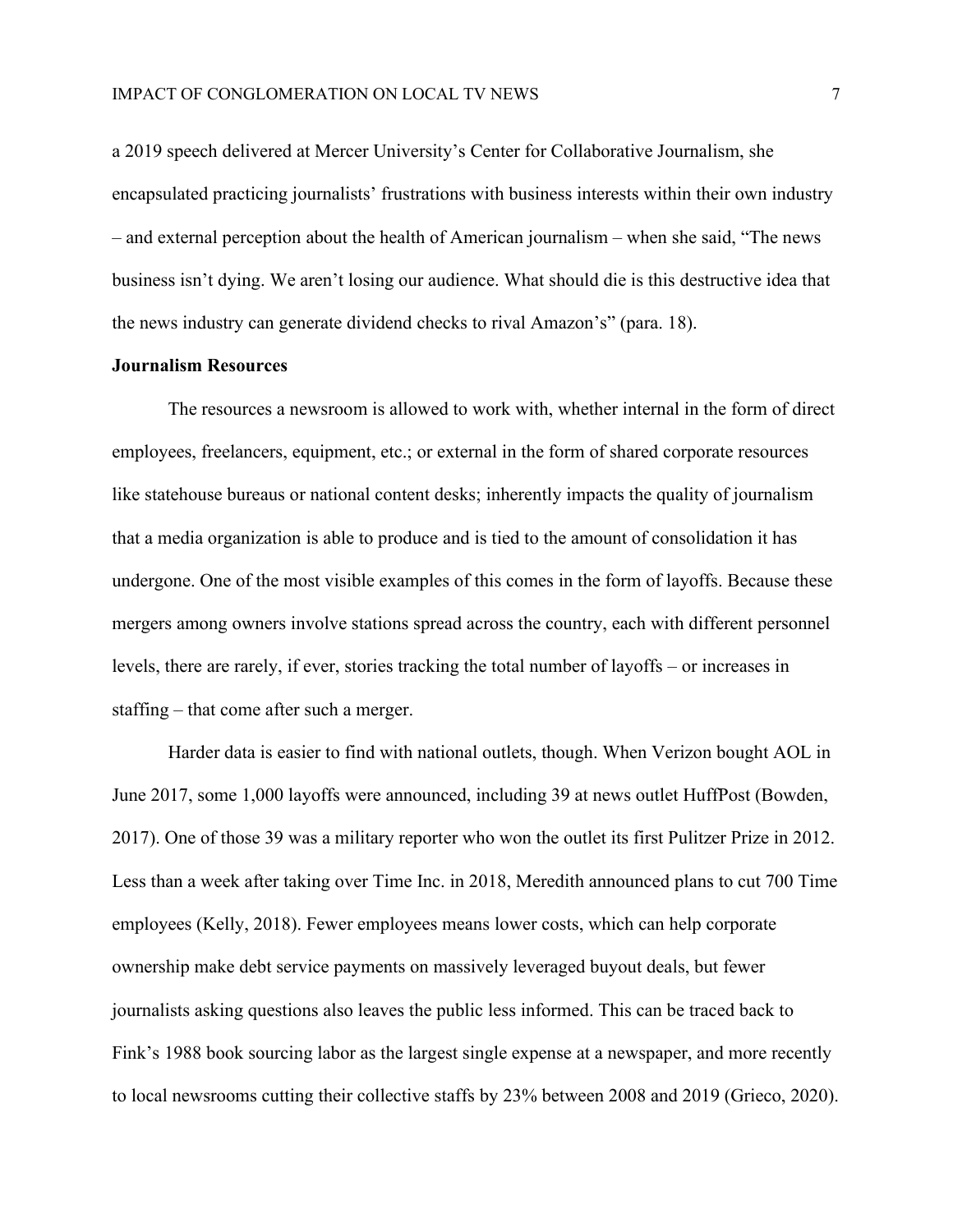That is roughly 26,000 fewer journalists in a decade's time.

The story is worse in the nation's state capitols, where full-time statehouse journalism staffing dropped by 35% from 2003 – 2014, five points worse than the overall rate of decline among the ranks of local journalists in the same time frame (Enda, 2014).

Layoff survivors feel the impact, too. They are asked to pick up the slack left behind by their former colleagues and see the work they have been left doing as "void of purpose and function" (Reinardy, 2010, p. 1).

To help compensate for the decrease in statehouse staffing and overall statewide coverage, some local outlets are pooling resources. For some, this is accomplished through partnerships directly with other organizations like the Front-Page Exchange, a collaborative of the five largest daily newspapers in Texas. It started in 2009 after each of the member operations was forced to reduce their statewide coverage because of the economic recession (Edmonds, 2014).

Other outlets are bolstering their resources through conglomeration via their parent company. At the time of this research project, Nexstar Media Group is the largest owner of local television stations, according to every major metric used to measure such an organization, including number of full-powered TV stations, number of markets in which at least one fullpowered station is owned, total coverage as a percentage of the total U.S. population, FCC coverage (includes a 50% discount for UHF stations), revenue collected from retransmission fees, revenue collected from advertising, and total revenue collected (Miller & Jessell, 2020). In January 2020, Nexstar announced it had opened a new statehouse bureau in Missouri that was created to service every market in the state in which Nexstar owned a station: St. Louis, Kansas City, Springfield, and Joplin (Nexstar, 2020). The opening marked the 20th state in which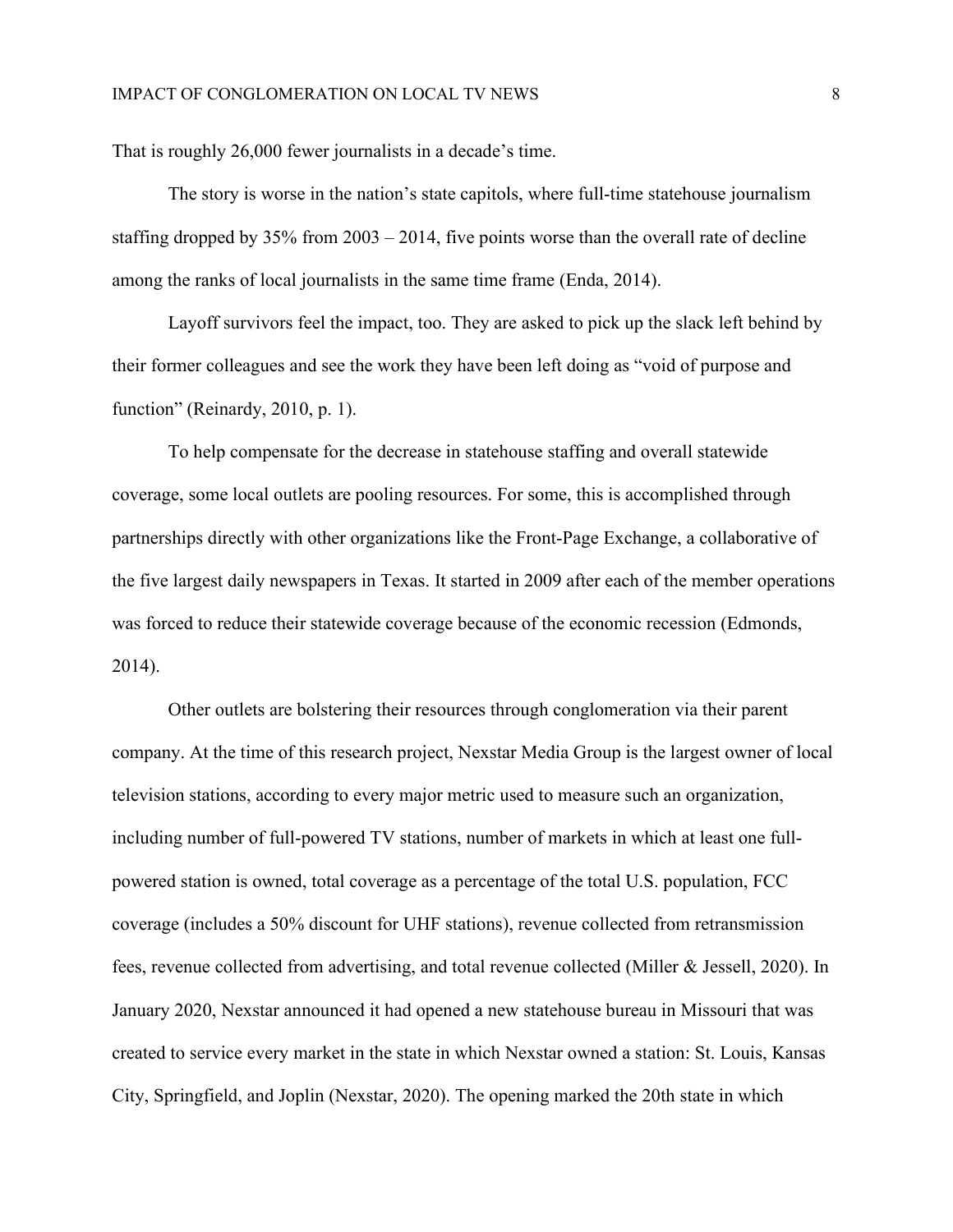Nexstar operated such a bureau, offering state government coverage to smaller-market newsrooms that could never afford such a dedicated presence on their own, even in the height of journalistic revenue.

It should be noted that while these new external resources help bolster statewide or regional coverage, they do not replace truly local coverage that used to be generated by local outlets. A 2008 study found that local stations owned by smaller parent companies "produced more local news, more locally produced video, more use of on-air reporters, and fewer news promotions than the larger chain-based broadcast groups investigated, suggesting a deeper commitment to local news quality" (Scott, Gobetz & Chanslor, p. 84). In 2007, Napoli & Yan found that duopoly ownership (when the same company owns two stations in the same market) was associated with fewer hours of local news programming. The Federal Communications Commission itself found in a 2004 report based on 1998 data that locally owned stations broadcast nearly 5 ½ more minutes of local news and more than three minutes additional local on-location news than stations that were not locally owned (Puzzanghera, 2006). The Project for Excellence [i](#page-32-0)n Journalism<sup>1</sup> studied stations in roughly a quarter of the nation's designated market areas for five years starting in 1998, and found that "smaller station groups overall tended to produce higher quality newscasts than stations owned by larger companies — by a significant margin" (Rosenstiel, et al., 2003).

## **Conglomeration vs. Democratization**

The internet has led to the democratization of the news, an informal idea within the industry describing the concept that traditional media outlets are no longer the sole gatekeepers of information and discussion in open societies. Williams and Delli Carpini (2000) argued that such an open flow of information eliminated gatekeepers entirely, though Blidook differed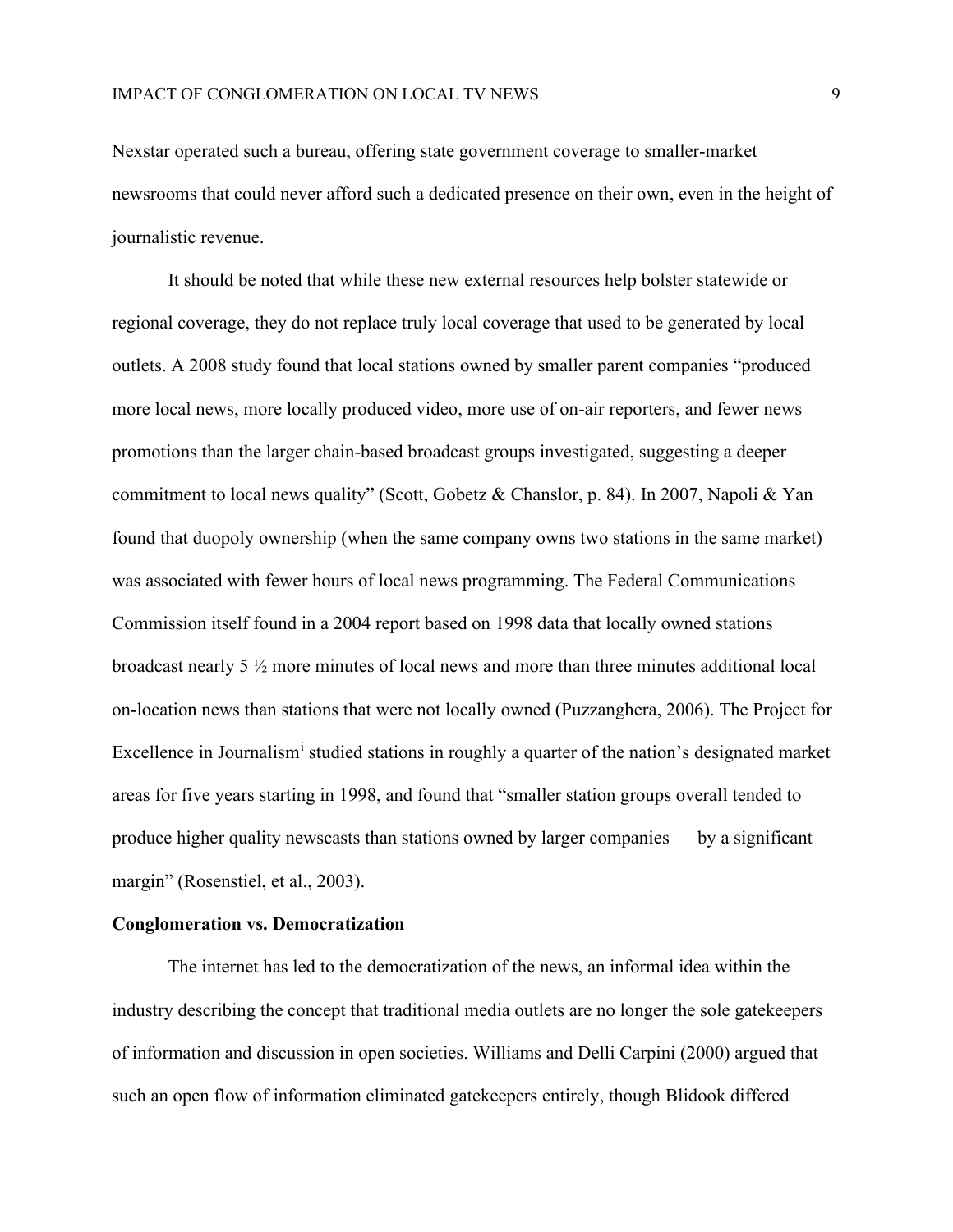nearly a decade later, saying in 2009 that mass media still "sets the context for the facts that are gathered, determines how such facts should be viewed and debated . . . and shapes not only how events are presented, but how they become relevant to the public." Singer (2001) split the difference, positing that the internet has not eliminated gatekeepers, but rather created an environment in which there are now many gatekeepers. Marrying their rationales together, it could be said that even if mass media no longer hold a monopoly on the Marketplace of Ideas, lower quality professional journalism can still negatively impact overall public discourse.

Fewer journalists working directly for news organizations leads to a higher dependence on wire reports and crime blotter, as opposed to well-researched, intelligently presented original journalism verified by full-time fact-checkers. This turns the Marketplace of Ideas into something more closely resembling an echo-chamber of pundits and press releases.

The rise of the internet as a source of information has not only increased the supply of news, but triggered a higher demand for instant information. An Agirdas study in 2015 confirmed previous research findings that biased coverage is demand-driven. The biggest concern online is that partisan clusters facilitate the viral spread of partisan information among audiences who can now choose to read only information that agrees with their pre-existing beliefs, regardless of its accuracy (Rojecki & Meraz, 2014). Falling resources inside traditional newsrooms coupled with rising pressure from management and ownership for how quickly content must be created for digital platforms has led to an increase in biased headlines and even biased coverage for the sake of driving more clicks (Konnikova, 2014).

Ideological press has been moving in to fill the void left behind by the drop in state political coverage brought about by traditional journalists being laid off or reassigned away from the statehouse beat, according to a 2014 Pew Research study (Enda, 2014). They found 33 news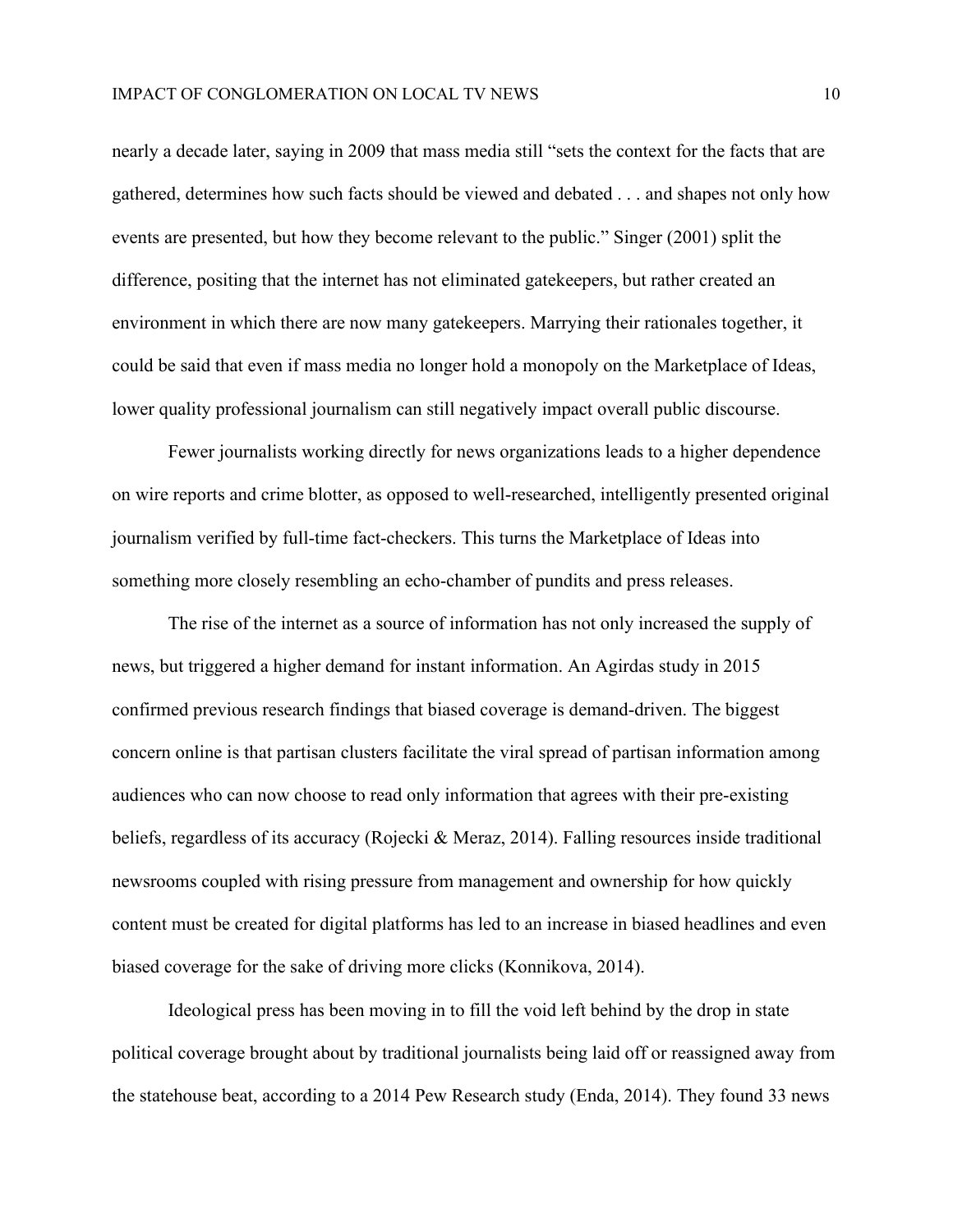gathering organizations in 25 state capitols at the time that described themselves as having an ideological slant. The increase in non-traditional news outlets has also led to an increase in confusion regarding where information comes from. In 2020, the Pew Research Center found only 9% of U.S. adults were "very confident" they could tell if a news organization did its own reporting, and 23% did not correctly identify original vs. non-original reporting in any of six examples presented to them during the study (Barthel, Mitchell, Asare-Marfo, Kennedy, & Worden).

#### **Hierarchy of Needs**

Because this research project focuses on the content produced by local stations in light of recent mergers and acquisitions as opposed to the economics cited as the cause for said conglomeration, the hierarchy of influences model was used as the theoretical basis for my research questions.

The hierarchy is presented visually as a ring of concentric circles with the "individual level" at the innermost circle, frequently representing individual journalists (Reese, 2019). Beyond them lies the "routine level," referring to the structures that those on the individual level function within on a daily basis. These can be very mechanical routines, such as the inverted pyramid writing style taught in journalism schools across the nation, to more artistic elements like how a story gets framed. Objectivity as a "strategic ritual" also exists within the routine level of the heriarchy. Tuchman described "objectivity as strategic ritual" as so fervently ingrained in U.S. journalists' processes that it could be compared it to "the way a Mediterranean peasant might wear a clove of garlic around his neck to ward off evil spirits" (1972, p. 660). Depending on the culture of the newsroom, this "routine" level of the hierarchy could also include the news directors who participated in this research.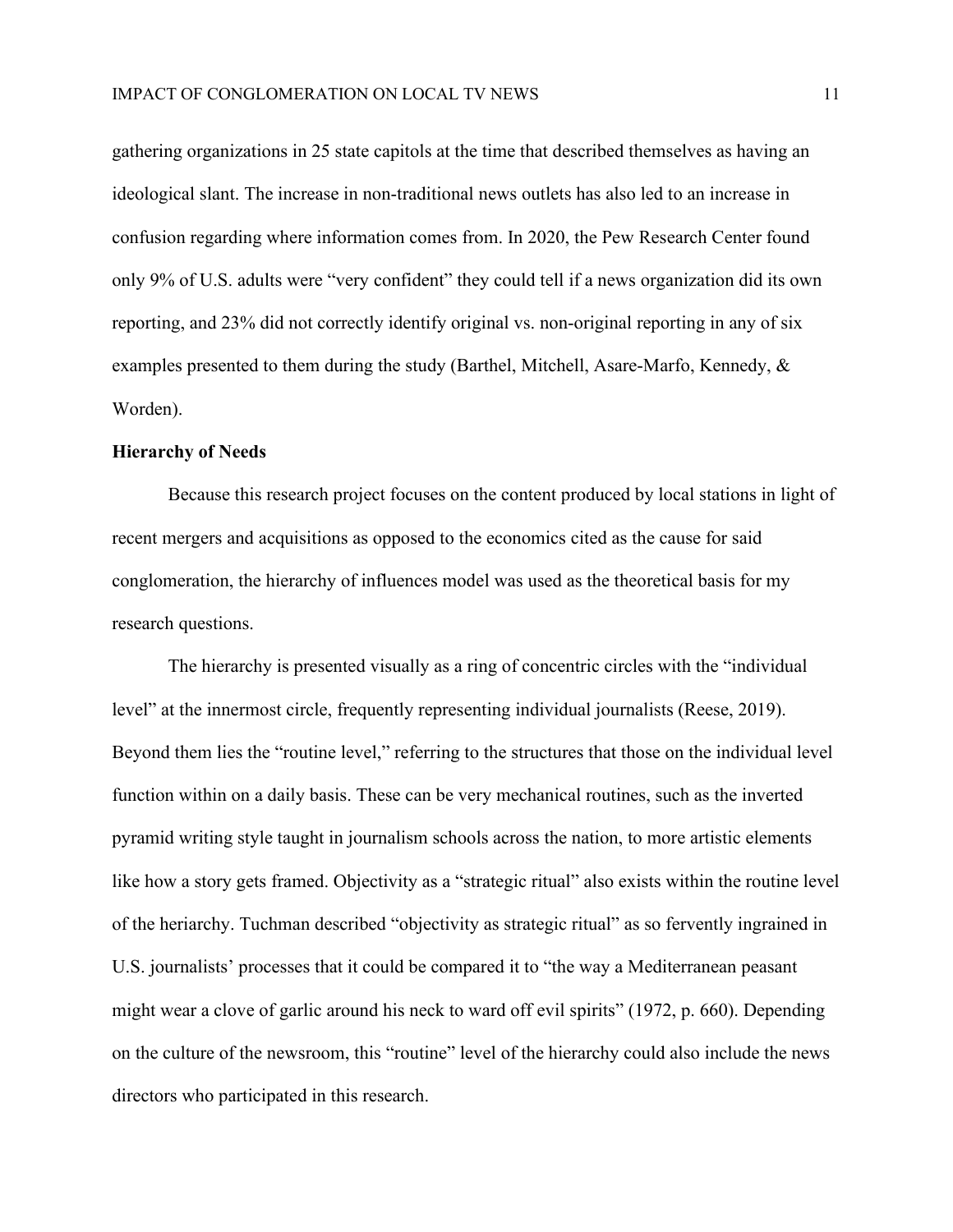The third ring is the "organizational level," which "recognizes that news is produced within entities that have their own policies and economic imperatives. Organizations must balance commercial with professional concerns, reflecting the goals of the ownership" (Reese, 2019). The fourth and fifth rings are the social-institutional and social systems levels, which are largely outside the parameters of this study, which instead focuses on the second and third rings, and how they impact the innermost.

### **Research Questions**

There is overlap in topics studied and measured by the survey and interview instruments, but the empirical data from the survey instrument was primarily used to determine the relationship between the Organizational Level represented by parent companies and Individual and Routine levels represented by journalists based at local stations and the culture at local stations. Thus, the following research questions were posed:

*RQ1a: What resources are GAINED through conglomeration? RQ1b: What resources are LOST through conglomeration? RQ2: According to local news directors, what role SHOULD parent companies play in content decisions?*

This was supplemented by qualitative interviews with practicing news directors at local stations across the United States to put the empirical data into context and answer two more research questions:

*RQ3: Do the effects of conglomeration, both positive and negative, differ based on market size?*

*RQ4: Does public perception of local stations change based on ownership?*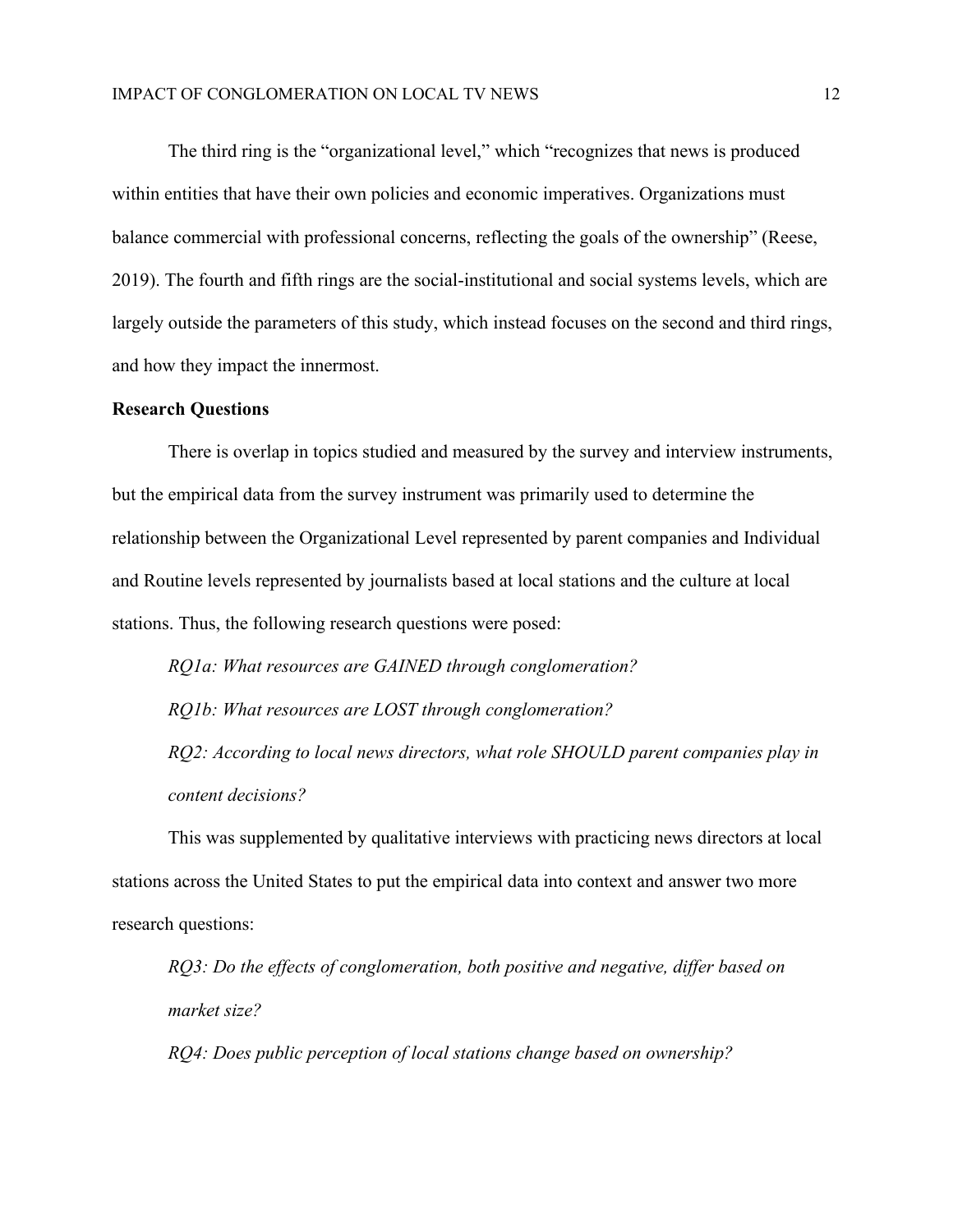#### **METHOD**

This pattern of corporate mergers and acquisitions within the local television news industry has spiked since the Great Recession of the latter 2000s. The purpose of the survey instrument is to explore the impact of that pattern in terms of the quality of the local news product being produced for viewers across the United States. These insights were collected through evaluations by the news directors inside those local TV newsrooms.

I compiled a database of the news directors for every commercial television news operation in each of the United States' 210 television markets after obtaining their contact information from their station websites. For any station that did not publicly disclose this information, I deduced it for myself. Stations almost uniformly list email addresses for their onair personalities on the station's website. I used these listings to discern the station's email convention (i.e., if the email addresses for reporters Adam Adams, Becca Beckerson, and Charlie Chaplin are adam.adams@abcd.com, becca.beckerson@abcd.com, and charlie.chaplin@abcd.com respectively, then odds are that the email address for their news director Debra Dee is debra.dee@abcd.com). Many parent companies also provide all of their employees with corporate email aliases (i.e. the fictitious conglomerate Local News Corp. will give every employee – both in front of and behind the camera, and in every market – an email address following the convention ehoffmeyer@localnews.com in addition to their stationspecific email).

A database of 543 active email addresses was compiled. There were 11 qualifying news operations for which an accurate email address for the news director could not be deduced. Another 17 had open news director positions at the time of the survey. These were omitted in favor of only surveying permanent news directors as opposed to inviting acting news directors to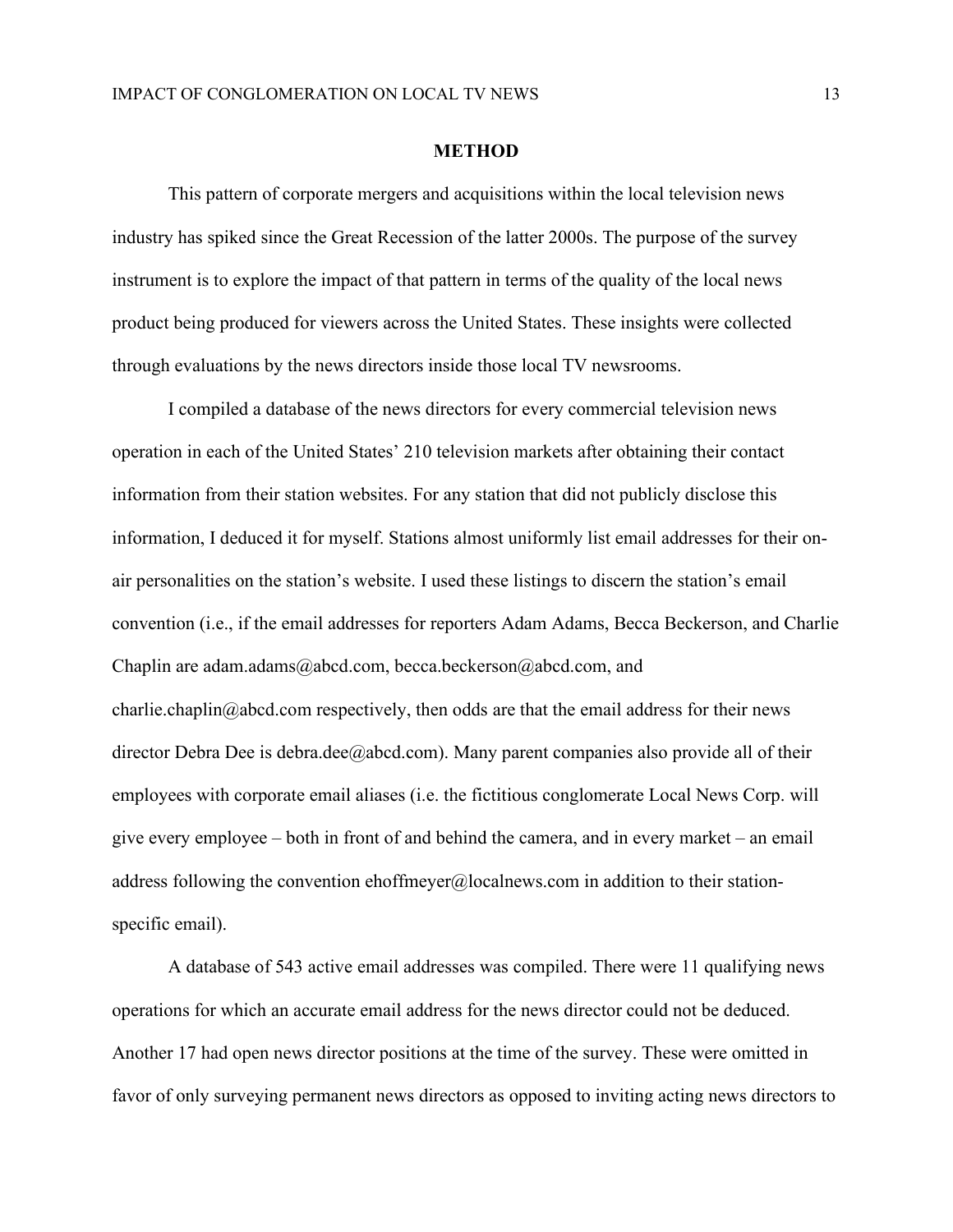participate, as there was no guarantee they had the same level or type of relationship with their respective corporate entities as a permanent news director. After the database was complete, each news director was emailed an invitation to participate in the survey instrument (see APPENDIX A). Each prospective participant was only emailed once as the anonymous nature of the survey prevented confirmation of who had and had not participated.

The survey was administered via Qualtrics, an online survey software, between November 14, 2020 – January 16, 2021. The software stripped all participants' identifying information, including their IP address, from each completed survey before sending me the results. Participants indicated their consent in the survey before beginning the questionnaire. Quantitative measurements were calculated using IBM SPSS Statistics software version 27 and Microsoft Excel 2016.

A question at the end of the survey asked for volunteers to participate in one-on-one interviews meant to supplement the survey's quantitative data with qualitative responses. Because Qualtrics stripped their identifying information, this question sent interested participants to a Google Forms document where they could input their contact information. This allowed them the opportunity to ask any questions they had of me without necessarily committing to the interview portion or having to attach identifying information to their survey responses. This third-party form also included language clarifying that participation in the additional interview was voluntary, and would not impact the use of the data they submitted in the survey. The final question on the Qualtrics survey explained that anyone not wishing to participate in the interviews could simply click a button to end the survey without participating in any interview or ever revealing identifying information.

Out of the total potential study population, 41 participants completed the survey,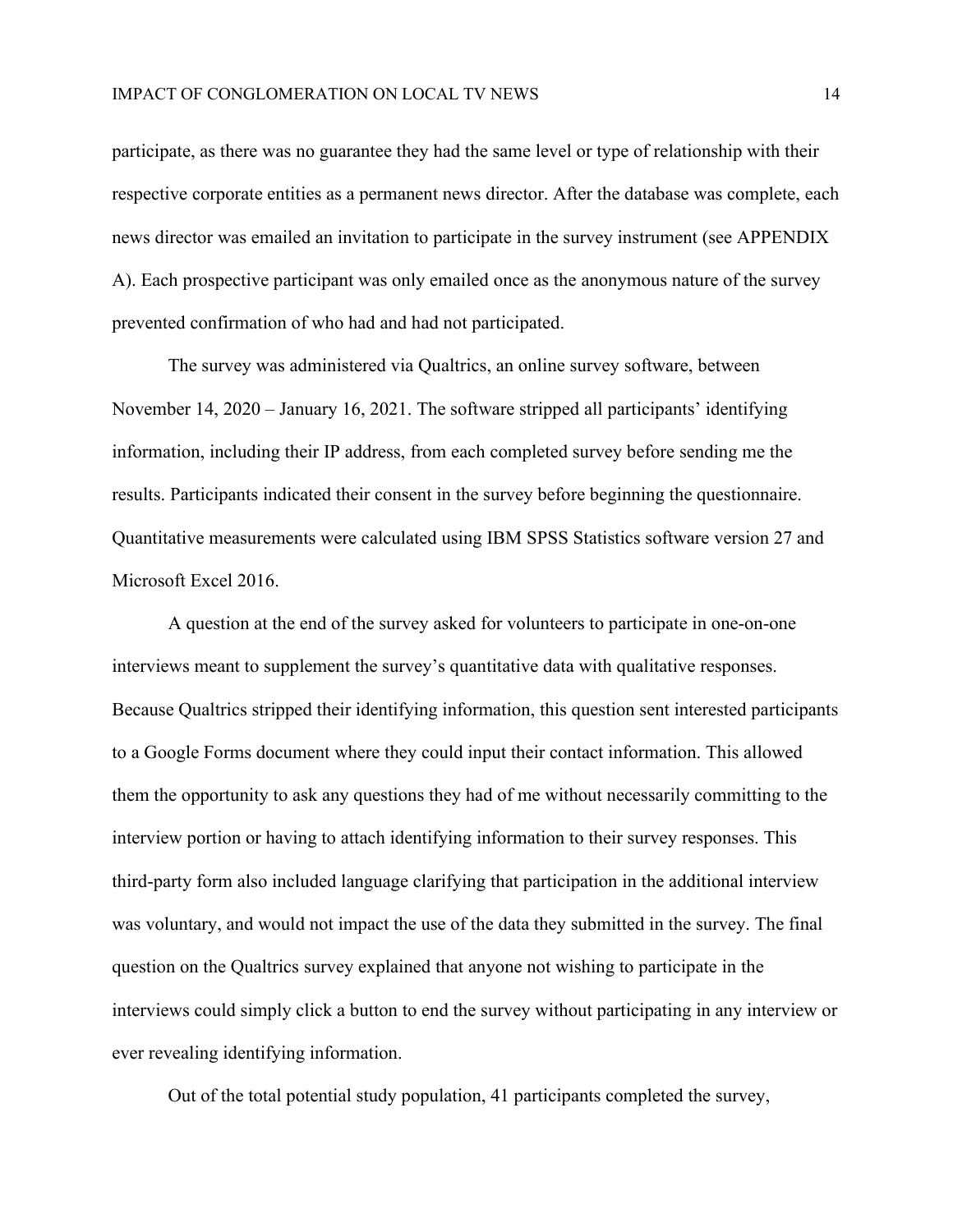representing a 7.5% response rate. Thirty-one were men and 10 were women. When asked to disclose their age by decade, 78% said they were in either their 40s or 50s; none were younger than 30. Thirty-nine percent each said they had worked in local news (not necessarily as a news director) for 20-24 years or 25+ years. Four worked for a major market station (defined as Designated Market Areas 1 – 10, according to Nielsen's 2020-21 rankings (Media Tracks, 2020)). Another four worked for large market stations (DMAs 11 – 30), five worked in midsized markets (DMAs  $31 - 60$ ) and 28 worked in small markets (DMAs  $61 - 210$ ).

Respondents were asked to identify their current parent company from a list reproduced from trade publication TVNewsCheck's annual Top 30 station groups listing, which is ranked by annual revenue. The list that participants saw named the top 25 according to the list TVNewsCheck released in June 2020 (Miller & Jessell) followed by a final option for "other." Thirty-four participants collectively represented 13 of the top 25, six marked their parent company as "other," and one did not respond to the question.

This quantitative data was supplemented by five qualitative interviews. To protect the anonymity of the interviewees, they are identified only by the size of the market in which they work. One was at a major market station, one worked in a mid-sized market, and three worked for small market stations. None of the interview participants worked in a large market.

### **Instruments**

The survey instrument for this study consisted of 18 questions – 14 multiple choice, two answered on a 1-10 scale, and two short answer/free response (see APPENDIX B).

Questions began with demographic information including gender, age, years of experience in the industry, and current market size. These questions were intended to help differentiate the feelings of different demographic groups. Particularly of interest were years in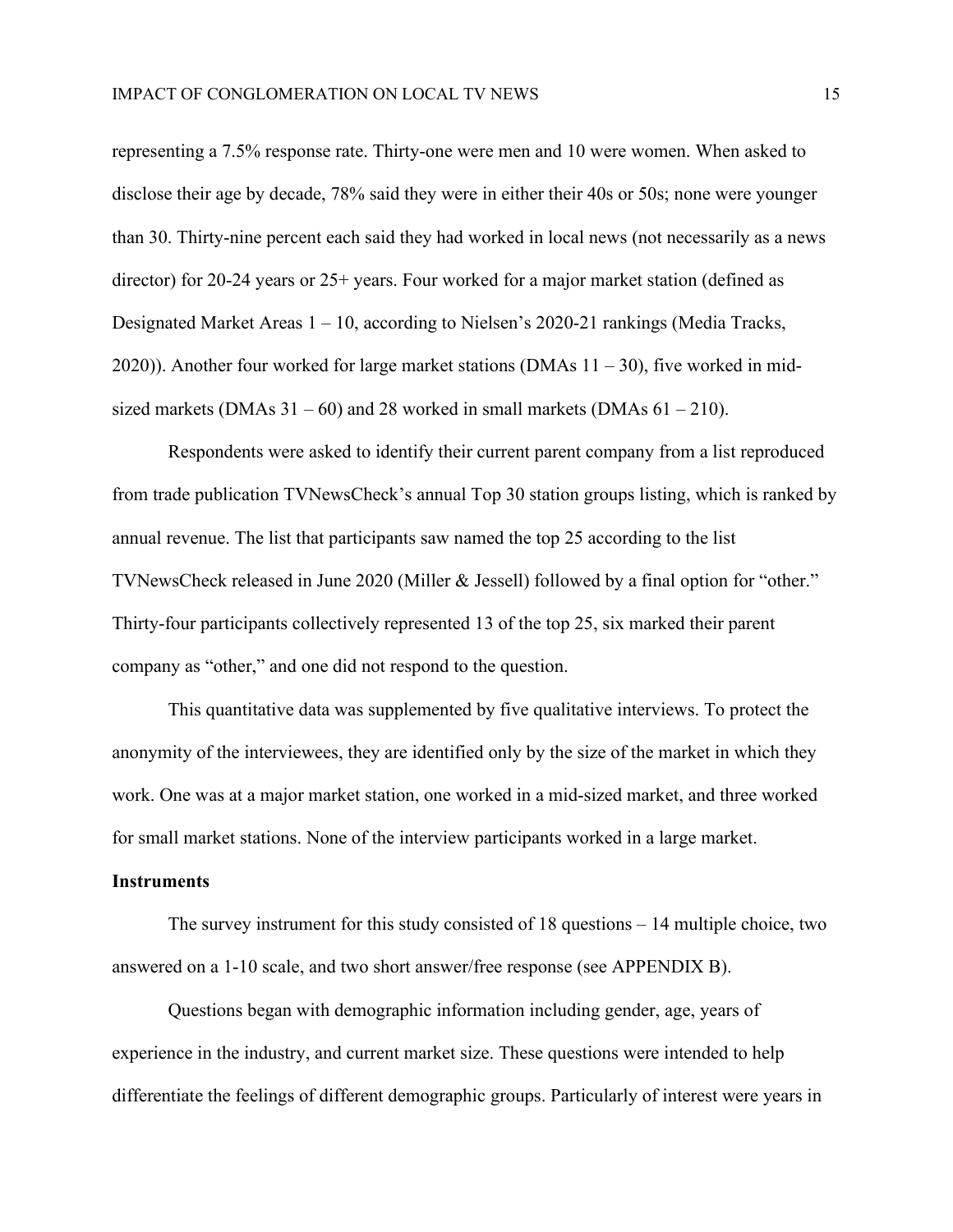the industry and current market size.

The interview instrument for this study consisted of 12 scripted questions, plus unscripted follow-ups based on the respondents' answers (see APPENDIX C). The semi-structured format facilitated comparison between interviewees while still allowing for each participant to elaborate on areas that were specific to their experience.

#### **RESULTS**

The frequency of mergers and acquisitions among individual stations was not included in any of this study's research questions, but it was measured for context. Two responses were thrown out for this measure due to inconsistencies ( $n = 39$ ). Unsurprisingly given the sheer number of mergers and acquisitions in recent years, more than half of survey respondents said their current station had been sold at least once in the past five years. Only 28% of stations represented had not changed ownership at all in the past 10 years; 19 news directors (49% of respondents) went through one ownership change in that time, four said their station had been sold twice in the past decade and five said the station had changed owners three times or more.

# **Survey Results**

# *Research Question 1: What resources are GAINED and LOST through conglomeration?*

Only two of the news directors surveyed said they received no additional journalistic resources from their parent company such as a statehouse bureau, Washington bureau, or pooled resources for major national events like the Super Bowl or Academy Awards as detailed in Table 1. Both of those news directors also identified themselves as working for a company outside the top 25 owners as defined in this study. This suggests their owner(s) is small enough that it does not have the resources to provide additional support and/or the benefits do not make sense within the context of its corporate structure (e.g., a company that only owns stations in state capitals so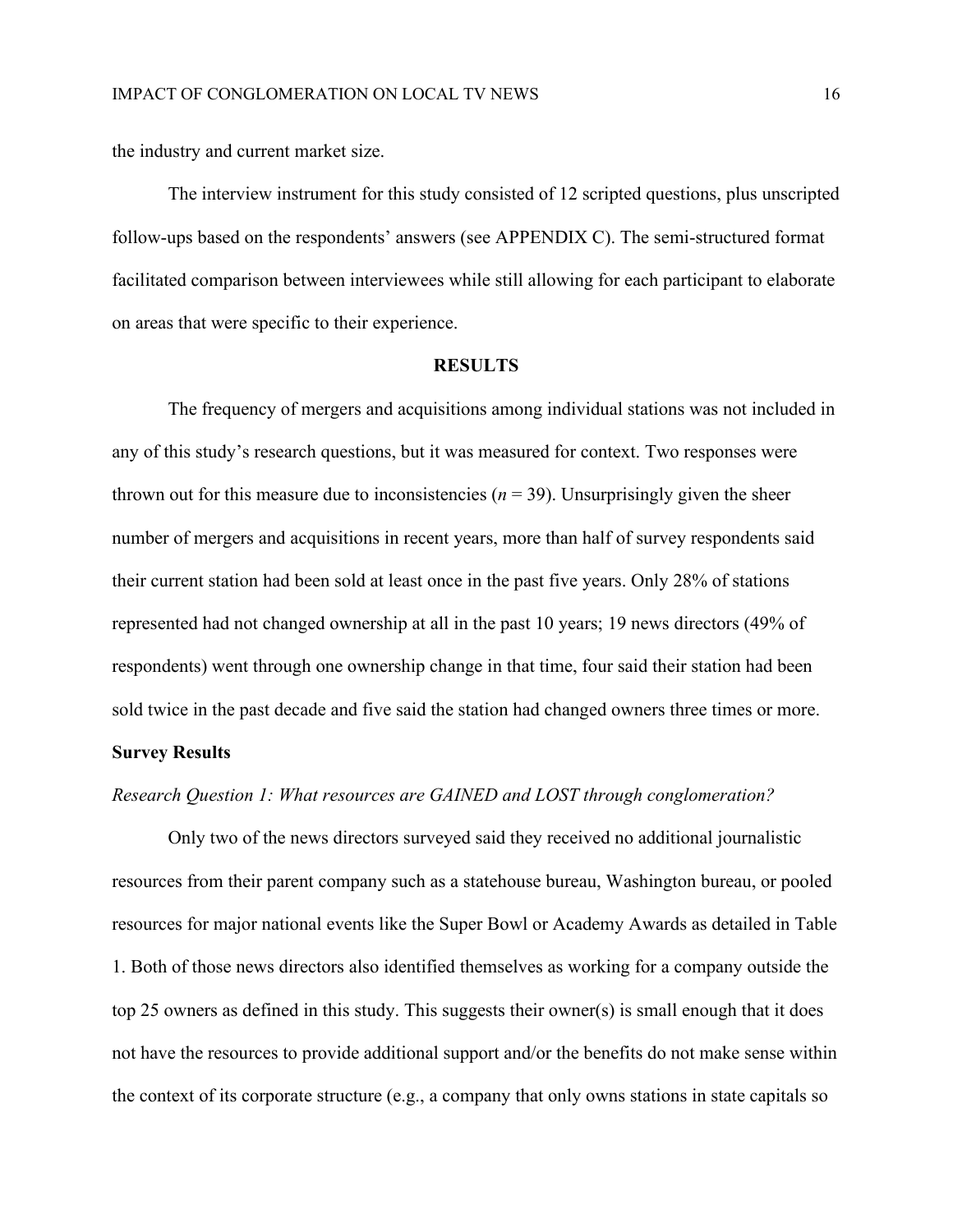providing a corporate-level statehouse bureau would be redundant, or all its stations are geographically dispersed enough it isn't practical to move reporters around to help cover major local events).

#### Table 1

### *Corporate Journalistic Resources*

| Resource                                          | Stations receiving resource<br>from parent company | Number of parent companies<br>represented |
|---------------------------------------------------|----------------------------------------------------|-------------------------------------------|
| Statehouse Bureau                                 | 12                                                 | $5*$                                      |
| Washington, D.C. Bureau                           | 26                                                 | 8                                         |
| National Investigative<br>Reporting               | 17                                                 | 7                                         |
| Pooled Resources for Major<br>National Events     | 26                                                 | $13**$                                    |
| Pooled Resources for Major<br><b>Local Events</b> | 32                                                 | $13**$                                    |
| Other journalistic resources<br>not listed        | 23                                                 | $13*$                                     |

*\*indicates the inclusion of 2 "other" responses*

*\*\*indicates the inclusion of 3 "other" responses*

The results indicate regional coverage increases among stations owned by larger parent companies. News directors disclosed the number of media markets geographically bordering their own in which they had at least one sister station (another station owned by the same parent company, not necessarily sharing network affiliation). A statistically significant positive Pearson Correlation ( $r = .438$ ,  $p = .004$ ) exists between that number of markets and the number of stories their station ran from sister stations each week. Thirteen news directors cited content sharing as a "beneficial aspect of mergers & acquisitions in terms of the quality of your news product." Responses included, "It's nice to have regional content partners, especially on slow days or when major news happens," the "ability to cover breaking news in other markets more quickly," and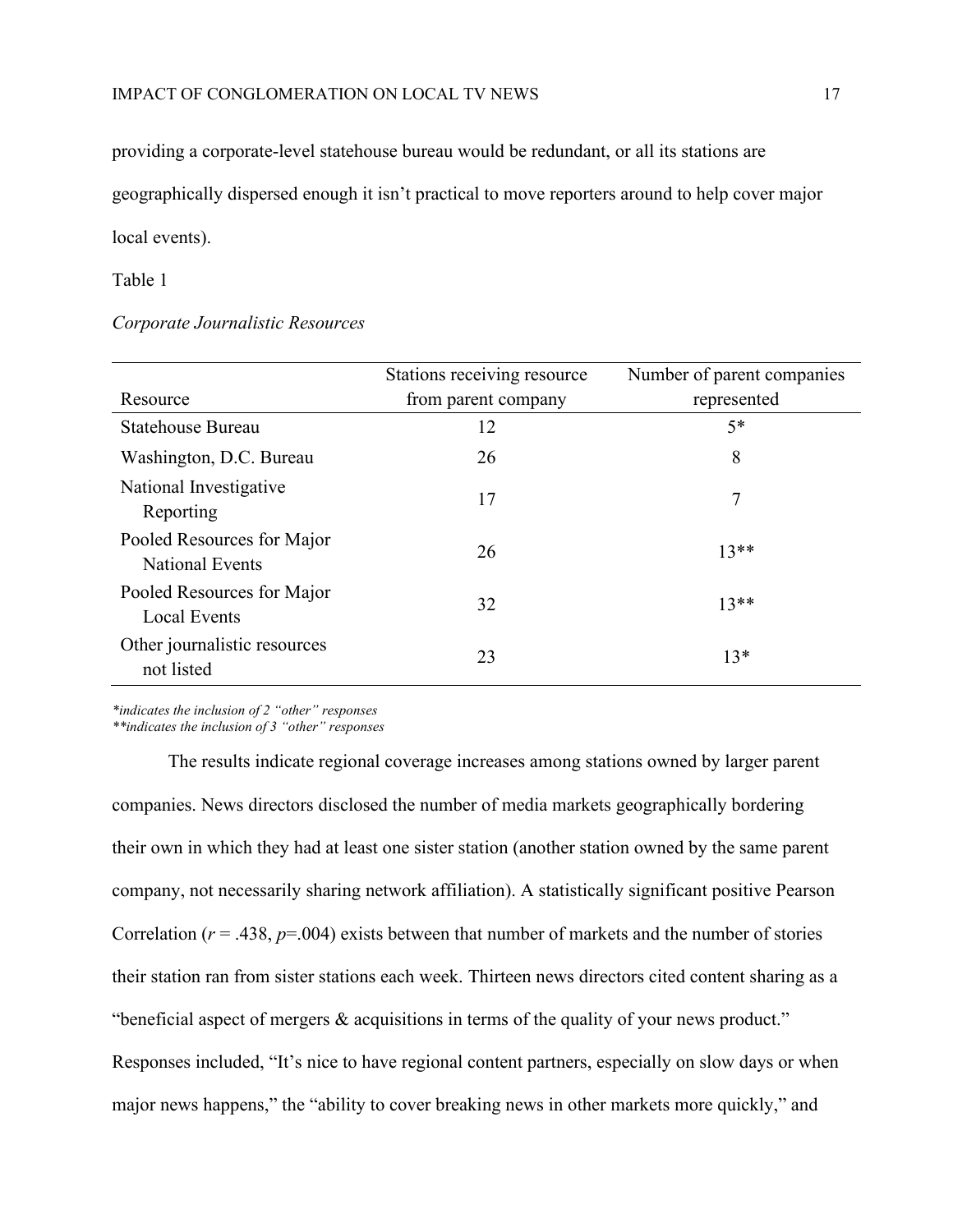the "ability to share content among co-owned stations from a variety of markets, instead of relying solely on network-produced content." An interview participant cited preferring sister stations' coverage to network coverage because of the local perspective that local stations bring to the table. "This past year with all the unrest and riots, we were able to take our viewers all over the country where it was happening, where we had affiliates in those markets…and give a better, local flavor to what was going on," Participant D said.

On the flip side, results confirmed those of previous studies that this increase in regional coverage can lead to a drop in truly local coverage. In an open-ended response to a question about drawbacks of mergers and acquisitions, one news director said that "for newsrooms with less resources / experience, it may take away localism because there is readily available content every day from other stations, but not necessarily local." Eleven other news directors referenced some version of a cookie-cutter approach being forced on all stations in a company's portfolio, like "there are so many layers of corporate managers and it seems we are handed a one size fits all playbook."

Six respondents specifically cited layoffs when asked about harmful effects, but that qualitative complaint was not supported by responses to a quantitative question about the change in staffing their station went through after their most recent change in ownership. The quantitative question used a seven-point scale with the low end (1) representing a decrease of more than 10% in staffing and the high end representing a more than 10% increase (7). The results showed an average response of 4.44, indicating no difference in staffing after the most recent ownership change, leaning toward a small increase. This could be explained by an interview participant who cited stations having to lay off their most experienced (and most expensive) staff but then being allowed to hire younger (and cheaper) replacements. The stations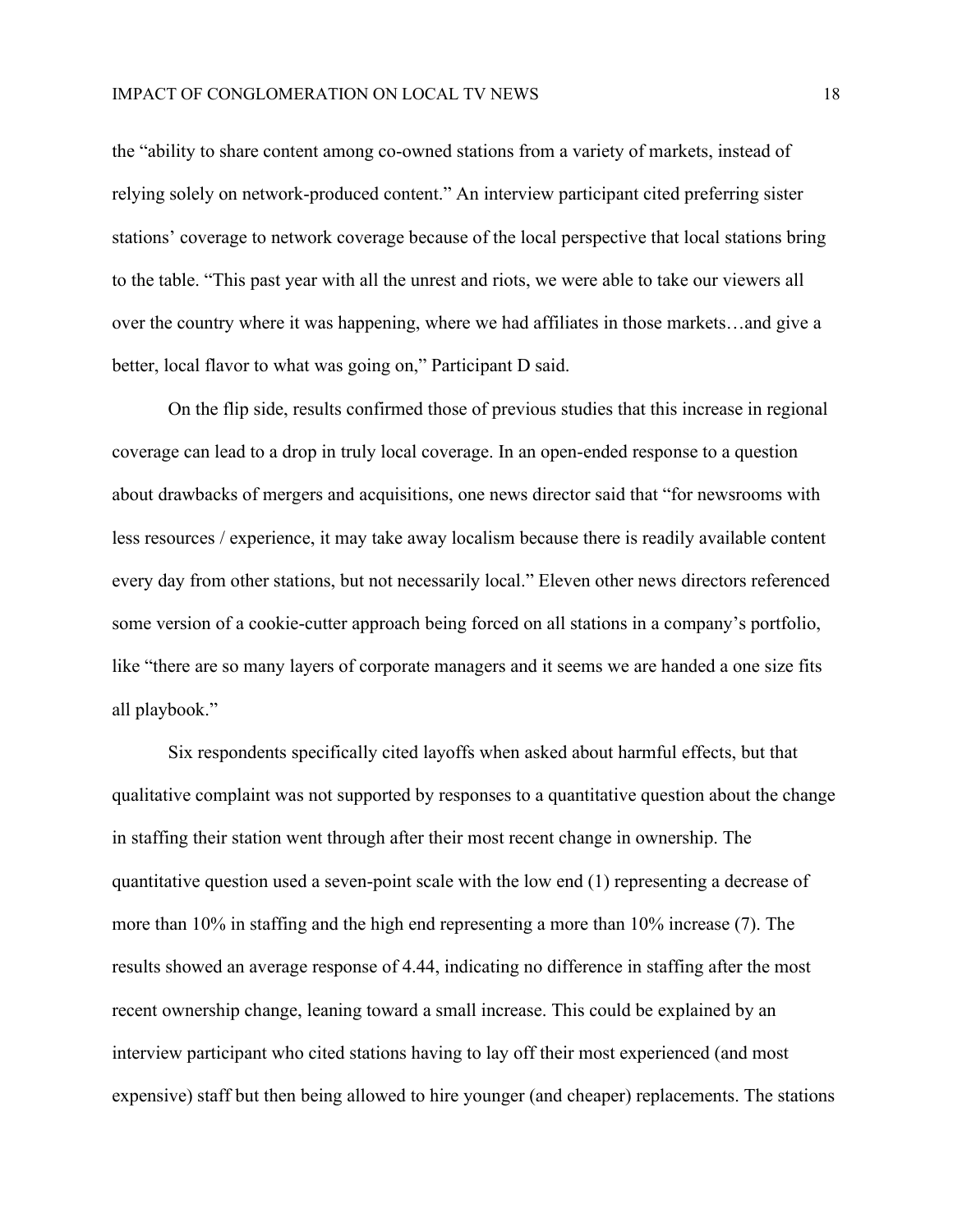in this scenario do experience layoffs but end with a larger, though less experienced, staff.

"They've downsized in experience, not bodies," Participant E said.

*Research Question 2: According to local news directors, what role should parent companies play in content decisions?*

News directors were asked to rate how involved parent companies should be in their local stations on a 0-10 scale, with zero representing a silent partnership, and 10 representing owners acting as an essential component in local operations. The average response was  $3.73$  (SD = 2.45). Every news director who responded to the open-ended question about "the most beneficial aspect of mergers & acquisitions" referenced additional resources and support ranging from content sharing and corporate bureaus to equipment and direct monetary investment. One respondent described the optimal balance as local execution with national support. "It's allowed for an infrastructure we have never had before while maintaining local freedom to serve our community."

# **Interview Results**

# *RQ3: Do the effects of conglomeration, both positive and negative, differ based on market size?*

The interviewees were asked if they agreed or disagreed with the statement: "Being part of a large parent company is more beneficial when you work for a smaller market station because of their pooled resources you otherwise wouldn't have." All five said they agreed, though four hedged their agreement. Participant A, who works in a small market, said that many of the resources parent companies provide like pooled resources for major events like the Super Bowl and Academy Awards can be replicated through a station's network affiliation. Both Participant A and Participant B, who also works in a small market, said that while networks do provide national political coverage from Washington, corporate-run D.C. bureaus tend to be less generic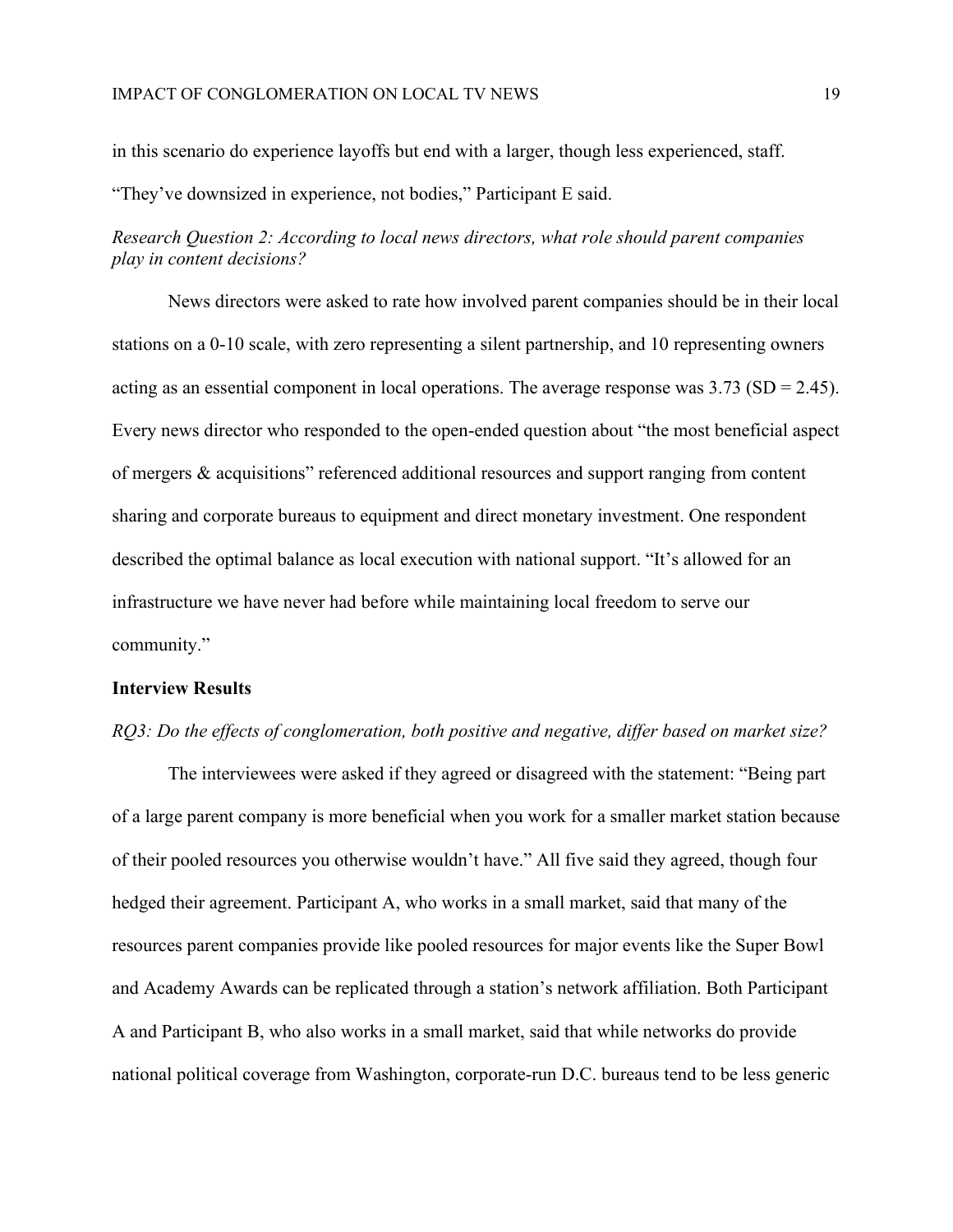than network coverage, because network stories are inherently created to be applicable across the entire nation. Interviewees said corporate bureau reporters can concentrate on a specific region they have been assigned to cover. Smaller market stations especially benefit from this; larger stations offer the opportunity to reach more of a politician's constituents than smaller stations do, making it harder to convince elected leaders to make time in their schedule for an interview with a small station, at least outside of election season. Participant B also said that some of the nicer equipment parent companies supply their stations can be difficult to properly implement in a small market where managers are limited by less-experienced journalists who will not be as familiar with how to make the most of the technology, or where staffing is so small there just are not enough bodies to take advantage of it at all.

Participant C, who works in a major market, also referenced smaller stations working with less-experienced journalists, saying those new reporters get greater benefit from the training opportunities provided by larger owners. "They need the help with ideas and how to shape an editorial vision and do better storytelling….My least experienced producer in the newsroom has 15 years' experience. It's just apples and oranges when it comes to market size."

Participant A referenced the benefit of corporate-provided training from a monetary standpoint. "In-person training is expensive. You have to drive or fly or stay in a hotel, or possibly pay a tuition for something if it is a Poynter program or something of that nature." Corporate-provided training is limited by corporate's ability to travel to all of their stations, unless they pick a station to act as a regional hub where nearby stations send representatives to participate in the same training, though that would still necessitate the driving and potentially hotel costs for all except the host station's personnel. "A" said their company has tried doing webinars to help more stations at once and eliminate those travel costs entirely, and "for some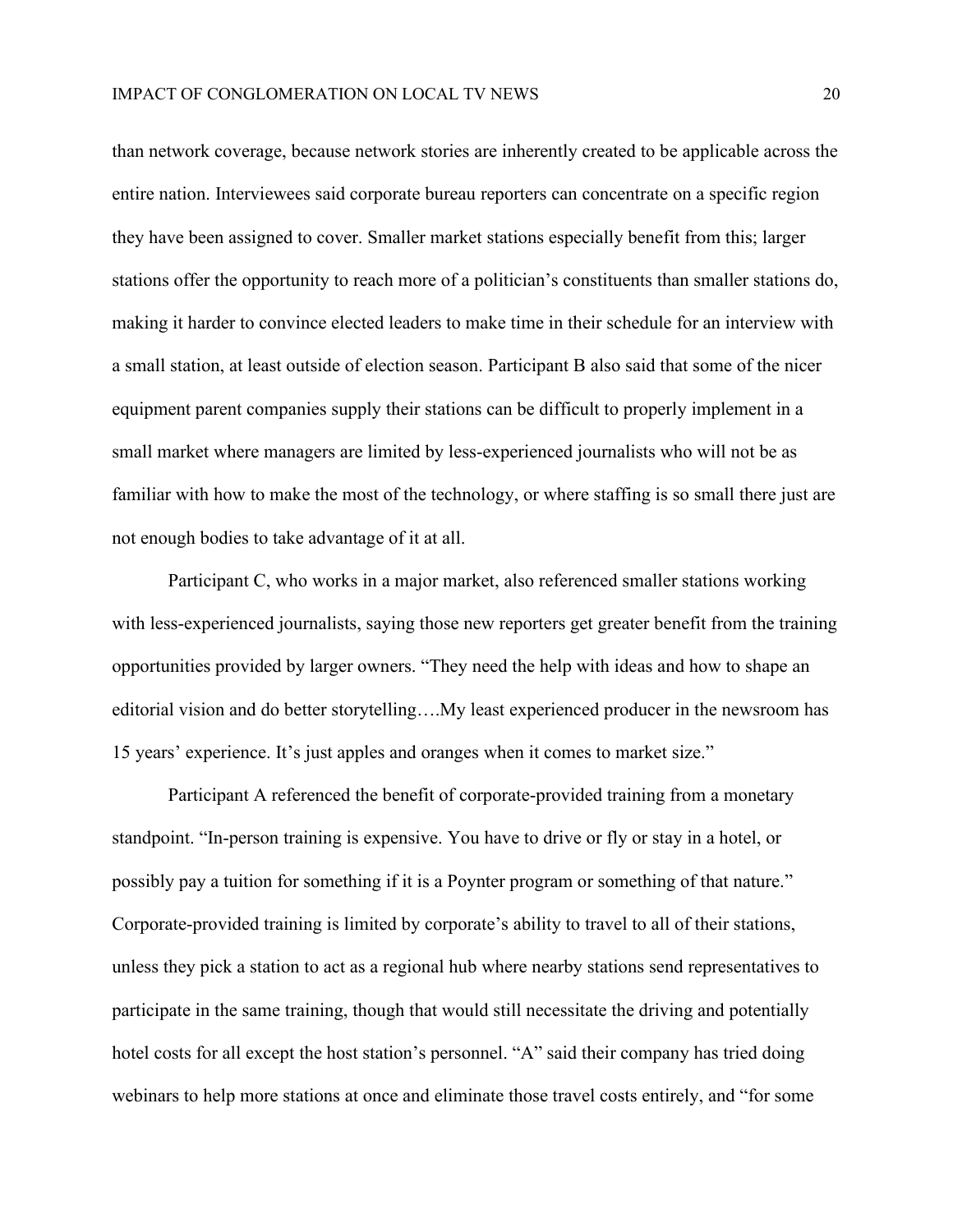people, webinars are great. For others, it can be difficult to focus on. You can't ask a question and get that one-on-one feedback that you need because there are literally 1,000 people on it from 100 markets and we're just trying to get everyone to mute their phone."

While "A" did agree that small markets benefit more from general corporate resources that are made available to every station in the company, they also said small markets can have a hard time getting more specialized attention from corporate. "We get less interaction with our corporate team and less feedback and guidance simply because they've got their hands full either with a ton of other markets or they're more focused on larger markets."

Shifting from what parent companies provide their stations to what they expect *from* their stations, participants D and E, who work for mid-sized and small market stations, respectively, both described parent company expectations as "uniform" regardless of market size. "I've never worked for a company – and I've worked for several now – that had different corporate expectations based on market size," E said.

"E" also pointed out that larger markets have seen their staff levels "gutted" in recent years.

Not far from here is [a major market station] we worked with and shared content with. It's to the point now where they're calling us to cover stuff in counties along the border between our markets that are actually on their side of the line because they don't have the people to get to it….There's some smaller market stations, honestly, that have more experience and more staff than some of these major markets do.

Quantitative data provided by survey responses did not offer statistically significant correlations between industry experience or market size and favorability ratings for conglomeration.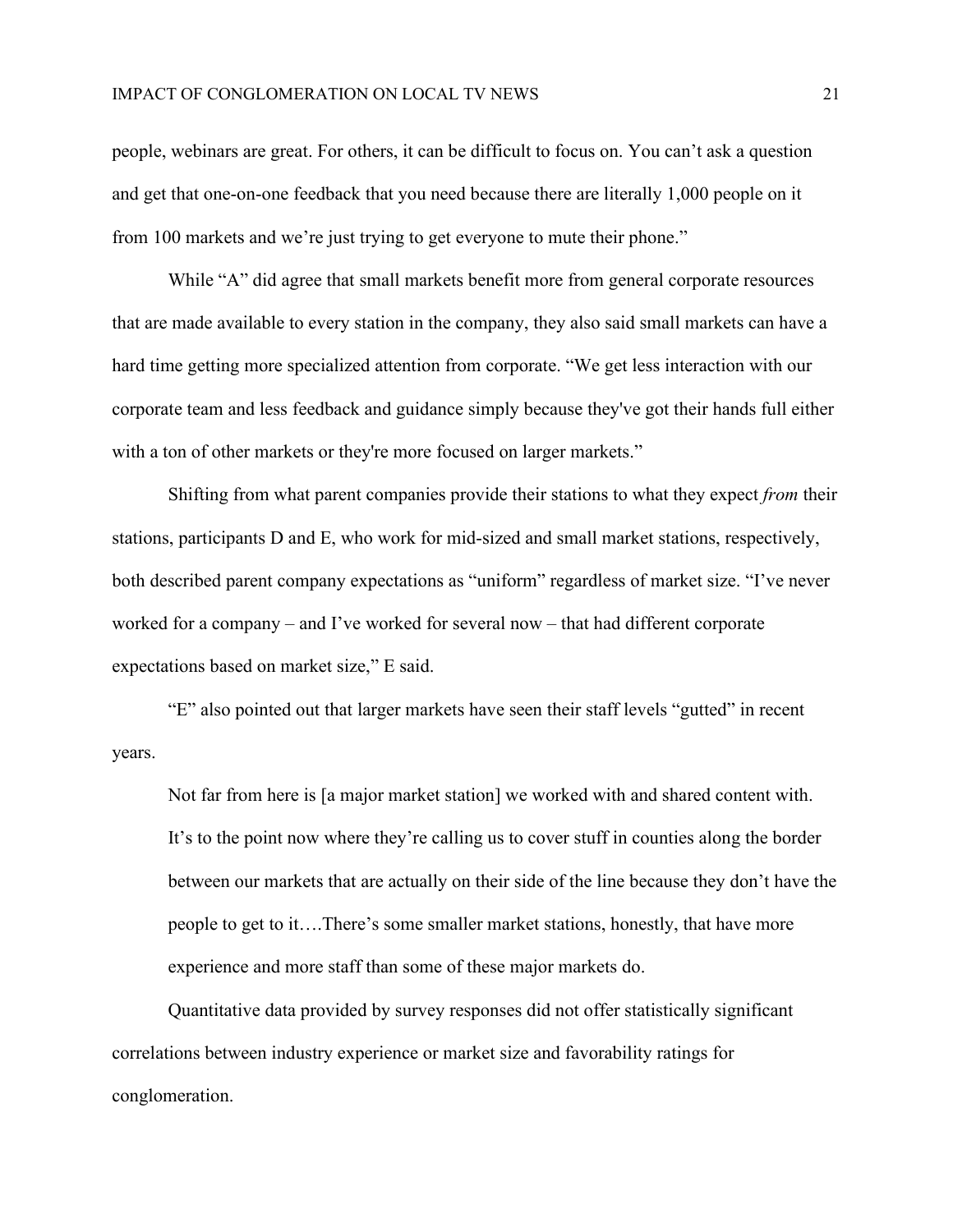#### *RQ4: Does public perception of local stations change based on ownership?*

The question of corporate ownership's influence on local media was largely an internal debate until Sinclair Broadcast Group was featured on a 2017 episode of HBO's *Last Week Tonight with John Oliver*. Oliver spotlighted Sinclair's use of "must-runs," content that is produced at the corporate level then shipped out to Sinclair-owned stations, which are then required to run the content, including commentary, advertising and documentaries, and even journalistic/non-editorial content inside their newscasts (Oliver, 2017). Sinclair was also the subject of academic research, with the 2017 Martin & McCrain study out of Emory University on local news and national politics finding "text-based measures of ideological slant shifted to the right at Sinclair-acquired stations following the acquisition, relative to other stations in the same market" (p. 3).

When asked if viewers started asking more questions about their ownership after attention like this, the interviewees all indicated such inquiries were relatively minor or even non-existent. "A" said they did get "a couple of questions here and there that were generically about, 'Hey, I saw this. Who owns you? Is there a station in the area that fits into this?' Mostly, though, they said the only questions they got were from personal friends because they knew it was the participant's industry. "That was the first time anyone who wasn't in our industry ever cared."

Less than a year after the Oliver portrayal, *Deadspin*[ii](#page-32-1) published an article online featuring a video showcasing dozens of Sinclair station anchors reading the same promotional script about journalistic integrity (Burke, 2018). Participant D referenced the *Deadspin* video in conjunction with Oliver's take to address criticism of Sinclair's practices overall, saying they thought both *Deadspin* and Oliver took Sinclair's product and distorted it to fit a pre-conceived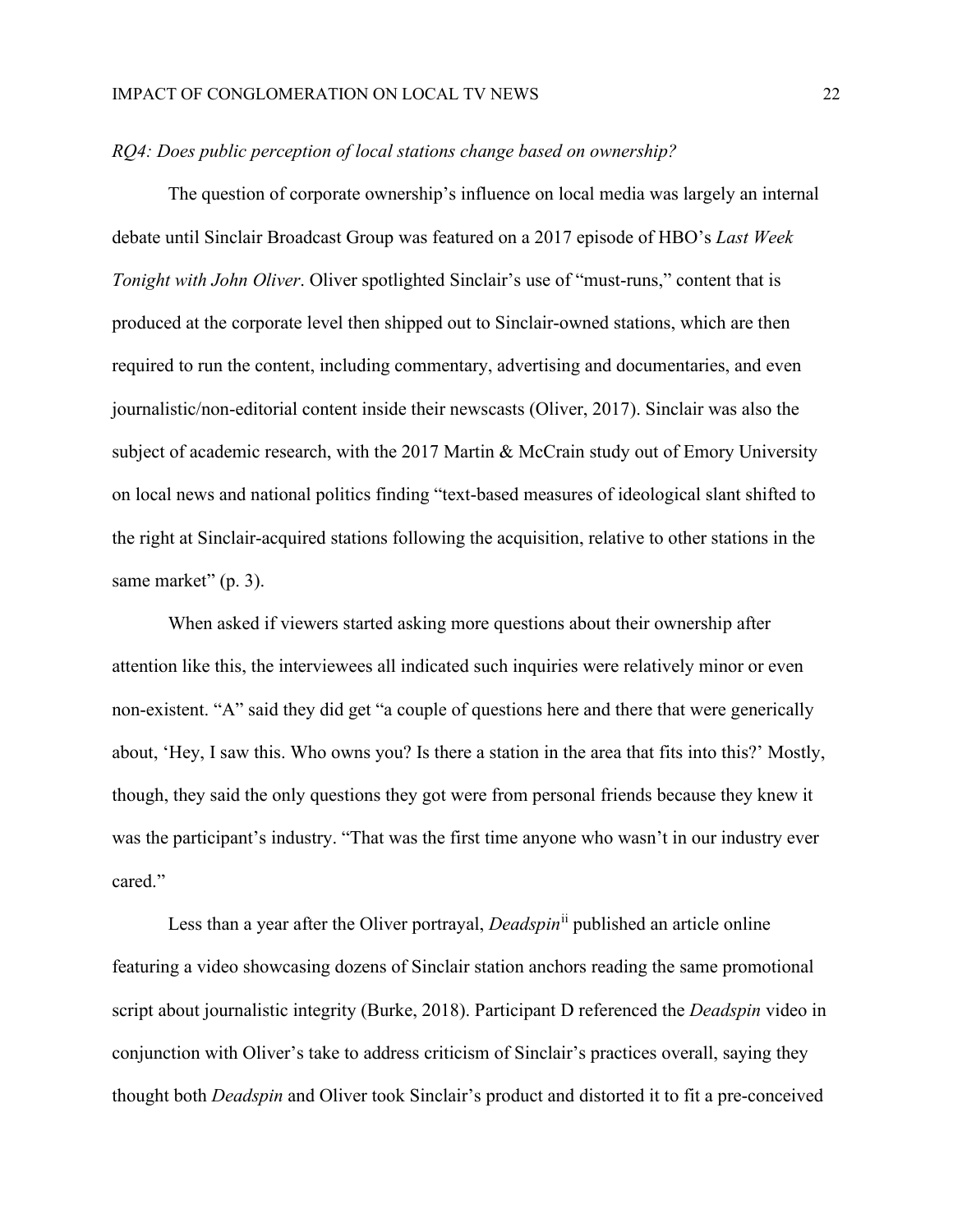message they wanted to portray. "D" said the original message of the journalistic integrity promo was "a good message that local news is about getting to the truth of the matter. That was the message they were trying to put out, but I think it got lost when *Deadspin* mashed it up into one [compilation]." D's analysis of the situation paints the process as quintessential two-step flow communication: Sinclair disseminated a message, which – though they never intended it to play out like this – was co-opted by powerful opinion leaders who then dispersed it to a wider population. "It was almost like [Oliver and *Deadspin*] put that out and said, 'You should be angry about this,' and people said, 'Gosh, I should be angry about this!' People weren't upset about it until someone told them to be upset about it."

#### **DISCUSSION**

When asked what a local news operation looks like when it is operating at its best, all of the interviewees included locally focused original content as part – or even the entirety – of their response, from enterprise content and human interest stories, to investigative journalism and emergency information during natural disasters. As Participant E put it, "They are connected to the local community….They are there when local communities need them."

This focus on local content was one of only two things that all five confidently agreed on. The other: the question of conglomeration's impact on the quality of local journalism is not as clear cut as it is often portrayed.

## **Corporate Motivations**

When asked if a station's parent company can be the added boost that gets a station to the next level and look closer to that optimal newsroom they had just described, Participant A said, "They *could* be; it's just a matter of will they devote the time and resources?" B said it depends on what the station's corporate owners and their board of trustees want to accomplish. "Are they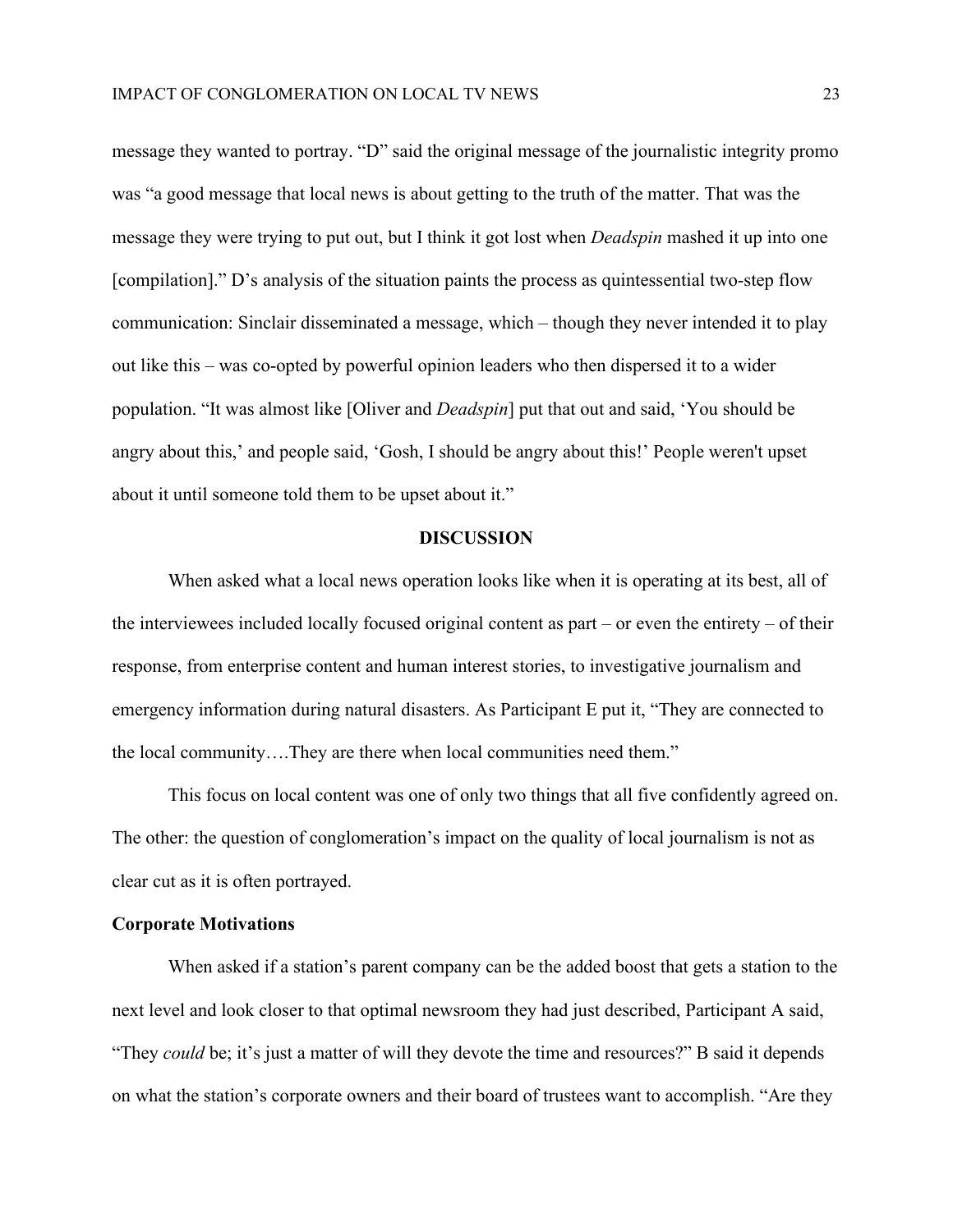in the business purely for money, or are they in the business because it's also a public service?" Participant C said:

It honestly varies tremendously from parent company to parent company. I have worked for a number of the larger parent companies and some of them have an interest in and have supported us in terms of resources, in terms of philosophy, in terms of research, down an investigative path; others have not been interested in that at all. They were more about the machine, just churning out a lot of quantity versus looking at what is the quality of the local journalism that we're providing.

Interview participants were assured their current employer would not be disclosed in this research. During the course of the interviews, though, two of the interviewees mentioned on their own that they had previously worked for Sinclair stations, and said the claims of "must-run" content in John Oliver and *Deadspin*'s pieces were accurate. E said Oliver's portrayal was "accurate, but he was about 25 years behind the story….The only thing that was inaccurate is I think it was presented as something new when it really wasn't." C said they worked for a station that was purchased by Sinclair during their tenure at the station.

Before that, a lot of us had never experienced this truly-- I'll use the word, "meddling," must-run content, wanting every one of their local stations to reflect a certain editorial standard regardless of the community that you're in, which may have different ideals and different needs….I think there is a real danger in some of the merging and acquisitions going on in the news business over these past five, six, seven years because having fewer, larger companies in a lot of ways has a negative impact on that local community TV station autonomy and control."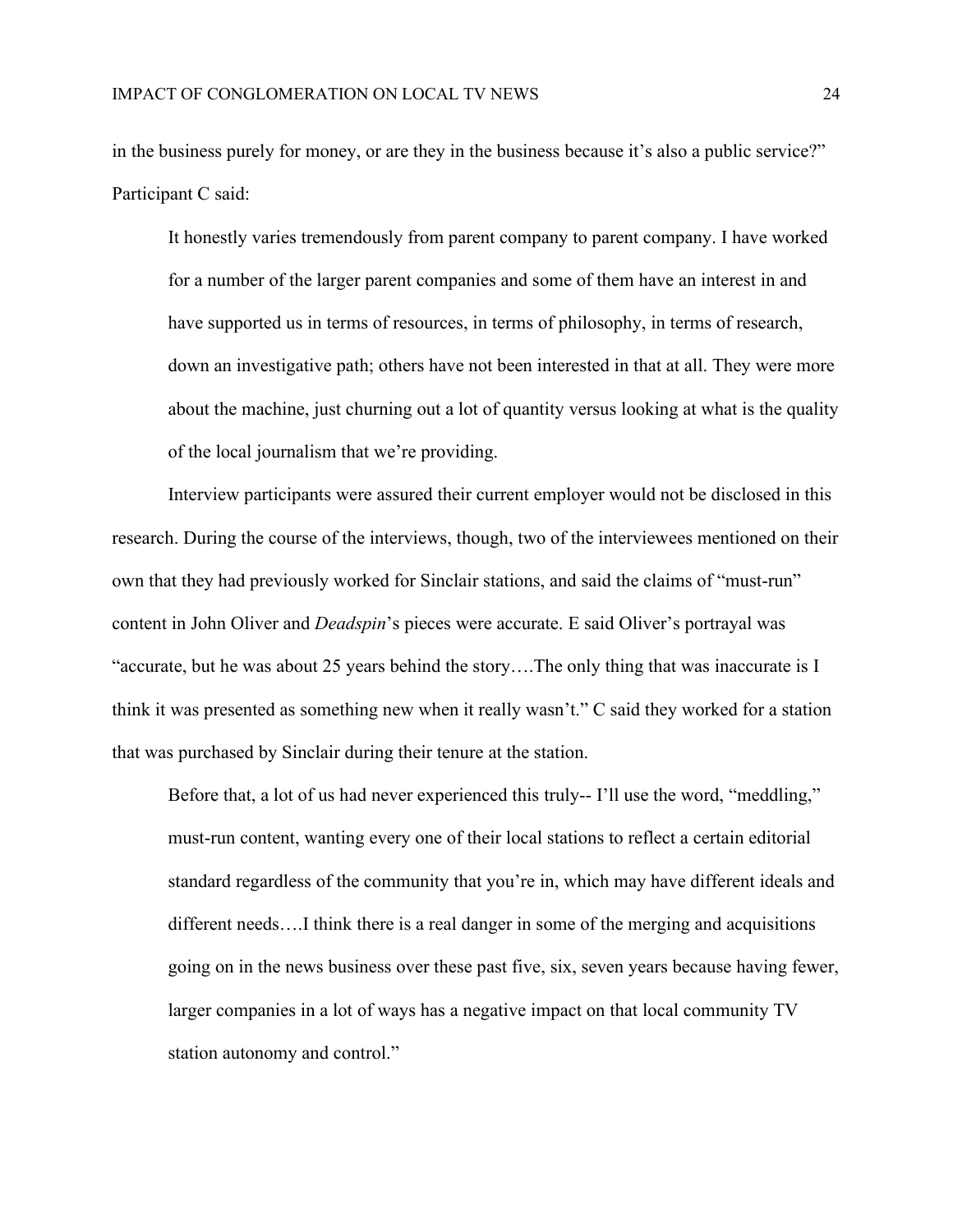#### **Not an Island**

Journalism is a 24/7/365 endeavor, regardless of weekends, holidays – or global pandemic. This study was conducted amid the COVID-19 outbreak. As stay-at-home orders and social distancing requirements were issued by local and state governments across the nation, newsrooms had to figure out a way to keep their product on the air, even with limitations not just on anchors in the studio, but technicians in the control room, and every other position in the station's operational structure. "B" praised their parent company for how well they had stepped in to help local stations handle both the sudden change in workflow but also protecting their employees with health resources, like masks and hand sanitizer for employees at all levels as well as those employees' families. The parent company even gave every employee across the entire corporation a 3% raise at the end of 2020 as a thank-you for everything they had dealt with over the course of the year. "As an individual TV station, we would not have been able to make the kind of commitment. But as a corporation, I've been very pleased with how they've treated everybody as equally as they possibly can."

Corporate help did not only come in the form of equipment or even monetary resources. Participants A, C, D, and E all said their parent companies either offered expanded mental health resources or made a deliberate effort to bring extra attention to such resources they already offered. "It's been a real intentional effort and that's been a good thing, to acknowledge that it's not easy on anyone," C said. "It's not easy on anyone who is still going into the newsroom every day. It's not easy on those of us who don't. It's gone on way longer than anyone thought it would."

Participant A indicated dynamics within the station may have had a larger impact on their execution than the parent company did. "Digital people worked from home, as did a couple of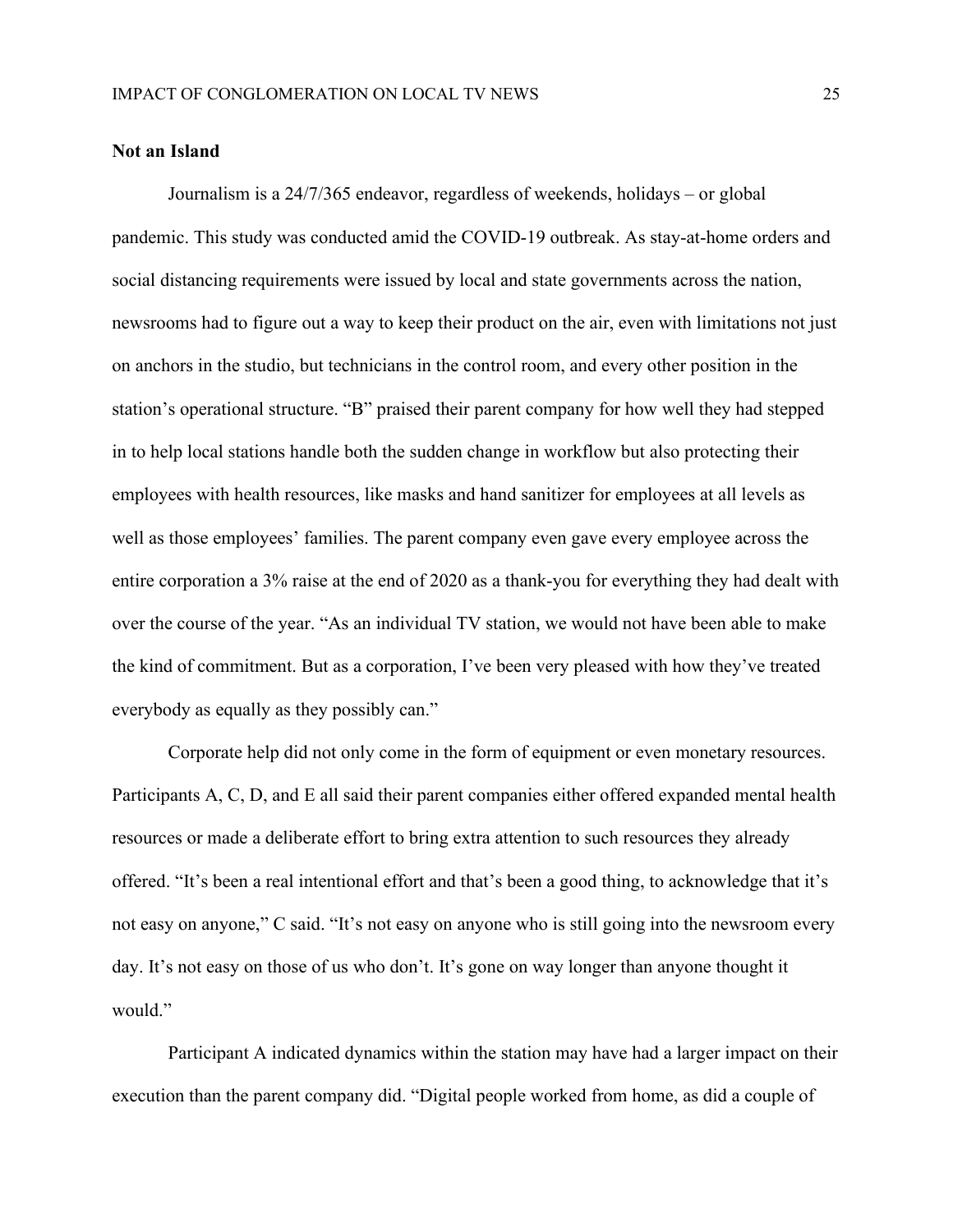reporters. We put some people in a bureau that was otherwise empty, and we redid the seating chart to space people out." They said their choices were made not because of a corporate mandate but because the station's General Manager preferred employees to work in the office. The parent company did facilitate several group calls to share best practices, and required every station to craft a multi-tiered plan to cover multiple contingencies. A's parent company spans a wide range of market sizes, "so they made it clear a blanket company policy wasn't appropriate."

### **'Double-edged Sword'**

Some of the interviewees skewed toward thinking conglomeration is more beneficial than harmful and others felt it was more harmful than beneficial. All agreed it is not as black-andwhite as one or the other, though.

"A" called it overall "a double-edged sword." Their company offers a Washington bureau, which they said had definitely been helpful to their station, but then reiterated a previous comment that "We get less individual feedback. We get less interaction with our corporate team and less feedback and guidance simply because they have their hands full either with a ton of other markets or they're more focused on larger markets."

"B" said they thought conglomeration had made an impact on the industry, but that: The economy has probably been more harmful, and the way that TV and government has set up the broadcast licenses, because it's more difficult to sell advertising….I think corporate has been good since the Great Recession because of the economy of scale that has helped us get new equipment, better equipment that can help deal with fewer staff, but I've always felt that the fewer boots on the street, the fewer stories you're going to have that impact your audience.

"C" heavily emphasized "I don't think there's a black-and-white answer to that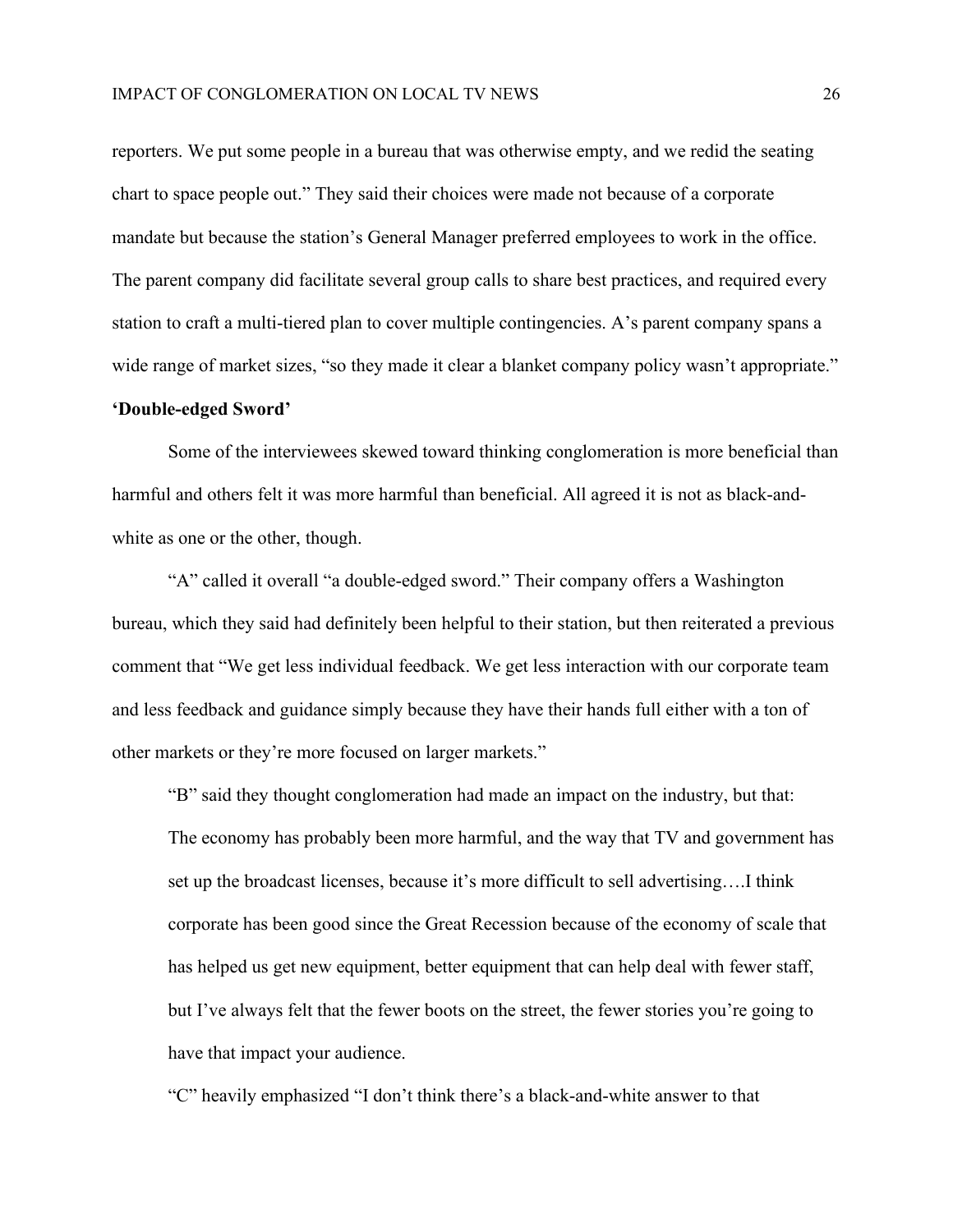question….It's a real fine line between 'Are the additional resources helpful?' Yes. 'Is sometimes the lack of autonomy harmful?' Absolutely."

Similarly, "E" said that while they "would always describe mergers as more harmful, there are cases where it is beneficial….We can better serve our communities with a responsible parent company that has some mass to it because we have resources we can tap into, maybe can investigate a little further, maybe pry a little more life-saving information that we wouldn't otherwise be able to do if we didn't have the support of our sister stations and our parent company. A large parent company is not necessarily a bad thing." They said that in the end, which parent company owns the keys to the kingdom can make less of an impact on the quality of a local newsroom's journalism quality than the local management and journalists setting up shop inside that newsroom.

"D" was the only interview subject who definitively said their opinion on the subject had changed over time. They used to think larger parent companies were too big a threat to local autonomy. "I like being able to make our decisions on our level and feel confident that we're making the decisions." As time has gone on, though, they have decided that the additional resources offered by a larger parent company are a significant boost to their local product. "Using these resources and seeing a broader scope of things and seeing what other stations are able to do, I've learned it's not a bad thing. Having those resources, having that help is beneficial."

## **LIMITATIONS**

This study was primarily limited by its size. There was representation from all four market size categories, a majority of the major parent companies, and a diverse segment of minor owners, and the quantitative section was supplemented by qualitative interviews. Attempts to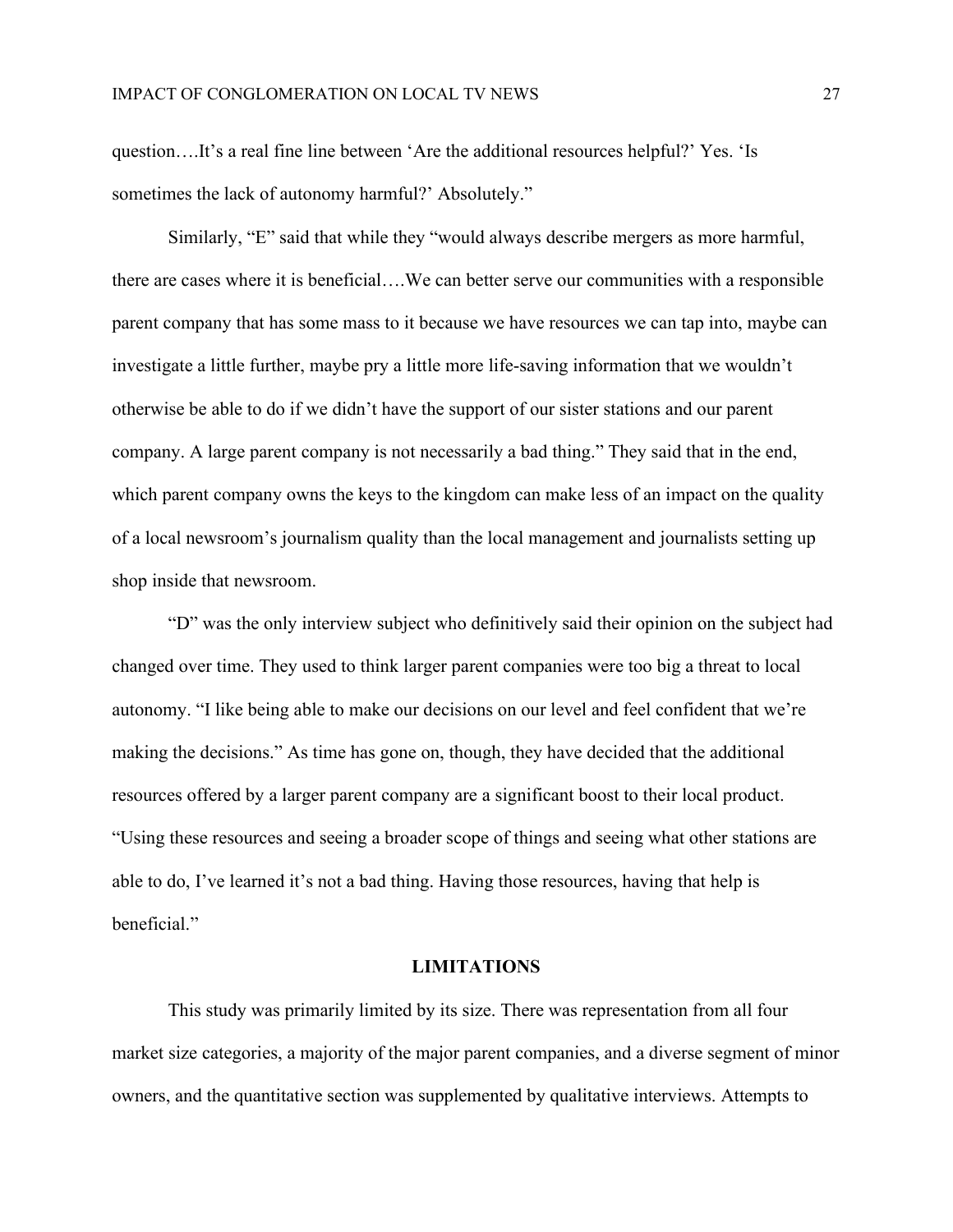protect participants' identities were solid, but perhaps they were too strong to the point that it generalized too many data points, making it more difficult to calculate quantitative evaluations.

## **FUTURE RESEARCH**

While there is a developing body of scholarly work regarding local television news, it is not as robust as research focused on stations' print counterparts. The industry would benefit from continued broadcast-focused research, particularly as the dynamics between local stations and their network partners continue to shift.

Networks are starting their own independent streaming platforms, like NBCUniversal's "Peacock." Launched July 15, 2020, the streaming service was originally promoted as an opportunity for premium subscribers to see late night comedies like *The Tonight Show with Jimmy Fallon* and *Late Night with Seth Meyers* at 8 p.m. ET and 9 p.m. ET respectively, instead of having to wait for the traditional broadcast airtimes on their local stations at 11:35 p.m. and 12:35 a.m. ET (NBCUniversal, 2020). The network was not pulling the show from its affiliates, but the move would have undermined one of their local stations' biggest draws for keeping viewers up late to watch their late local news. The NBC Affiliate Board pushed back against the plan (Jessell, 2020), with one industry analyst calling it "an outrageous breach of trust" (Price, 2020). The move was delayed when the COVID-19 pandemic altered the production process for the late night shows, but network representatives said they still intended to move forward with their original plans once the shows were "back to full production" (O'Keefe, 2020).

The relationship between local stations and the networks was addressed during my interview with Participant E, who said, "There have been rumblings for a while now about what the networks are trying to do, and streaming is going to make it easier than ever before to move away from the broadcast affiliates." What is even more curious is what appears to be mutually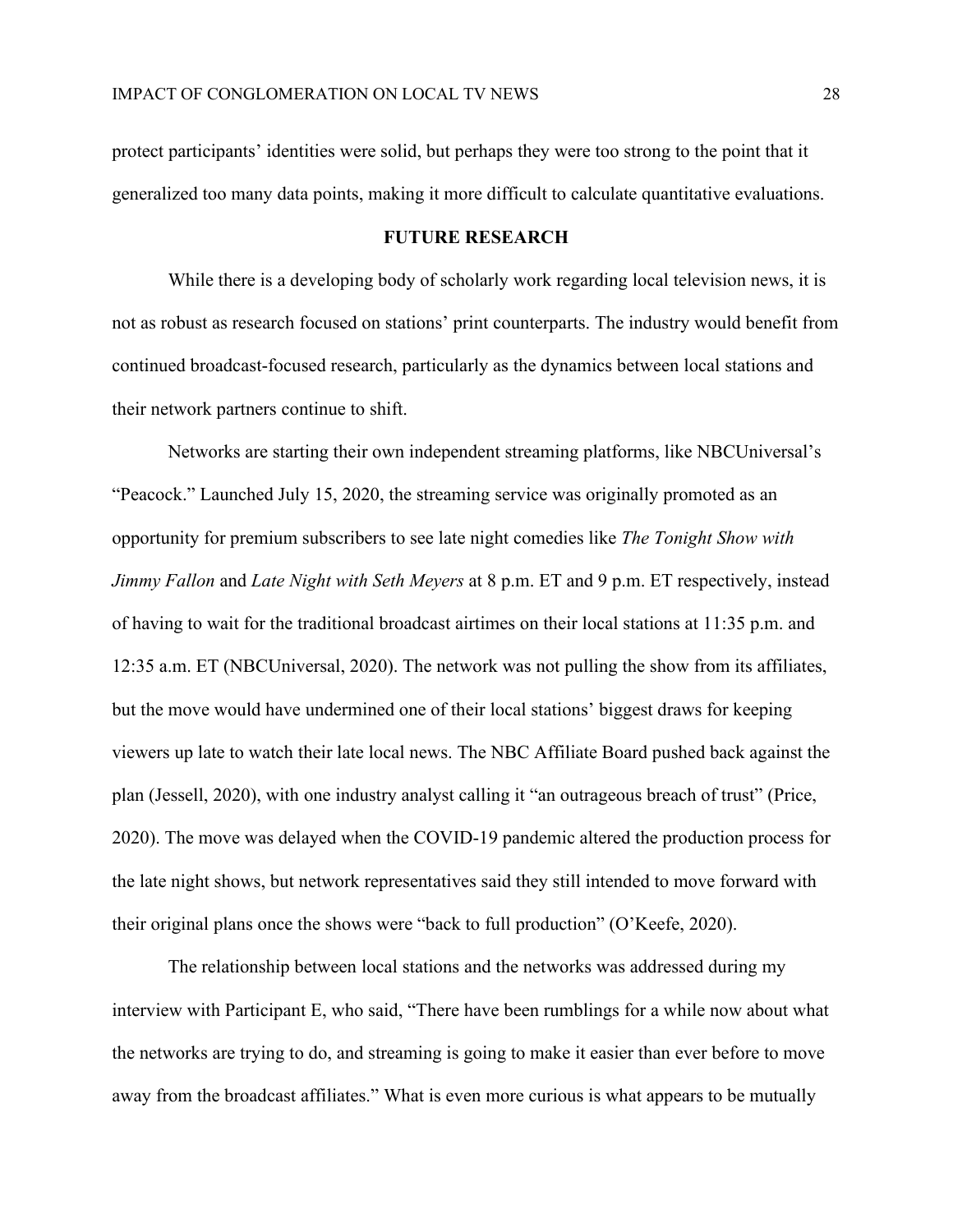exclusive patterns of behavior:

For [our network], the way they've set up their news divisions, they've had cutbacks actually all the networks have. They're relying on affiliates more than ever for their national broadcast more than I've ever seen. Emails will go out saying, 'Hey, [the national network newscast] is working on this story. If you guys are covering anything, please send your elements.' I used to never see that from network, and we see it every day now.

On one hand, from a programming standpoint, it looks like they're setting the table to move away from affiliates, but from a news standpoint, they're using their affiliates more than ever before.

With an increasingly murky relationship between local stations and their networks, stations' relationships with their parent companies will only become more important – as will corporations' impact on the local news that viewers depend on.

<span id="page-32-0"></span><sup>i</sup> The Project for Excellence in Journalism was a tax-exempt research organization founded in 1997 in affiliation with the Columbia School of Journalism. It separated from Columbia in 2006 and joined the Pew Research Center, eventually changing its name to "Pew Research Center's Journalism Project" in 2013 (Rohal, 2013).

<span id="page-32-1"></span>ii *Deadspin* is an online-only publisher primarily focused on sports content, but it also has sections featuring non-sports content. One of those sections is called *The Concourse*, the branding under which this story was published. The story, specifically the video Burke spliced together featuring anchors from around the country all reading the same script, was picked up by outlets across America, including major publications like the *Washington Post* (Farhi, 2018).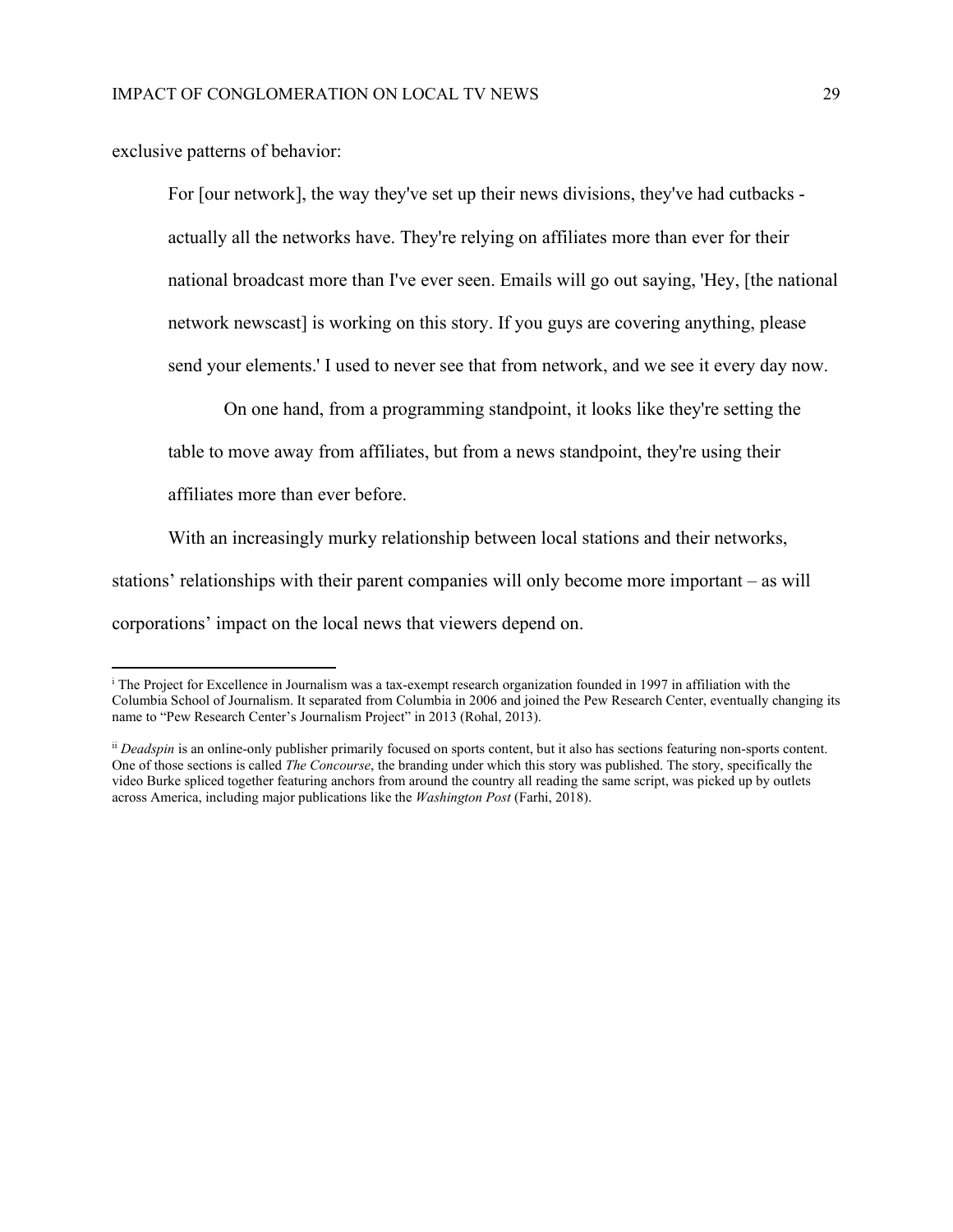#### **REFERENCES**

- Agirdas, C. (2015). What drives media bias? New evidence from recent newspaper closures. *Journal of Media Economics, 28*(3), 123-141*.* <https://doi.org/10.1080/08997764.2015.1063499>
- Barthel, M., Holcomb, J., Mahone, J., & Mitchell, A. (2016). Civic Engagement Strongly Tied to Local News Habits. *Pew Research Center*. Retrieved from [http://www.journalism.org/2016/11/03/civic-engagement-strongly-tied-to-local-news](http://www.journalism.org/2016/11/03/civic-engagement-strongly-tied-to-local-news-habits/)[habits/](http://www.journalism.org/2016/11/03/civic-engagement-strongly-tied-to-local-news-habits/)
- Barthel, M., Mitchell, A., Asare-Marfo, D., Kennedy, C., & Worden, K. (2020). Measuring news consumption in a digital era. *Pew Research Center*. Retrieved from <https://www.journalism.org/2020/12/08/measuring-news-consumption-in-a-digital-era/>
- Blankenburg, W.B. & Ozanich, G.W. (1993). The Effects of Public Ownership on the Financial Performance of Newspaper Corporations. *Journalism & Mass Communication Quarterly, 70*(1)*,* 68 – 75*.* <https://doi.org/10.1177/107769909307000108>
- Blidook, K. (2009) Choice and Content: Media Ownership and Democratic Ideals in Canada. *The Canadian Political Science Review, 3.* Retrieved from [https://ojs.unbc.ca/index.php/cpsr/article/viewFile/135/183.](https://ojs.unbc.ca/index.php/cpsr/article/viewFile/135/183)
- Bowden, J. (2017). HuffPost lays off dozens of staffers. *The Hill*. Retrieved from [http://thehill.com/homenews/media/337839-huffington-post-lays-off-dozens-of](http://thehill.com/homenews/media/337839-huffington-post-lays-off-dozens-of-journalists-after-being-bought-by-verizon)[journalists-after-being-bought-by-verizon.](http://thehill.com/homenews/media/337839-huffington-post-lays-off-dozens-of-journalists-after-being-bought-by-verizon)
- Burke, T. (2018) How America's largest local TV owner turned its news anchors into soldiers in Trump's war on the media. *Deadspin*. [https://theconcourse.deadspin.com/how-americas](https://theconcourse.deadspin.com/how-americas-largest-local-tv-owner-turned-its-news-anc-1824233490)[largest-local-tv-owner-turned-its-news-anc-1824233490](https://theconcourse.deadspin.com/how-americas-largest-local-tv-owner-turned-its-news-anc-1824233490)
- Chen, R., Thorson, E., & Lacy, S. (2005). The impact of newsroom investment on newspaper revenues and profits: Small and medium newspapers, 1998-2002. *Journalism and Mass Communication Quarterly*, *82*(3), 516-532. <https://doi.org/10.1177/107769900508200303>
- Cranberg, G., Bezanson, R. & Soloski, J. (2001). *Taking Stock: Journalism and the publicly traded newspaper company.* Iowa State University Press.
- Dimmick, J., Chen, Y. & Li, Z. (2009). Competition between the internet and traditional news media: The gratification-opportunities niche dimension. *Journal of Media Economics, 17*(1)*,* 19-33*.* [https://doi.org/10.1207/s15327736me1701\\_2](https://doi.org/10.1207/s15327736me1701_2)
- Edmonds, R. & Mitchell, A. (2014). The Texas Front-page Exchange. *Pew Research Center*. Retrieved from<https://www.journalism.org/2014/12/04/the-texas-front-page-exchange/>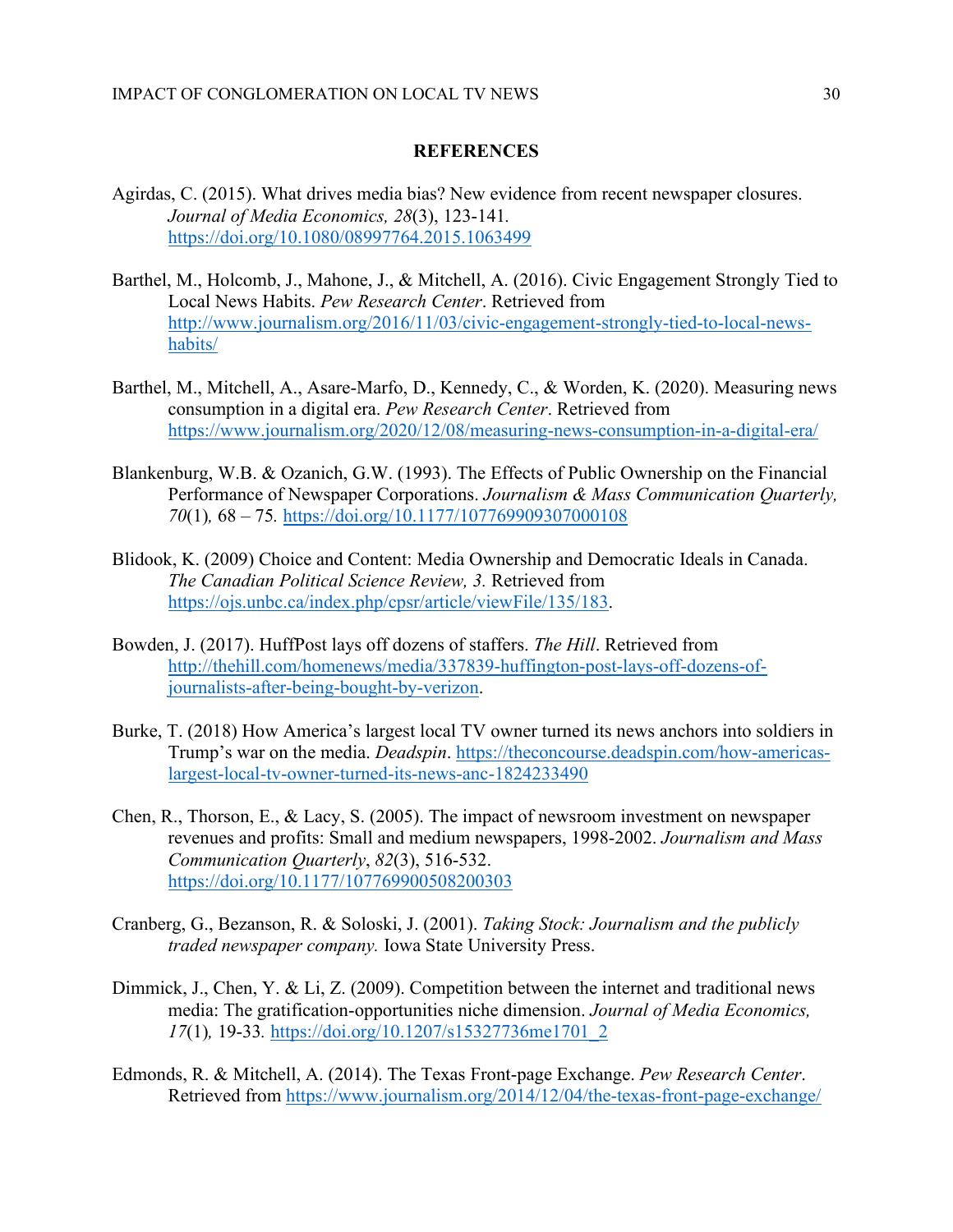- Enda, J. (2014). At the Statehouse, ideological press tries to fill a void in news coverage. *Pew Research Center*. Retrieved from [https://www.pewresearch.org/fact-tank/2014/07/15/at](https://www.pewresearch.org/fact-tank/2014/07/15/at-the-statehouse-ideological-press-tries-to-fill-void-in-news-coverage/)[the-statehouse-ideological-press-tries-to-fill-void-in-news-coverage/](https://www.pewresearch.org/fact-tank/2014/07/15/at-the-statehouse-ideological-press-tries-to-fill-void-in-news-coverage/)
- Farhi, P. (2014). Under new ownership, WJLA-TV takes a slight turn to the right. *Washington Post.* Retrieved from [https://www.washingtonpost.com/lifestyle/style/under-new](https://www.washingtonpost.com/lifestyle/style/under-new-ownership-wjla-tv-takes-a-slight-turn-to-the-right/2014/09/16/a21ffa6e-3ac8-11e4-9c9f-ebb47272e40e_story.html)[ownership-wjla-tv-takes-a-slight-turn-to-the-right/2014/09/16/a21ffa6e-3ac8-11e4-9c9f](https://www.washingtonpost.com/lifestyle/style/under-new-ownership-wjla-tv-takes-a-slight-turn-to-the-right/2014/09/16/a21ffa6e-3ac8-11e4-9c9f-ebb47272e40e_story.html)[ebb47272e40e\\_story.html](https://www.washingtonpost.com/lifestyle/style/under-new-ownership-wjla-tv-takes-a-slight-turn-to-the-right/2014/09/16/a21ffa6e-3ac8-11e4-9c9f-ebb47272e40e_story.html)
- Farhi, P. (2018). As Sinclair's sound-alike anchors draw criticism for 'fake news' promos, Trump praises broadcaster. *Washington Post*. Retrieved from [https://www.washingtonpost.com/lifestyle/style/as-sinclairs-sound-alike-anchors-draw](https://www.washingtonpost.com/lifestyle/style/as-sinclairs-sound-alike-anchors-draw-criticism-for-fake-news-promos-trump-praises-broadcaster/2018/04/02/a1be67e8-367a-11e8-9c0a-85d477d9a226_story.html)[criticism-for-fake-news-promos-trump-praises-broadcaster/2018/04/02/a1be67e8-367a-](https://www.washingtonpost.com/lifestyle/style/as-sinclairs-sound-alike-anchors-draw-criticism-for-fake-news-promos-trump-praises-broadcaster/2018/04/02/a1be67e8-367a-11e8-9c0a-85d477d9a226_story.html)[11e8-9c0a-85d477d9a226\\_story.html](https://www.washingtonpost.com/lifestyle/style/as-sinclairs-sound-alike-anchors-draw-criticism-for-fake-news-promos-trump-praises-broadcaster/2018/04/02/a1be67e8-367a-11e8-9c0a-85d477d9a226_story.html)
- Farhi, P., Gillum, J., & Alcantara, C. (2018). In this town, you can flip the channel all you want the news is often the same. *Washington Post*. Retrieved from <https://www.washingtonpost.com/graphics/2018/lifestyle/sinclair-broadcasting/>
- Fink, C.C. (1988). *Strategic Newspaper Management*. Carbondale: Southern Illinois University Press.
- Goldman, D. (2017). Tempers flare at FCC over record Sinclair fine. *CNNMoney*. Retrieved from [http://money.cnn.com/2017/12/22/media/fcc-sinclair-fine/index.html.](http://money.cnn.com/2017/12/22/media/fcc-sinclair-fine/index.html)
- Gottfried, J. & Shearer, E. (2017). News use across social media platforms 2017. *Pew Research Center.* Retrieved from [https://www.journalism.org/2017/09/07/news-use-across-social](https://www.journalism.org/2017/09/07/news-use-across-social-media-platforms-2017/)[media-platforms-2017/.](https://www.journalism.org/2017/09/07/news-use-across-social-media-platforms-2017/)
- Grieco, E. (2020). U.S. newspapers have shed half of their newsroom employees since 2008. *Pew Research Center*. Retrieved from [https://www.pewresearch.org/fact](https://www.pewresearch.org/fact-tank/2020/04/20/u-s-newsroom-employment-has-dropped-by-a-quarter-since-2008/)[tank/2020/04/20/u-s-newsroom-employment-has-dropped-by-a-quarter-since-2008/](https://www.pewresearch.org/fact-tank/2020/04/20/u-s-newsroom-employment-has-dropped-by-a-quarter-since-2008/)
- Headlee, C. (2019). Not Everyone Hates Us, Just Lots of People. *Celeste Headlee blog*. Retrieved from [https://celesteheadlee.medium.com/not-everyone-hates-us-just-lots-of](https://celesteheadlee.medium.com/not-everyone-hates-us-just-lots-of-people-8ba62789e2c1)[people-8ba62789e2c1](https://celesteheadlee.medium.com/not-everyone-hates-us-just-lots-of-people-8ba62789e2c1)
- Jessell, H. A. (2020). NBC affils in talks on Peacock latenight. *TVNewsCheck*. Retrieved from [https://tvnewscheck.com/business-revenue/article/nbc-affils-in-talks-on-peacock](https://tvnewscheck.com/business-revenue/article/nbc-affils-in-talks-on-peacock-latenight/)[latenight/](https://tvnewscheck.com/business-revenue/article/nbc-affils-in-talks-on-peacock-latenight/)
- Kelly, K. J. (2018). Meredith to ax 700 Time Inc. employees. *New York Post*. Retrieved from [https://nypost.com/2018/02/08/meredith-to-ax-700-time-inc-employees/.](https://nypost.com/2018/02/08/meredith-to-ax-700-time-inc-employees/)

Konnikova, M. (2014). How headlines change the way we think. *The New Yorker.* Retrieved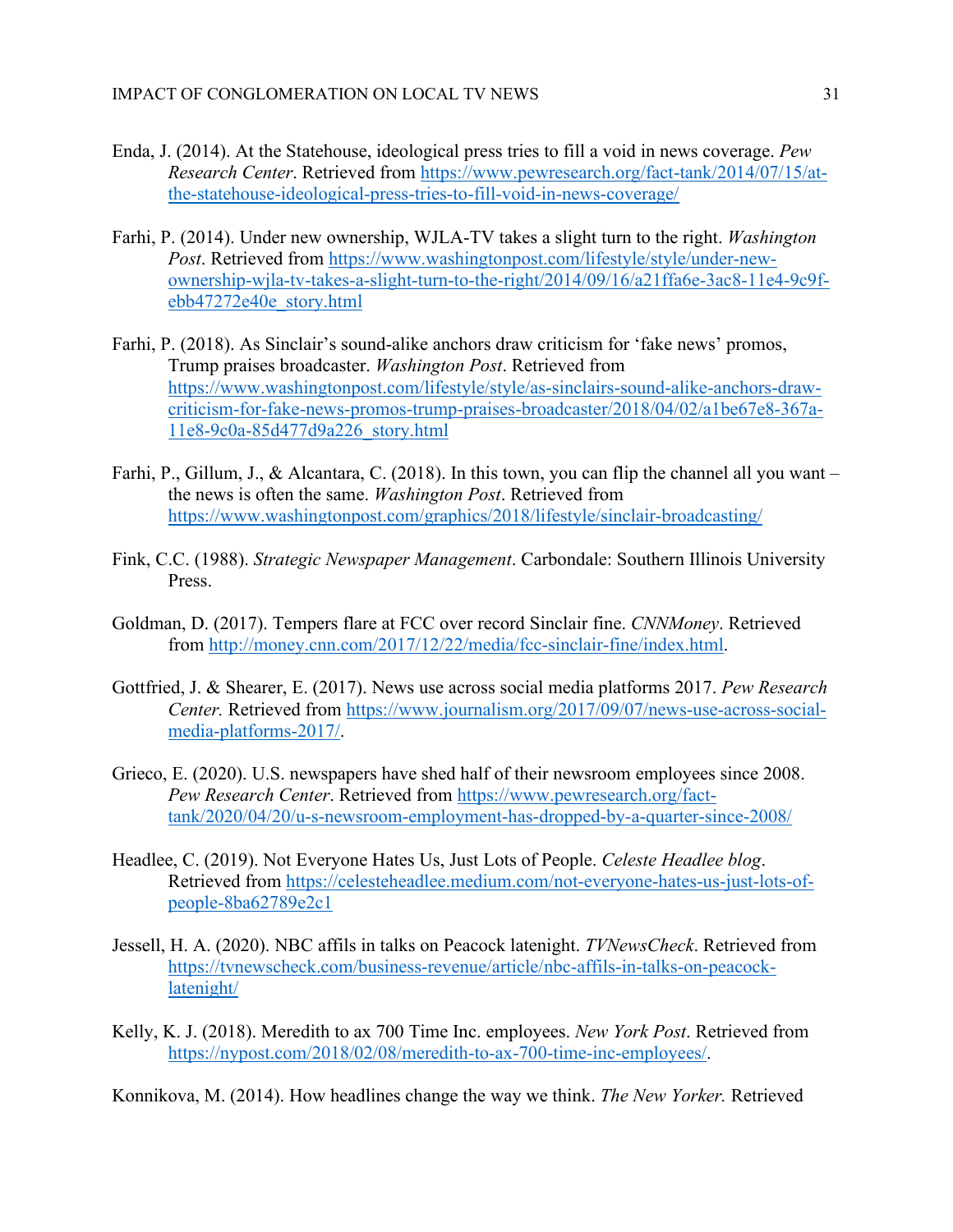from [https://www.newyorker.com/science/maria-konnikova/headlines-change-way-think.](https://www.newyorker.com/science/maria-konnikova/headlines-change-way-think)

- Lacy, S. (1992). The financial commitment approach to news media competition. *Journal of Media Economics, 5*(2)*,* 5-21*.* <https://doi.org/10.1080/08997769209358220>
- Lacy, S. & Blanchard, A. (2003). The Impact of Public Ownership, Profits, and Competition on Number of Newsroom Employees and Starting Salaries in Mid-Sized Daily Newspapers. *Journalism & Mass Communication Quarterly*, *80*(4), 949 – 968*.* <https://doi.org/10.1177/107769900308000413>
- Lacy, S., Shaver, M.A., & St. Cyr, C. (1996). The Effects of Public Ownership and Newspaper Competition on the Financial Performance of Newspaper Corporations: A Replication and Extension. *Journalism & Mass Communication Quarterly, 73*(2), 332 – 341. <https://doi.org/10.1177/107769909607300205>
- Liebling, A.J. (1960, May 14). The Wayward Press: Do you belong in journalism? *New Yorker*, 105-112. Retrieved from [https://archives.newyorker.com/newyorker/1960-05-](https://archives.newyorker.com/newyorker/1960-05-14/flipbook/104/) [14/flipbook/104/](https://archives.newyorker.com/newyorker/1960-05-14/flipbook/104/)
- Macker, N. (2020). New coverage of TV station owners. *Morningstar.* Retrieved from <https://www.morningstar.com/articles/961093/new-coverage-of-tv-station-owners>
- Mahoney, D. (2009). The Circulation Battle of Pulitzer and Hearst. *History of Journalism.* Retrieved from [http://historyofjournalism.onmason.com/2009/09/16/46/.](http://historyofjournalism.onmason.com/2009/09/16/46/)
- Martin, G. J., & McCrain, J. (2018). Local news and national politics. *Emory University.* Retrieved from<https://joshuamccrain.com/localnews.pdf>
- Matsa, K. E. (2017). Local TV News Fact Sheet. *Pew Research Center*. Retrieved from [http://www.journalism.org/fact-sheet/local-tv-news/.](http://www.journalism.org/fact-sheet/local-tv-news/)
- Matsa, K. E. (2018) Fewer Americans rely on TV news; what type they watch varies by who they are. *Pew Research Center*. Retrieved from [https://www.pewresearch.org/fact](https://www.pewresearch.org/fact-tank/2018/01/05/fewer-americans-rely-on-tv-news-what-type-they-watch-varies-by-who-they-are/)[tank/2018/01/05/fewer-americans-rely-on-tv-news-what-type-they-watch-varies-by-who](https://www.pewresearch.org/fact-tank/2018/01/05/fewer-americans-rely-on-tv-news-what-type-they-watch-varies-by-who-they-are/)[they-are/](https://www.pewresearch.org/fact-tank/2018/01/05/fewer-americans-rely-on-tv-news-what-type-they-watch-varies-by-who-they-are/)
- Matsa, K.E. & Shearer, E. (2018). News use across social media platforms 2018. *Pew Research Center.* Retrieved from [https://www.journalism.org/2018/09/10/news-use-across-social](https://www.journalism.org/2018/09/10/news-use-across-social-media-platforms-2018/)[media-platforms-2018/.](https://www.journalism.org/2018/09/10/news-use-across-social-media-platforms-2018/)
- McCombs, M.E. & Shaw, D.L. (1972). The agenda-setting function of mass media. *Public Opinion Quarterly, 36*(2), 176-187.<http://www.jstor.org/stable/2747787>
- Media Tracks Communications (2021). Nielsen DMA Rankings 2021. Retrieved from <https://mediatracks.com/resources/nielsen-dma-rankings-2021/>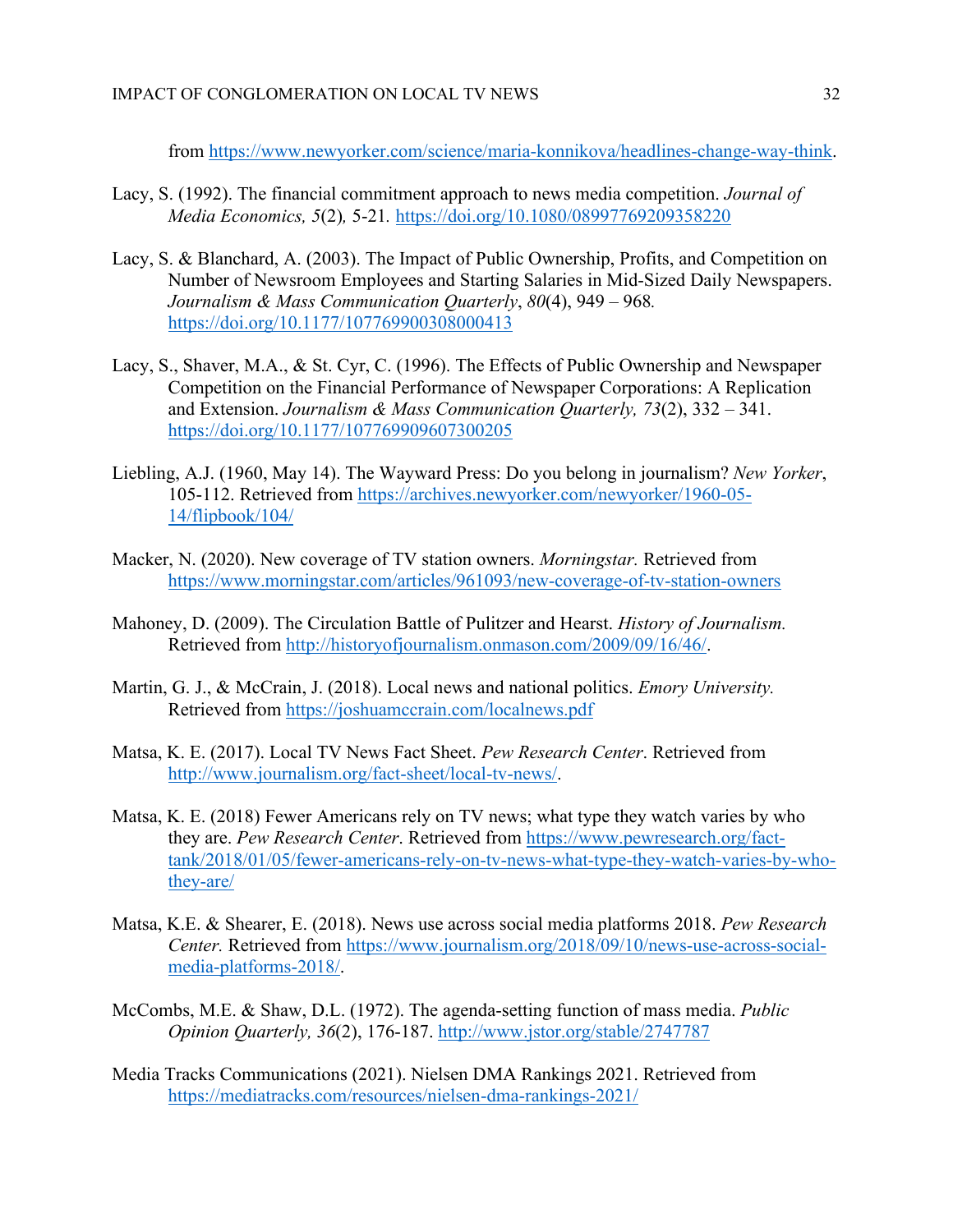- Miller, J. (1998). Yesterday's news: Why Canada's daily newspapers are failing us. Halifax: Fernwood Publishing.
- Miller, M.K. & Jessell, H.A. (2020). Nexstar remains firmly atop station groups. *TVNewsCheck*. Retrieved from [https://tvnewscheck.com/article/249937/nexstar-remains-firmly-atop](https://tvnewscheck.com/article/249937/nexstar-remains-firmly-atop-station-groups/)[station-groups/](https://tvnewscheck.com/article/249937/nexstar-remains-firmly-atop-station-groups/)
- Myllylahti, M. (2017). The rise of tactical partnerships: Media converging beyond ownership. *Medianz, 17*(1).<https://doi.org/10.11157/medianz-vol17iss1id181>
- Napoli, P.M. & Yan, M.Z. (2007). Media ownership regulations and local news programming on broadcast television: An empirical analysis. *Journal of Broadcasting & Electronic Media, 51*(1), 39-57.<https://doi.org/10.1080/08838150701308010>
- NBCUniversal (2020). NBCUniversal unveils Peacock, a free premium ad-supported streaming service with subscription tiers. *NBCUniversal*. Retrieved from [https://www.nbcuniversal.com/press-release/nbcuniversal-unveils-peacock-free](https://www.nbcuniversal.com/press-release/nbcuniversal-unveils-peacock-free-premium-ad-supported-streaming-service-subscription)[premium-ad-supported-streaming-service-subscription](https://www.nbcuniversal.com/press-release/nbcuniversal-unveils-peacock-free-premium-ad-supported-streaming-service-subscription)

Nexstar Media Group (2019). Company history. Retrieved from<https://www.nexstar.tv/history/>

- Nexstar Media Group (2020). Nexstar Media Group launches Missouri's only broadcast and digital news bureau in state capital. Retrieved from [https://www.nexstar.tv/missouri\\_capital\\_news\\_bureau\\_launch\\_2020/](https://www.nexstar.tv/missouri_capital_news_bureau_launch_2020/)
- O'Keefe, M. (2020). Why can't you watch late night shows early on Peacock yet? *Decider*. Retrieved from<https://decider.com/2020/07/15/peacock-nbc-late-night-early-access/>
- Oliver, J. (2017). Sinclair Broadcast Group: Last Week Tonight with John Oliver (HBO). YouTube. Retrieved from<https://youtu.be/GvtNyOzGogc>
- Price, H. (2020). NBC affiliates stabbed by Peacock quill. *TVNewsCheck*. Retrieved from <https://tvnewscheck.com/digital/article/nbc-affiliates-stabbed-by-peacock-quill/>
- Puzzanghera, J. (2006). FCC lawyer says TV study was hushed. *Los Angeles Times*. Retrieved from<https://www.latimes.com/archives/la-xpm-2006-sep-15-fi-fcc15-story.html>
- Reese, S. D. (2019). Hierarchy of Influences. In T. P. Vos, & F. Hanusch (Eds.), *The International Encyclopedia of Journalism Studies* (2019 edition)*.* John Wiley & Sons. <https://doi.org/10.1002/9781118841570.iejs0023>
- Reinardy, S. (2010). Downsizing Effects on Personnel: The Case of Layoff Survivors in U.S. Newspapers. *Journal of Media Business Studies, 7*(4), 1-19. <https://doi.org/10.1080/16522354.2010.11073512>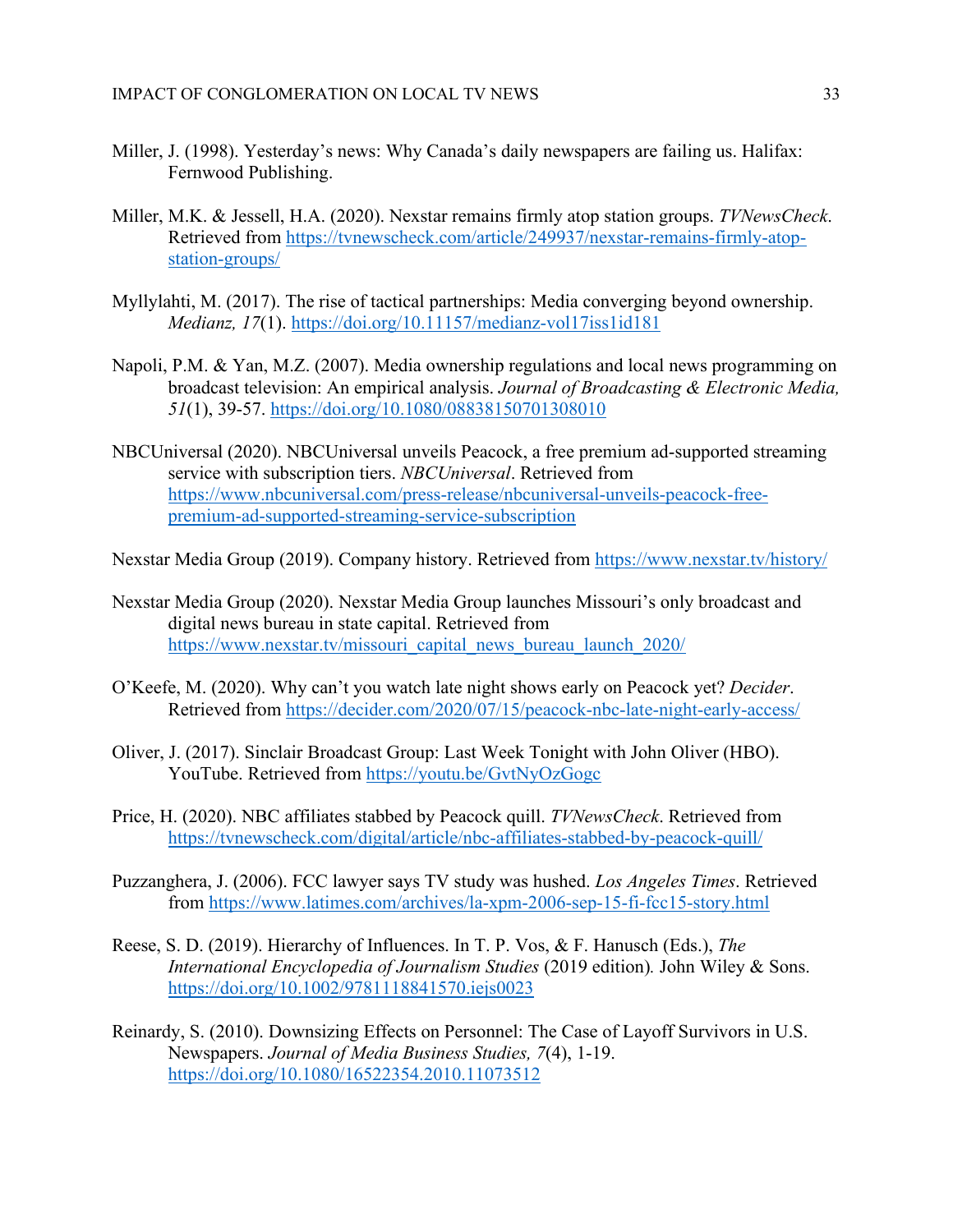- Rohal, M. (2013). PEJ renamed Pew Research Center's Journalism Project. *Pew Research Center*. Retrieved from [https://www.pewresearch.org/2013/10/03/pej-renamed-as-pew](https://www.pewresearch.org/2013/10/03/pej-renamed-as-pew-research-centers-journalism-project/)[research-centers-journalism-project/](https://www.pewresearch.org/2013/10/03/pej-renamed-as-pew-research-centers-journalism-project/)
- Rojecki, A. & Meraz, S. (2014). Rumors and factitious informational blends: The role of the web in speculative politics. *New Media & Society, 18*(1)*,* 25-43. <https://doi.org/10.1177/1461444814535724>
- Rosenstiel, T., Mitchell, A., Pertilla, A., Carlson, M., Avlia, T., Chinni, D., Anderson, N., & Brady, L.A. (2003). Does ownership matter in local television news: A five-year study of ownership and quality. *Project for Excellence in Journalism*. Retrieved from <https://www.pewresearch.org/wp-content/uploads/sites/8/legacy/ownership.pdf>
- Scott, D.K., Gobetz, R.H., & Chanslor, M. (2008). Chain versus independent television station ownership: Toward an investment model of commitment to local news quality. *Communication Studies, 59*(1), 84-98.<https://doi.org/10.1080/10510970701648624>
- Shearer, E. (2020). Local news is playing an important role for Americans during COVID-19 outbreak. *Pew Research Center*. Retrieved from [https://www.pewresearch.org/fact](https://www.pewresearch.org/fact-tank/2020/07/02/local-news-is-playing-an-important-role-for-americans-during-covid-19-outbreak/)[tank/2020/07/02/local-news-is-playing-an-important-role-for-americans-during-covid-19](https://www.pewresearch.org/fact-tank/2020/07/02/local-news-is-playing-an-important-role-for-americans-during-covid-19-outbreak/) [outbreak/](https://www.pewresearch.org/fact-tank/2020/07/02/local-news-is-playing-an-important-role-for-americans-during-covid-19-outbreak/)

Sinclair Broadcast Group (2019). History. Retrieved from<https://sbgi.net/history/>

- Singer, J. B. (2001). The metro wide web: Changes in newspapers' gatekeeping role online. *Journalism and Mass Communication Quarterly. 78*(1), 65-80. <https://doi.org/10.1177/107769900107800105>
- St. Cyr, C., Lacy, S. & Guzman-Ortega, S. (2005). Circulation Increases Follow Investments in Newsrooms. *Newspaper Research Journal*, *26*(4), 50-60. <https://doi.org/10.1177/073953290502600405>
- Tuchman, G. (1972). Objectivity as strategic ritual: An examination of newsmen's notions of objectivity. *American Journal of Sociology, 77*(4), 660-679. <https://www.jstor.org/stable/2776752>
- Tuchman, G. (1978). *Making News: A Study in the Construction of Reality.* The Free Press: New York.
- Williams, B. A. & Delli Carpini, M. X. (2000). Unchained reaction: The collapse of media gatekeeping and the Clinton-Lewinski scandal. *Journalism, 1*(1), 61-85. <https://doi.org/10.1177/146488490000100113>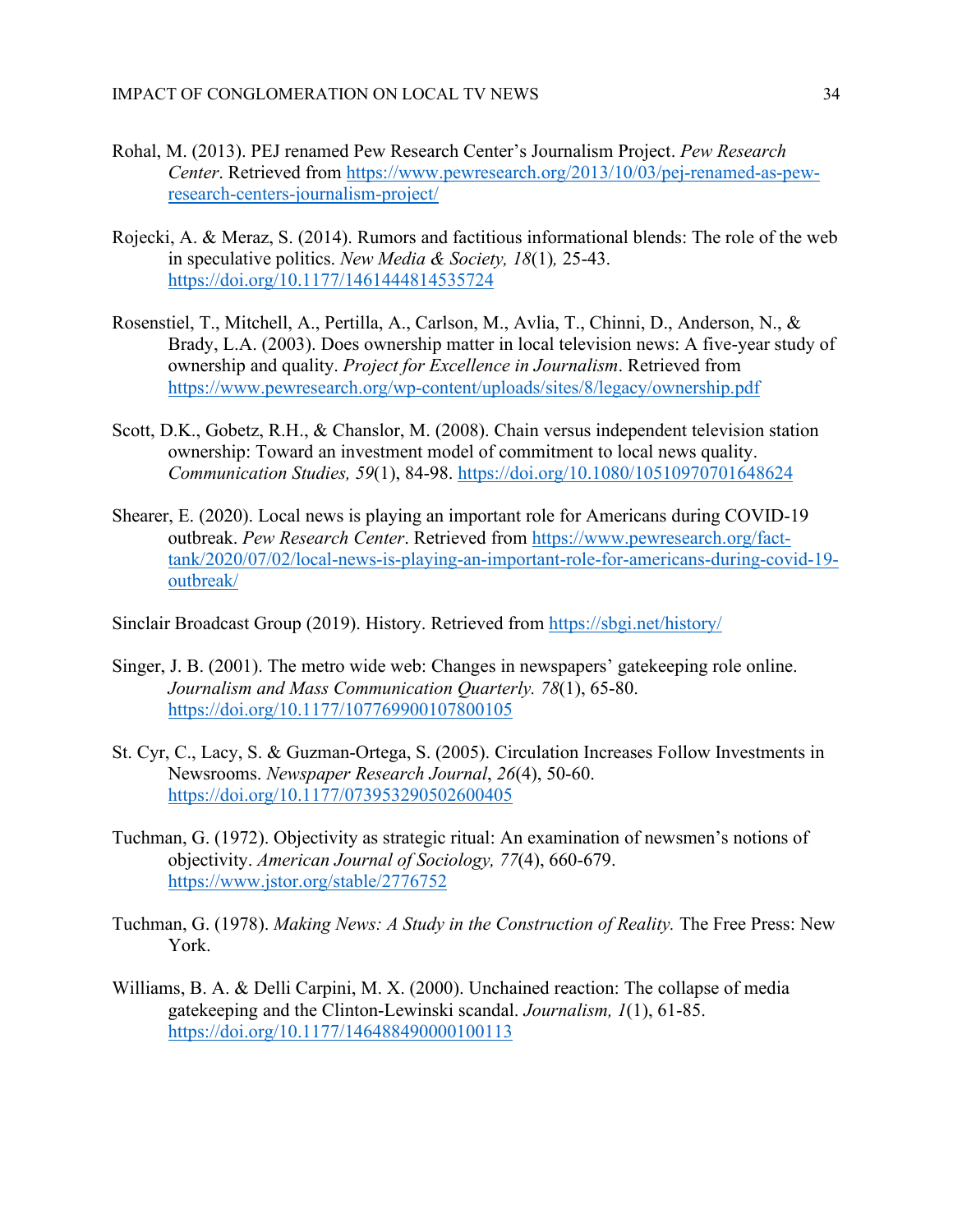# **APPENDIX A – Invitation for News Directors to Participate**

Hello,

I am a graduate student at Ball State University seeking participants for a study examining the impact of conglomeration on local television news stations. Participation is open to any news director who is at least 18 years old and works at a local, commercial television news operation in the United States. This is an online survey estimated to take 5-7 minutes to complete. Your responses will be anonymous and no identifying information like your name or station call letters will be collected or appear in any publication or presentation of the data.

Participation in this study is completely voluntary and you have the right to stop the study at any time if you wish. No form of compensation is being offered for completing this study.

If you are interested, you can take the [survey](https://bsu.qualtrics.com/jfe/form/SV_3wpNhAywTXXagwR) at this link. If you have questions before agreeing to participate, feel free to reply to this message and I will be happy to address any questions or concerns. Thank you so much for your time.

Study Title: The Impact of Conglomeration on Local Television News Link: [https://bsu.qualtrics.com/jfe/form/SV\\_3wpNhAywTXXagwR](https://bsu.qualtrics.com/jfe/form/SV_3wpNhAywTXXagwR) IRB Number: 1675070-1 Researcher: Evan Hoffmeyer Email: [ehoffmeyer@bsu.edu](mailto:ehoffmeyer@bsu.edu) Faculty Supervisor: Natalee K. Seely, Ph.D. Email: [nkseely@bsu.edu](mailto:nkseely@bsu.edu)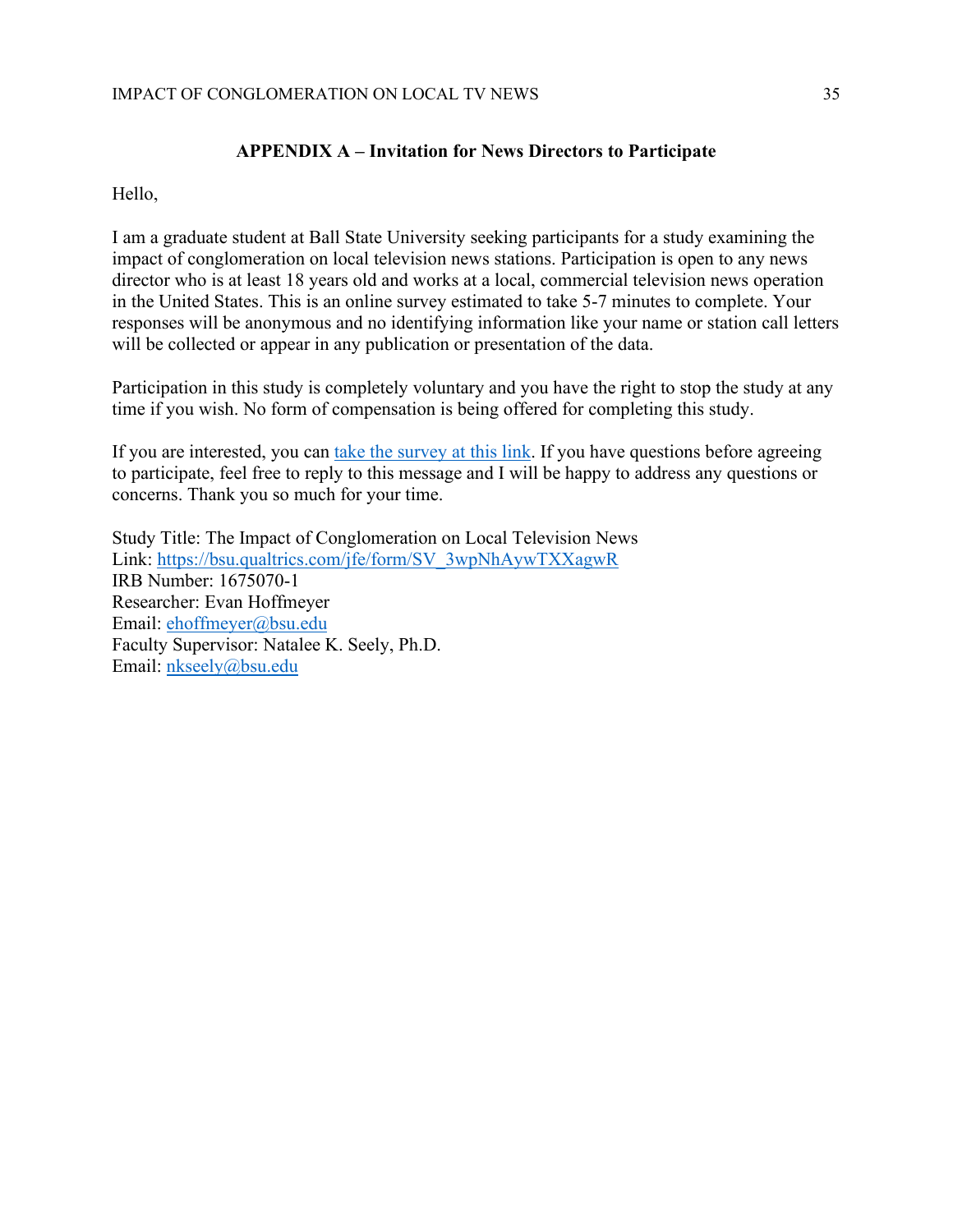# **APPENDIX B – Survey Questions**

Thank you for your interest in participating in my research project. This survey will provide insights into the attitudes and beliefs of local TV news directors across the United States regarding mergers & acquisitions among corporate ownership within the local TV news industry. Your name will never be publicly disclosed by using this form.

Before beginning, please read the linked [Informed Consent Form](https://bsu.ca1.qualtrics.com/WRQualtricsControlPanel/File.php?F=F_1YZn1LrX9186RG5) then indicate if you agree to continue with the rest of the survey.

# 1. What is your gender?

- a. Female
- b. Male
- c. Trans
- d. Non-binary
- e. prefer not to self-identify
- 2. What is your current age?
	- a. under 25
	- b. 25-29
	- c. 30-39
	- d. 40-49
	- e. 50-59
	- f.  $60+$
- 3. How long have you worked in local TV news?
	- a. fewer than 5 years
	- b. 5-9 years
	- c. 10-14 years
	- d. 15-19 years
	- e. 20-24 years
	- f. 25 years or more
- 4. How long have you worked at your current station? (This can include time spent with a different job title, so long as there was no break in employment between titles.)
	- a. fewer than 3 years
	- b. 3-5 years
	- c. 5-7 years
	- d. 7-10 years
	- e. 10 years or more
- 5. What size market do you currently work in?
	- a. Major market (DMAs 1-10)
	- b. Large market (DMAs 11-30)
	- c. Mid-sized market (DMAs 31-60)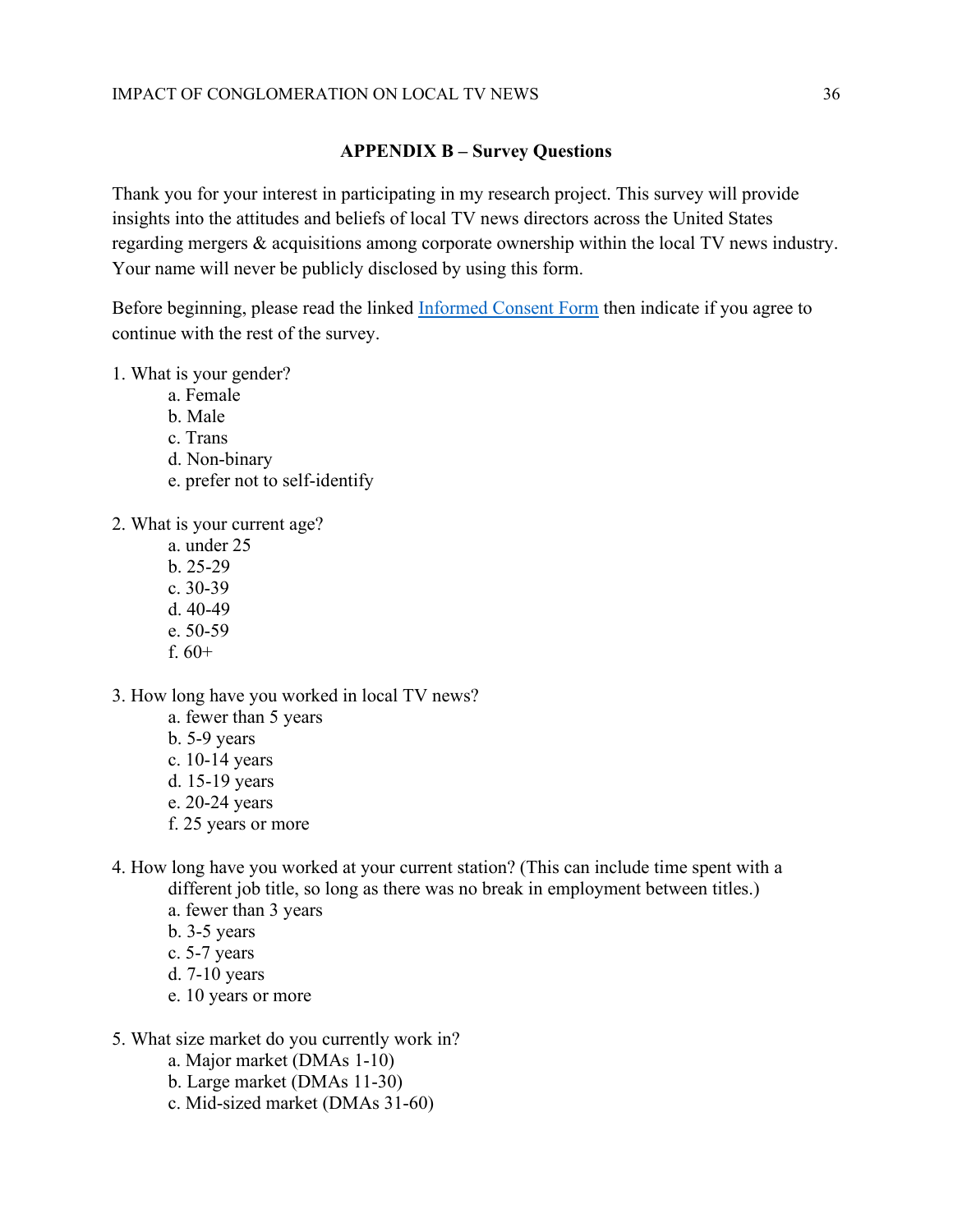- d. Small market (DMAs 61+)
- 6. When was the last time your current station went through a change in ownership?
	- a. Less than 2 years ago
	- b. 2-5 years ago
	- c. 5-7 years ago
	- d. 7-10 years ago
	- e. more than 10 years ago
- 7. How many total times has your station undergone a change in ownership in the past 10 years?
	- a. none
	- b. once
	- c. twice
	- d. three or more times
- 8. How did your newsroom staffing levels change after the most recent change in ownership?
	- a. increased by 10% or more
	- b. increased by 5-9%
	- c. increased by less than 5%
	- d. no change
	- e. decreased by less than 5%
	- f. decreased by 5-9%
	- g. decreased by 10% or more
	- h. I don't know.
- 9. In a perfect world, what do you see the role of a parent company to be in terms of your content generation process?

0-10 scale with "0" being the parent company is a silent partner with no role in content and "10" being the parent company is an essential component in creating a product that will serve my viewers.

10. Thinking back to your experience at every station where you've worked, do you think parent companies handle their local newsrooms differently based on market size and/or revenue?

a. different levels of involvement based on market size

b. different levels of involvement based on how well you compete against other stations in your market

c. different levels of involvement based on both market size and how well you compete against other stations in your market

d. same handling of all stations in their portfolio regardless of market size, success and/or revenue

- 11. Does your station's current owner require you to run content produced at the
	- corporate/national level?
	- a. Yes, journalistic content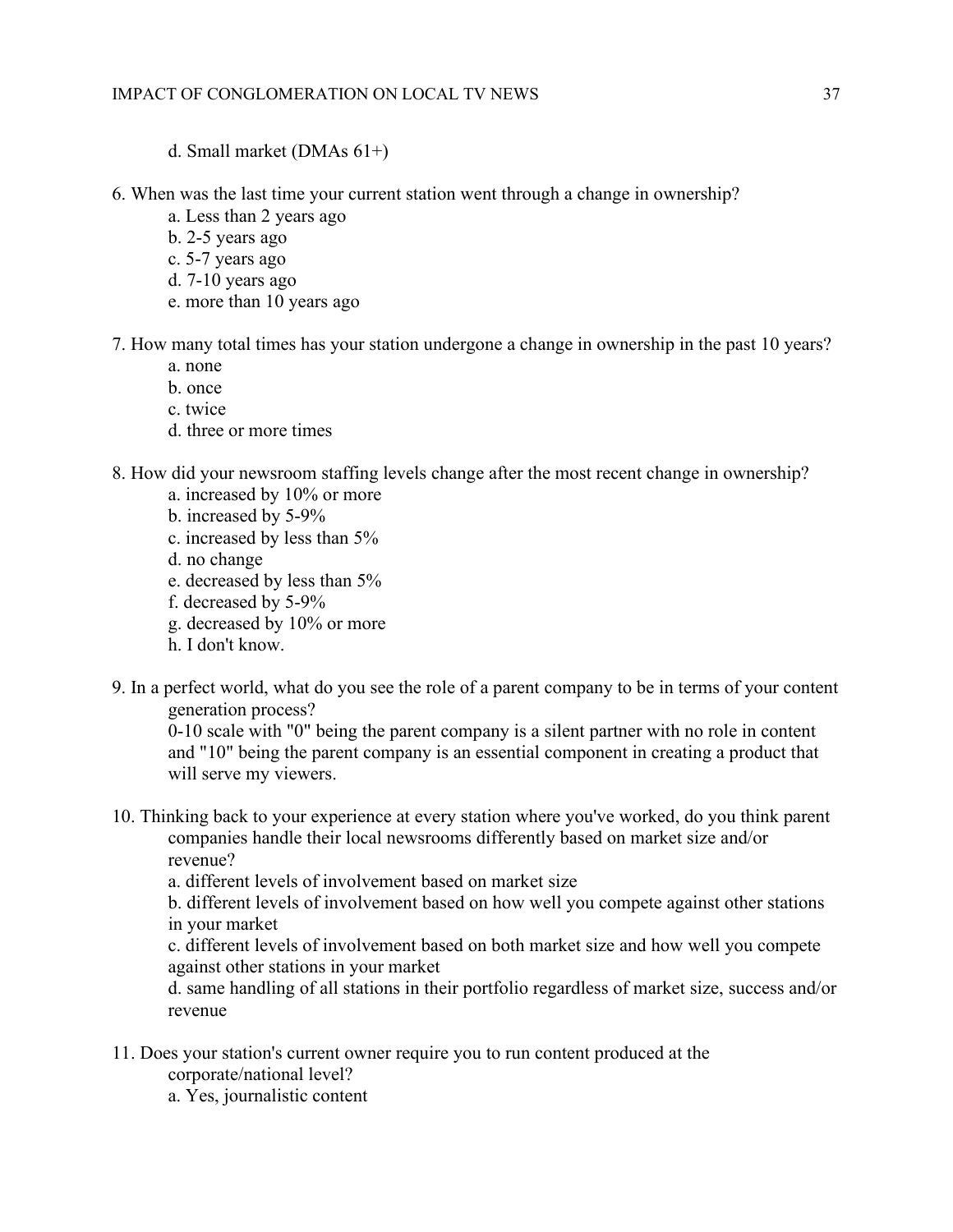- b. Yes, editorial content
- c. Yes, both journalistic and editorial content
- d. No, neither journalistic nor editorial content
- 12. Does your station's current owner provide journalistic resources you would not otherwise have? Please select all that apply.
	- o statehouse/state capitol bureau
	- o Washington, D.C. bureau
	- o national investigative reporter(s)
	- o pooled resources for major entertainment and/or sporting events (e.g. Super Bowl, Olympics, Academy Awards)
	- o pooled resources for major local events (i.e. your market is hit by a hurricane and reporters from sister stations come in from other markets to help you cover it)
	- o other journalistic content
	- o none

13. In how many markets that geographically border your own do you have a sister station?

- a. 0
- b. 1
- c. 2
- d. 3
- e. 4 or more
- 14. How frequently, on average, do you bring in content directly from sister stations for your onair product? (Please only count sister stations, not affiliates owned by another company.) a. less than once a week
	- b. 1-3 stories a week
	- c. 4-7 stories a week
	- d. 8-11 stories a week
	- e. 12 or more stories a week
- 15. How beneficial or harmful do you think the pattern of mergers and acquisitions has been on the quality of journalism? 0-10 scale with "0" meaning fully harmful with no benefit and "10" meaning entirely

beneficial with no downside

- 16. What do you think is the most beneficial aspect of mergers & acquisitions in terms of the quality of your news product?
- 17. What do you think is the most harmful aspect of mergers & acquisitions in terms of the quality of your news product?
- 18. So the researcher can know how many organizations are represented in this study, please indicate the current owner of your company. Your answer will not be published. a. Nexstar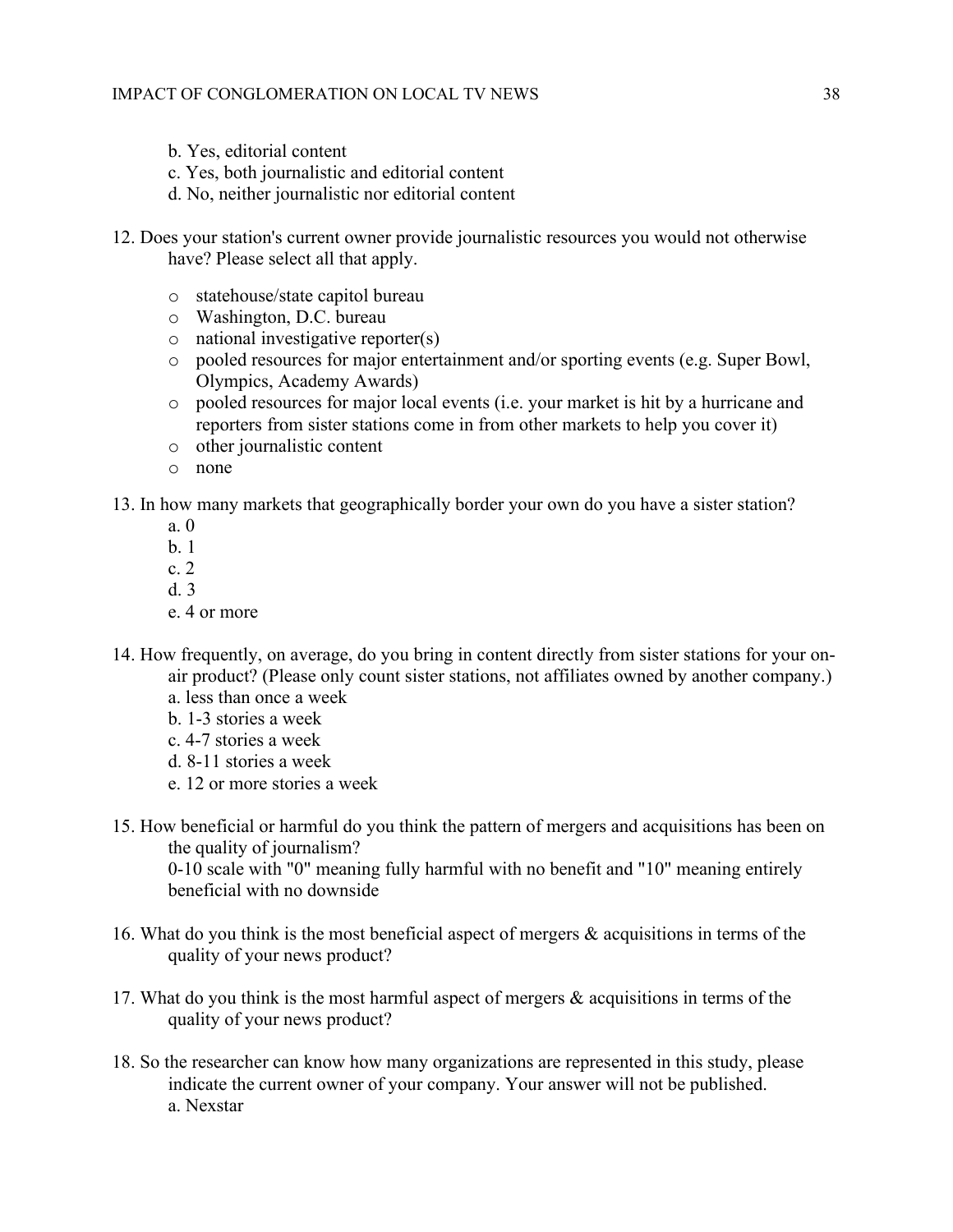b. Sinclair

c. Tegna

d. Fox

e. CBS

f. Gray

g. NBCU

h. ABC / Disney

i. Scripps

j. Univision

k. Hearst

l. Cox

m. Meredith

n. Graham

o. Quincy

p. Sunbeam

q. Entravision

r. Hubbard

s. Ion

t. NPG

u. Weigel

v. Allen Media

w. Capitol

x. Berkshire Hathaway

y. Lockwood

z. other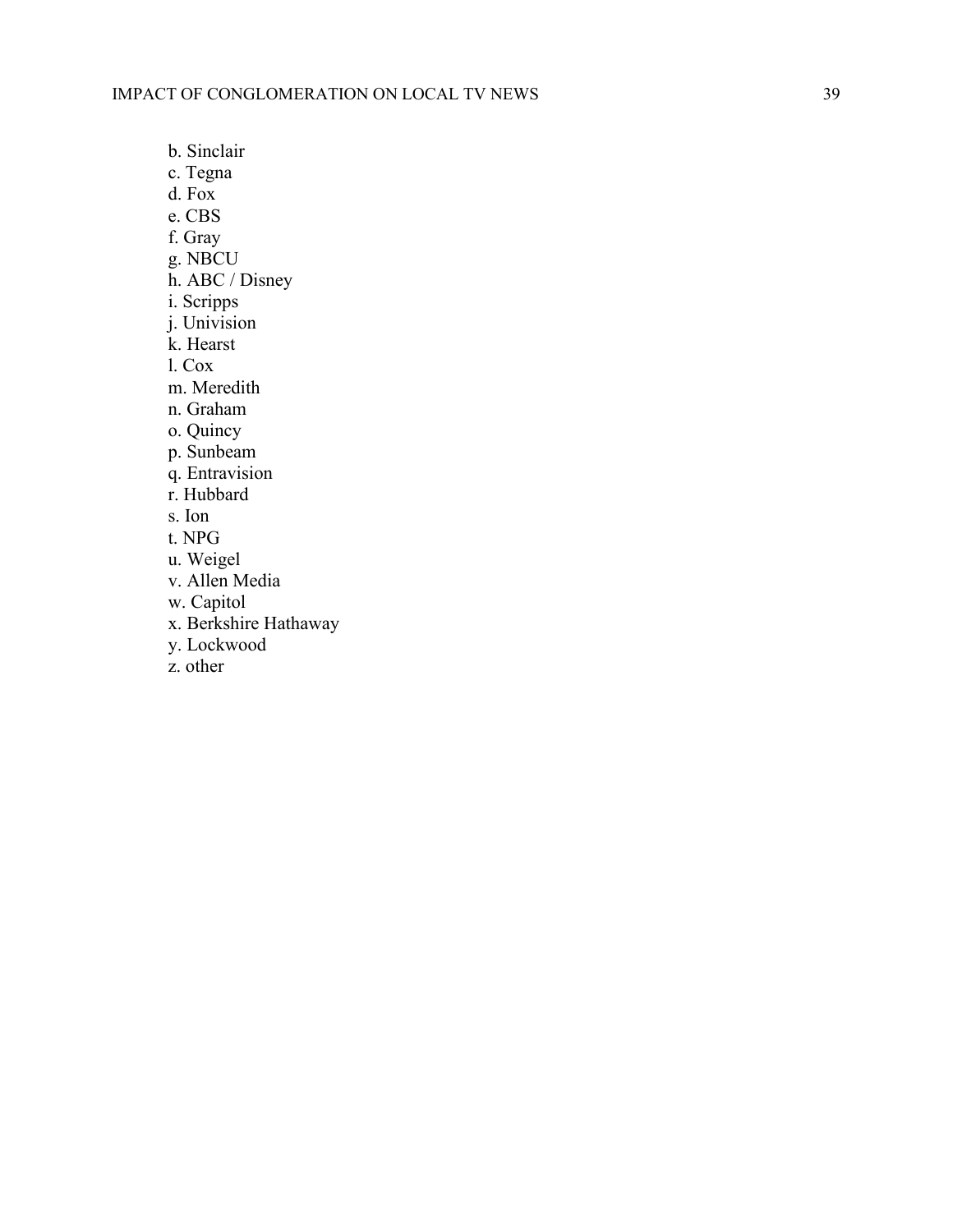# IMPACT OF CONGLOMERATION ON LOCAL TV NEWS 40

# **APPENDIX C – Interview Questions**

# **Informed Consent**

My name is Evan Hoffmeyer, a graduate student at Ball State University in Muncie, Indiana. This interview is taking place [DATE & TIME].

Thank you for your interest in taking part in the interview process of my research project, "The Impact of Conglomeration on Local Television News." I'm studying the relationship between mergers & acquisitions among the corporate ownership of news-producing local commercial television stations in the U.S. and the quality of journalism those local stations produce.

Participants in this study are exclusively news directors of local commercial television stations in the United States who are at least 18 years of age. Does that describe you? [WAIT FOR RESPONSE]

The interview will begin with a handful of demographic questions. No personally identifying data like your name will be collected, and the only demographic I will reference in publication will be the market size where you currently work, as a range (e.g., "a news director at a large market station").

This interview will last around 20 minutes. It will start with some multiple-choice questions followed by open-ended response opportunities. I may add in some follow-up questions if I feel further clarification of your responses will help the study.

I am recording this interview to ensure accurate transcription of your responses and to have a record of your consent to participate. The recording will never be included in any presentation of the results of this project or in any other way disclosed to the public.

No responses given in this study will be shared with employers, employers will not know who participated in this study, and participation in this study has no bearing on employment.

Your participation in this study is completely voluntary and you are free to withdraw your permission at any time for any reason without penalty or prejudice from the investigator. Please feel free to ask any questions before agreeing to participate, or at any time during the study. On that note, do you have any questions at this point? [WAIT FOR RESPONSE]

Having had this project explained to you, do you agree to participate? [WAIT FOR RESPONSE]

# **Demographic Data**

Thank you again for your participation. As I mentioned earlier, I'm going to start with some quick demographic and background questions.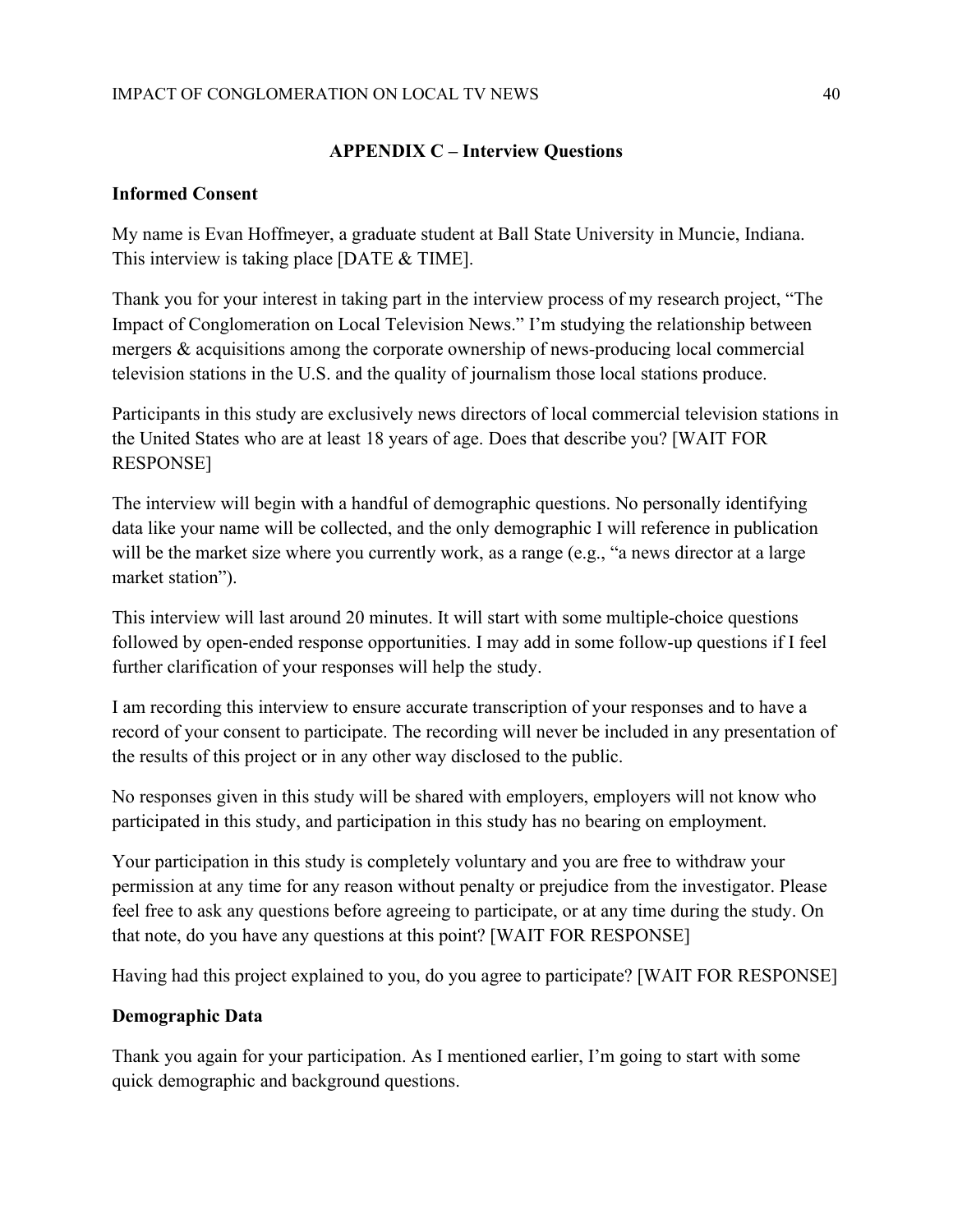- 1. Into which age range do you currently belong?
	- a.  $20 29$
	- b.  $30 39$
	- c.  $40 49$
	- d.  $50 59$
	- e. 60+
- 2. How long have you worked in local television news?
	- a. fewer than 5 years
	- b.  $5 9$  years
	- c.  $10 14$  years
	- d.  $15 19$  years
	- e.  $20 24$  years
	- f. 25 years or more
- 3. What size market do you currently work in?
	- a. Major market (DMAs  $1 10$ )
	- b. Large market (DMAs  $11 30$ )
	- c. Mid-sized market (DMAs  $31 60$ )
	- d. Small market (DMAs 61+)

# **Background Data**

- 4. Does your station's current owner require you to run content produced at the national level?
	- a. Yes, journalistic content
	- b. Yes, editorial/opinionated content
	- c. Yes, both journalistic and editorial/opinionated content
	- d. No, neither journalistic nor editorial/opinionated content
- 5. Does your station's current owner provide journalistic resources you would not otherwise have? I'm going to read off a list of examples. Please give a yes or no for each.
	- a. statehouse / state capitol reporter(s)
	- b. national political reporter(s)
	- c. national investigative reporter(s)
	- d. digital desk / trending content
	- e. pooled resources for major national & international events (e.g., Super Bowl, Olympics, Academy Awards)
	- f. pooled resources for major local events (i.e., a hurricane hits your market and reporters come from sister stations to help you cover the story)
	- g. other syndicated journalistic content I didn't mention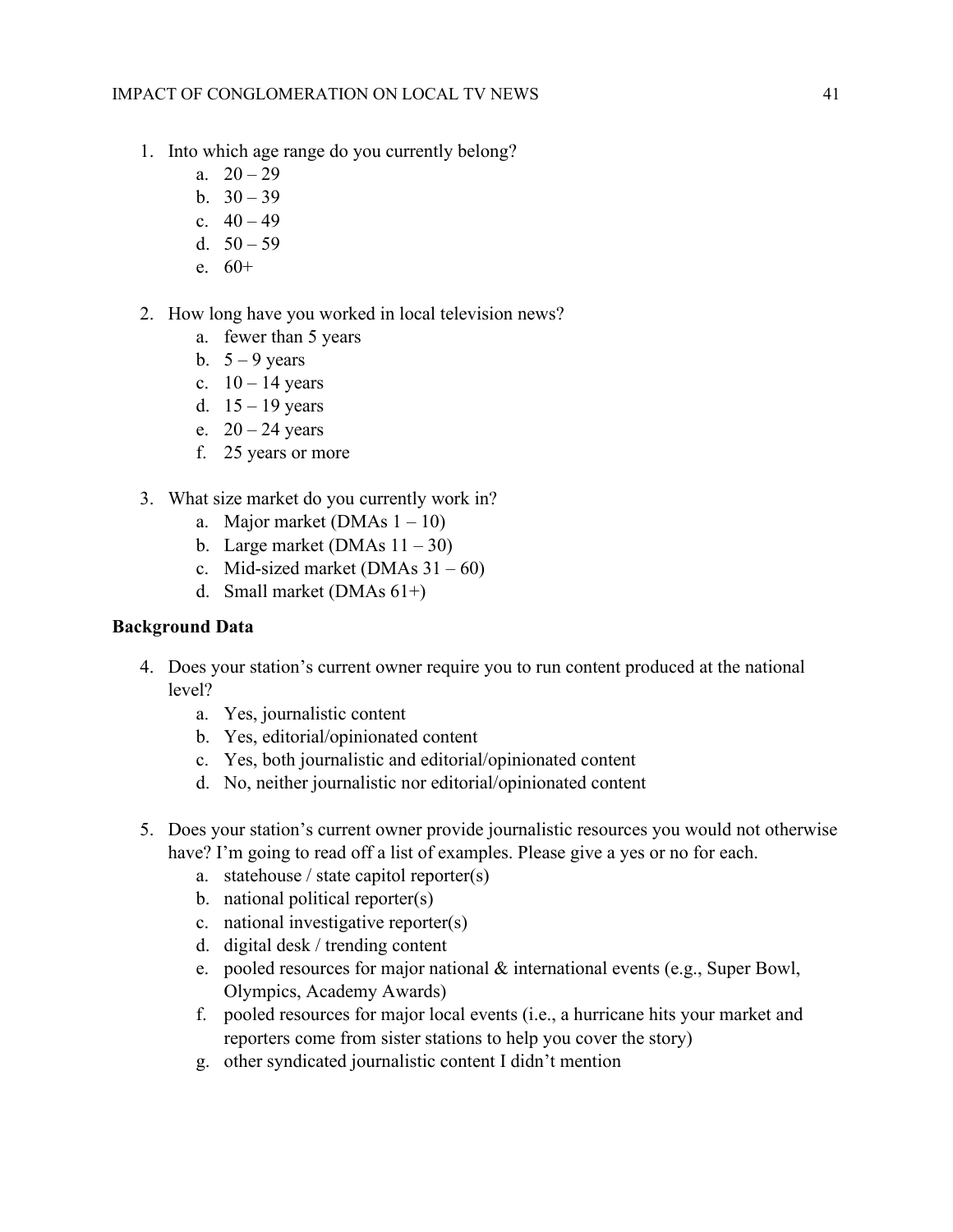# **Research Questions**

Moving more into the bulk of the study now:

- 6. Think about local TV news operations you admire, that are doing incredible work. What is it that makes them stand out to you? In other words, what does a local TV news operation look like when it's performing the way it should?
- 7. When thinking about the elements that can get a newsroom to that point, do you see parent companies as being silent supporters? Or are they the added boost that gets you closer to looking like that optimal newsroom?
- 8. The opinion of parent companies' impact on local news was largely an internal industry debate until Sinclair Broadcasting was featured on HBO's "Last Week Tonight with John Oliver." Did you see that portrayal? If so, how did you feel about Oliver's take? And have you been hearing more questions or comments about your own parent company since then?
- 9. Overall, do you think the wave of mergers  $\&$  acquisitions among parent companies that has been seen since the Great Recession has been beneficial to the local news product, or more harmful?
- 10. Thinking back to your experience at past stations, do you think parent companies handle their newsrooms differently based on market size and/or revenue? Or do they generally have a uniform set of expectations and offerings for everyone?
- 11. Do you agree or disagree with the following statement, and why: Being part of a large parent company is more beneficial when you work for a smaller market station because of their pooled resources you otherwise wouldn't have.
- 12. Do you have any final thoughts about mergers & acquisitions or corporate ownership that I didn't bring up but you think are important for others in the industry and/or government regulators to think about more?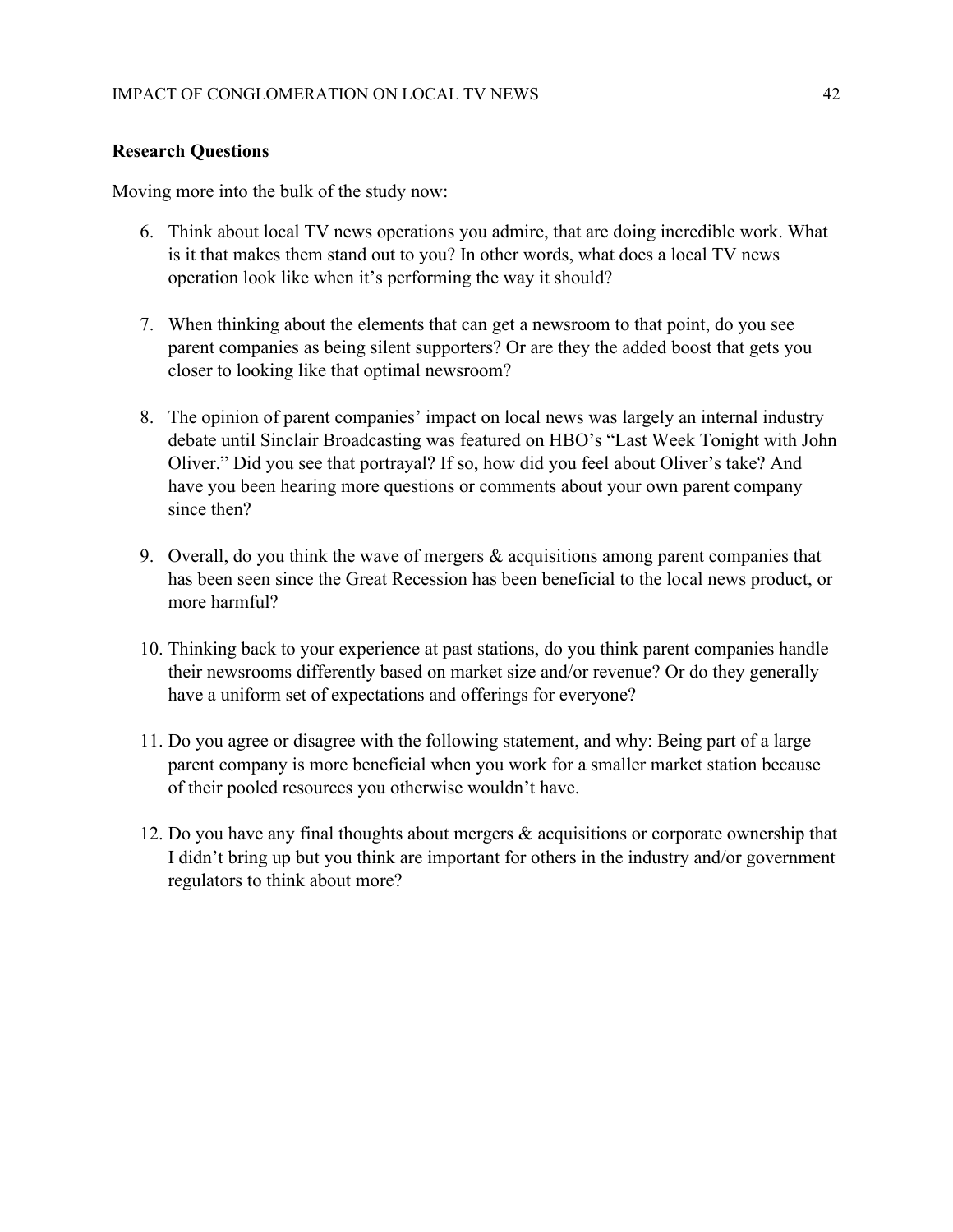### **APPENDIX D – Industry Evaluations**

#### **Evaluation #1**

**Evaluator:** Austin Kellerman, Sr. Director of Local Digital Content Strategy, Nexstar Media Group

**Brief Discussion of Evaluator's Credentials:** I was a News Director in small and medium markets for more than a decade before my current role at the corporate level for Nexstar Media Group. I currently work across all Nexstar stations with a focus on content and resource sharing in the digital space.

**Relationship to Author:** Mr. Hoffmeyer and I worked together in a newsroom in Little Rock, Arkansas about 10 years ago. He and I have stayed in touch throughout the last decade. Relationship to the Subject Matter: I managed through a merger in Little Rock and know the positives and negatives that come from conglomeration. Additionally, I managed a duopoly newsroom in one of America's smallest markets (Abilene, Texas) and worked in a large market for a television station owned and operated by a broadcast network. In my current role, I've helped onboard numerous stations following acquisitions.

**Evaluation of the Topic as Appropriate for the Creative Endeavor:** This is an extremely important topic that's been debated at all levels. With an increasingly biased media in the cable news space, it is critically important local news providers serve their audience in an unbiased, thoughtful, and truthful manner. Conglomeration has the potential to threaten that and thus needs to be researched. As noted by Mr. Hoffmeyer, the topic has become more mainstream over the last few years, but you don't hear much about the data behind the opinions or the positives that can come from conglomeration. Based on the ever-changing landscape of the industry, this was a great topic to tackle.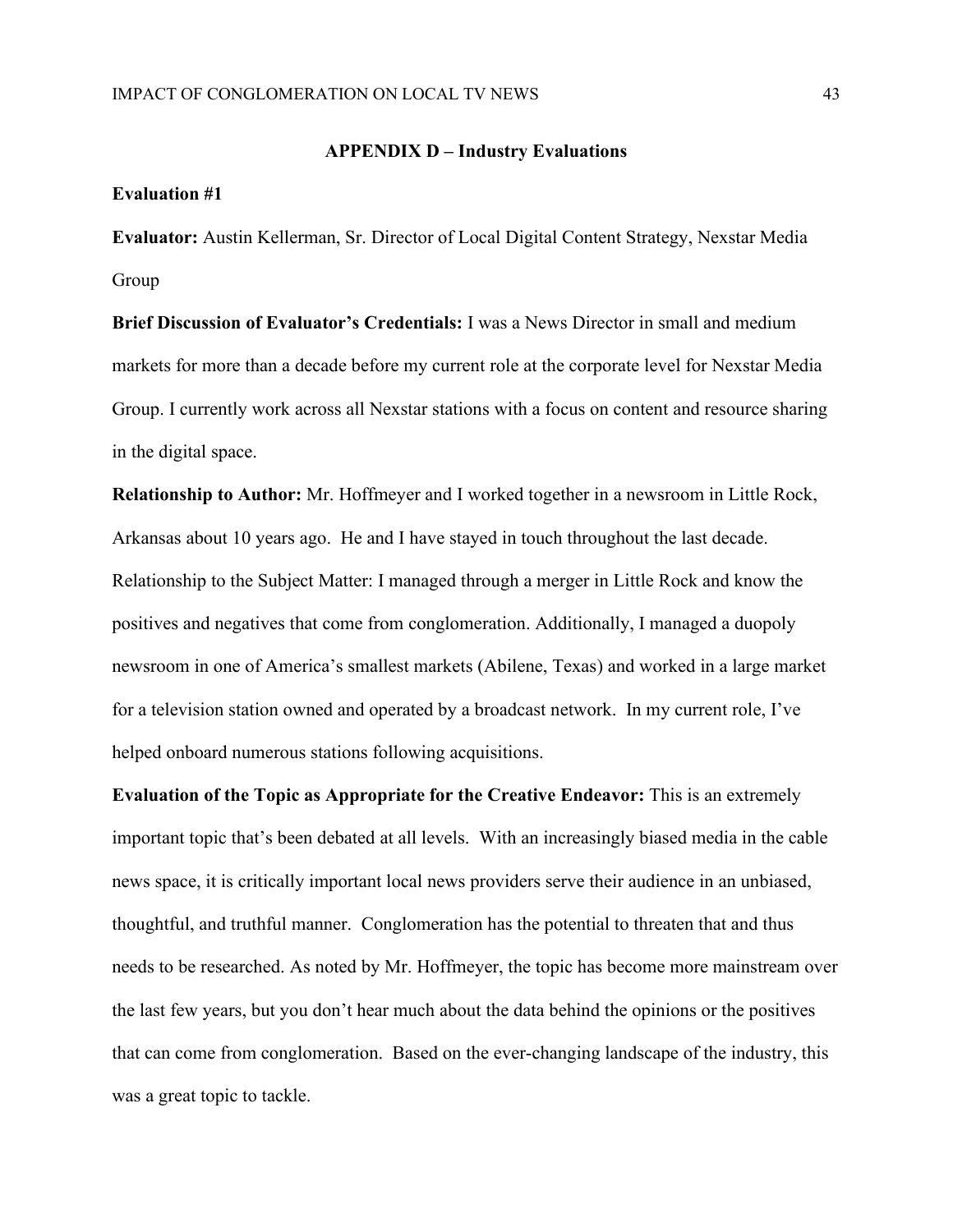**Evaluation of the Student's Approach:** I thought Mr. Hoffmeyer's approach was extremely thorough. While he makes the process of obtaining contact information for every News Director in the country sound somewhat simple, it's not an easy process at all. By taking the approach he did, he allowed himself the opportunity to connect with the widest pool of participants possible. I thought going beyond the survey and having deep discussions on the topic helped provide much-needed context.

**Evaluation of the Body of the Project:** This is an impressive examination of the impact of conglomeration on journalists, businesses, and the consumer. Mr. Hoffmeyer brings up numerous examples of research that set the stage ahead of his survey results and interviews. The beginning of the piece gives a nice look at the foundation and evolution of broadcast journalism. The results are presented clearly and well organized. I thought his interviews helped provide welcomed perspective to the results.

**Evaluation of the Student's Work as Contributing to the Field:** While much has been written about the negative impact of conglomeration, there isn't much out there about the positives. I thought Mr. Hoffmeyer did a fantastic job outlining the positives while also balancing things out with the negatives. He also provided much-needed context to somewhat sensational presentations from John Oliver and Deadspin. When I originally saw the Deadspin piece, I immediately thought, as Mr. Hoffmeyer pointed out, "this is bad." In hearing the opinion of Sinclair employees as it related to the messaging, I saw the reporting in a different light. I believe this piece will make those who believed their opinion was already formed and established think again.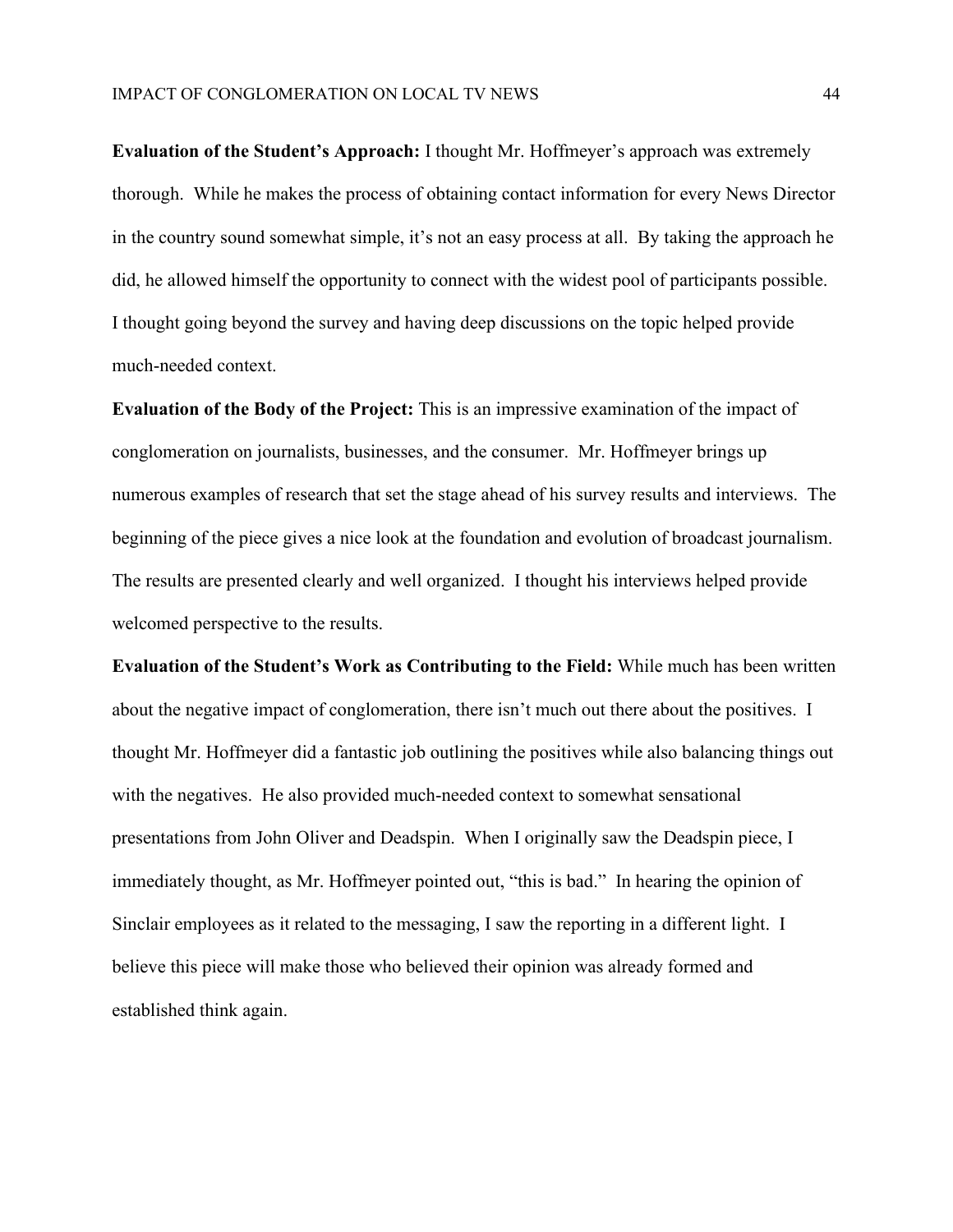#### **Evaluation #2**

**Evaluator:** Ginger E. Blackstone, Ph.D., Associate Professor, Harding University **Brief Discussion of Evaluator's Credentials:** In addition to my position as a full-time broadcast journalism professor, I am a published scholar with a research emphasis on political broadcast media, cultivation theory, and framing. My dissertation, which also focused on elements of the broadcast journalism industry, won the 2017 Harwood Dissertation Award from the Broadcast Education Association. I also worked in broadcast news from 1991-2011. I was a Supervising Executive Producer at CNN and CNN Headline News from 1999-2009.

**Relationship of Evaluator to Student and Subject Matter:** I am familiar with the student's career in Arkansas broadcast news media before his relocation to Indiana. I, too, have witnessed the effects of layoffs and corporate takeovers of various news outlets, both at local network affiliate television stations and at the larger cable news operations.

**Evaluation of Topic as Appropriate for the Creative Endeavor:** The topic is timely, relevant, and provocative. The influence of station ownership and corporate "one size fits all" mandates may not be obvious to broadcast audiences outside the newsroom; however, at a time when distrust of journalism overall is so prevalent in the United States, it is important to explore possible reasons behind the erosion of trust, even when the changes might not be obvious to the audience. As pointed out in this work, community-based journalism often impacts the day-today lives of local viewers more directly than the stories making national or regional headlines. It is the news operation's connection to the local population that builds trust and loyalty among viewership. A local focus also encourages reporters to seek out quality stories that others may never find. This study explores and documents the shifting resources and staffing that is bolstering more generic regional and national coverage while stifling community-based coverage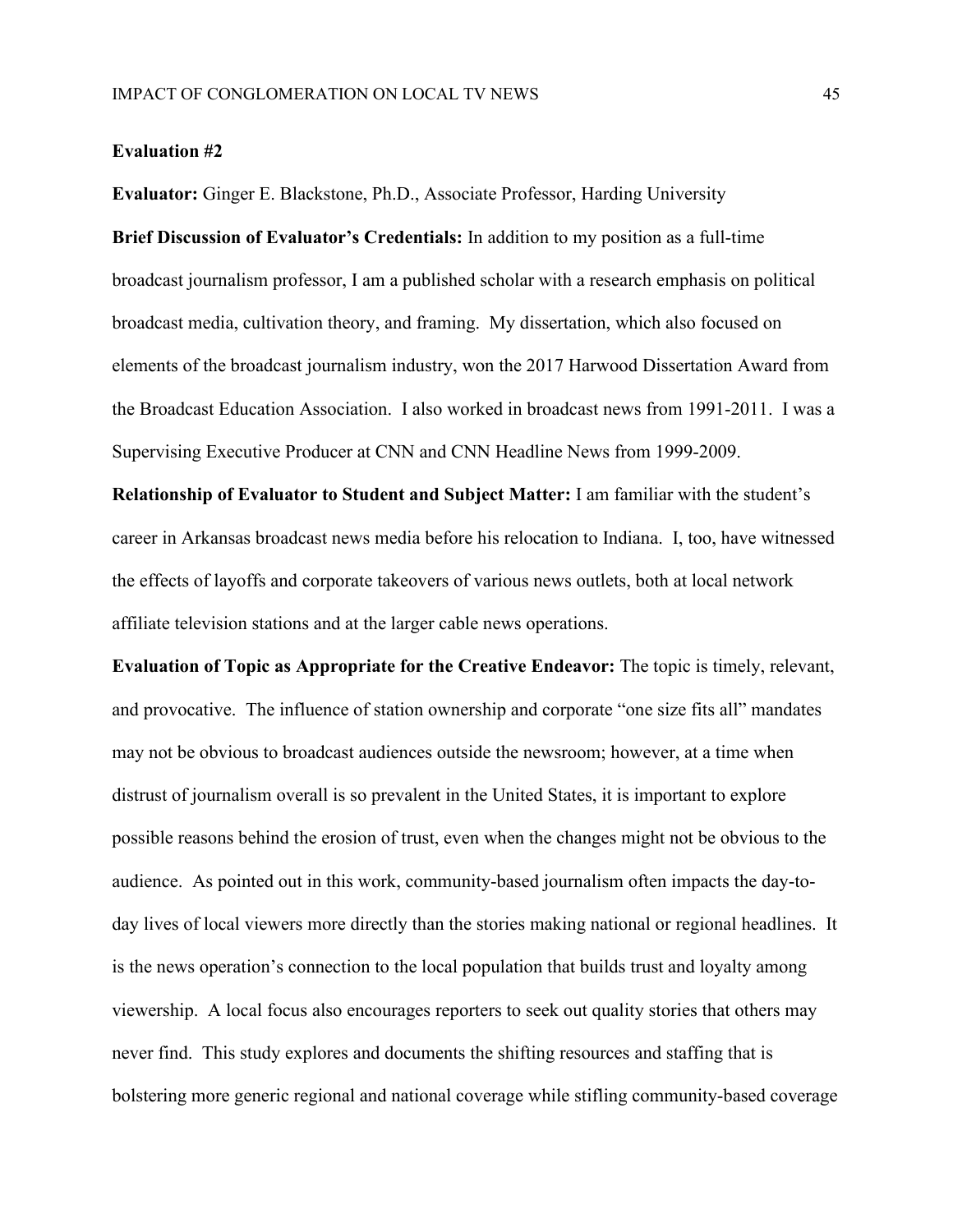that was once the signature of local broadcast news programs. It also touches on the erosion of employee morale as a result of layoffs and the subsequent increase in workload because of smaller staff sizes.

**Evaluation of the Student's Approach:** The student's approach is noteworthy, and the findings are revealing. The mixed method offers insights at both the macro and micro levels. However, I have two areas of critique: first, that the participation is extremely low. In defense of the student's efforts, I have had similar frustrations in trying to recruit a robust sampling of professional journalists to participate in research efforts, as have my colleagues. Perhaps the lack of participation is a reflection of the stressors in the modern news media dynamic as staff sizes continue to shrink. And yet, perhaps more could have been done by the student to encourage more participation. The student mentions that there were no follow-up e-mails or incentives offered. Additional steps may have proved beneficial. For example, had a small token been offered, such as \$10 gift cards to a popular coffee outlet, it might have encouraged more potential participants to respond. The second area of critique is with regard to the theoretical foundation of the study: yes, theory is mentioned the end of the literature review, but the work fails to go back and apply the findings to potential theory development. It feels like the theory is thrown in and not used as a part of the foundational structure of the work.

**Evaluation of the Body of the Project:** This is a very well-written work, and the findings are unexpected. It is evident that much effort went into this project, and the paper is a joy to read. It is clear that the student is an excellent communicator and a thoughtful researcher who cares about this topic. Given the setup in the literature review and the premise behind the research design, I found it surprising that news directors would look at corporate ownership as a positive experience. I did not expect the benefits associated with additional company resources to